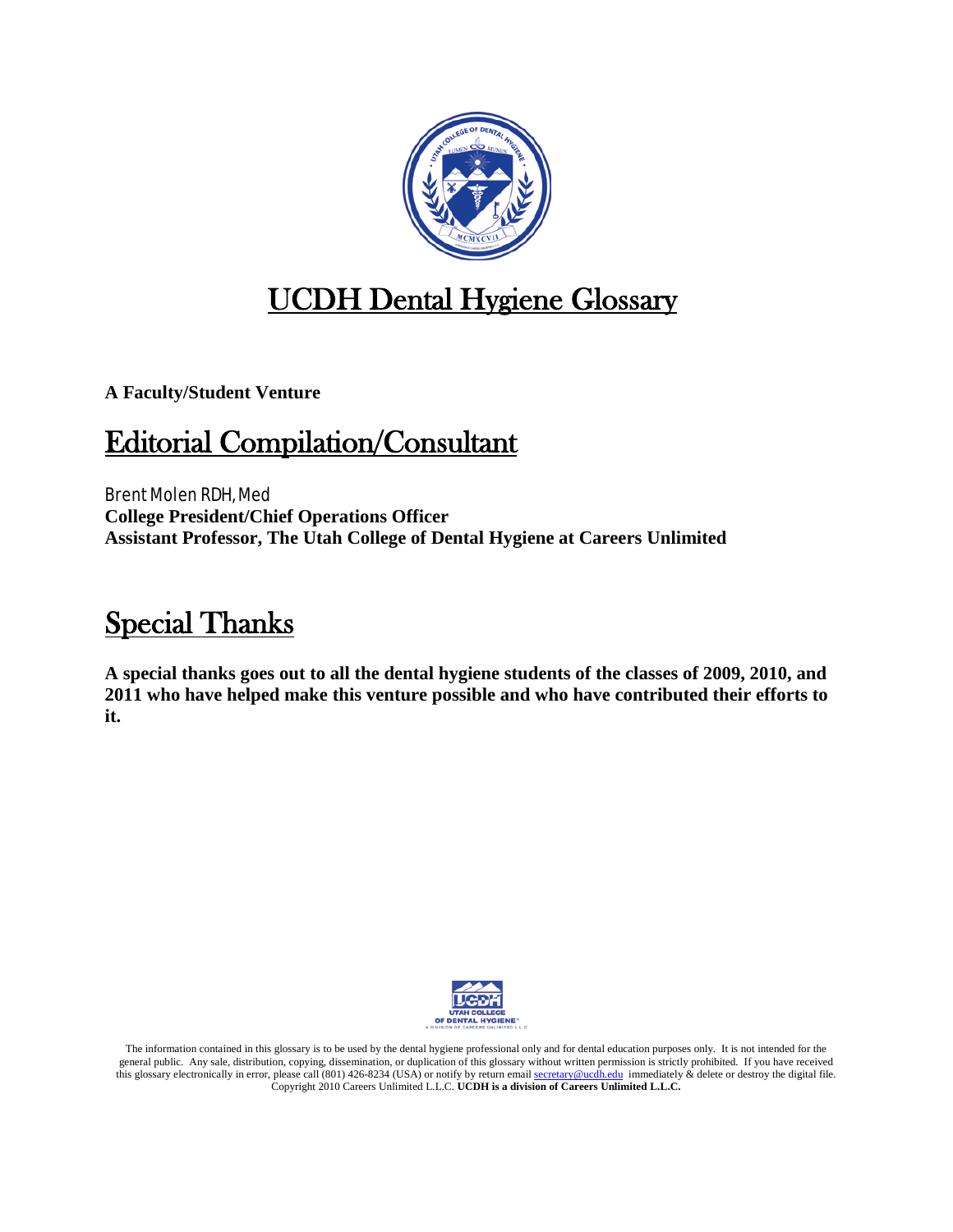**Abducens Nerve:** the sixth cranial nerve, which controls movement of one single muscle, the lateral rectus muscle, of the eye.

**Abrasive:** to scratch a surface or have rough texture being able to remove a layer.

**Abscess:** the destruction of tissue due to activity of bacteria producing pus, pain and swelling as result of microscopic cellular activity.

**Abuse:** to do harm or wrong doing to others or yourself; by physical or chemical means.

**Abutment:** a tooth, root or implant that serves as the support or anchor to a denture or a fixed or removable bridge. See *pontics.*

**Abutment:** a tooth, root, or implant that supports and maintains position of a fixed or removable prosthesis. See *pontic*

**Accessory Nerve:** the eleventh pair of cranial nerves consisting of fibers from the spinal cord

**Acellular:** a material that does not contain living cells.

**Acinus:** a generalized term referring to a saclike structure found at the terminal end of a gland duct or any other kind of passage such as in the lungs. Functions as a secretory cell in a gland. See *alveolus*

**Acromegaly:** the bones of the face, hands and feet along with certain organs of the body have overgrowth because the anterior pituitary gland is overactive in secreting growth hormones. But this can only happen in individuals whose bones have ossified.

**Acrylic:** a plastic used to make false teeth, retainers and other dental products.

**Actinobacillus Actinamycetemcomitans:** a gram-negative, non-motile, rod shaped type of bacteria that can be found in the mouth. *Actinobacillus actinomycetemcomitans* is associated with periodontal disease. See *periodontal disease*.

**Action Potential:** an electrical impulse that is transmitted through nerve and muscle cells. The electrical potentials are created by a series of polarization and depolarization events causing nerve impulses and muscle contractions to occur. See *polarization; depolarization*.

**Acute**: a very quick occurrence or sudden source of pain.

**Acyclovir:** an antiviral medication used to treat herpes virus 1 and 2 and the Varicella zoster virus (chickenpox) by interfering with viral DNA synthesis. Sold as Zovirax; it comes in oral, intravenous, and topical forms.\

**Adaptation:** is the adjustment that an organism goes through in order to function effectively to its environment.

**Adrenergic:** releasing epinephrine, an adrenaline-like chemical, when the nerve impulse passes; causes a fight-orflight reaction in the body.

**Adrenocorticosteroid:** any group of steroid hormones derived from the adrenal cortex or hormones that produce effects in the body that resemble those of the hormones of the adrenal cortex.

**Advocate:** a person who supports, defends, argues or pleads a case for someone else or for one's self, usually in a legal situation.

**Aerobe:** a microorganism, such as bacteria, that lives and grows in the presence of oxygen. See *anaerobe.*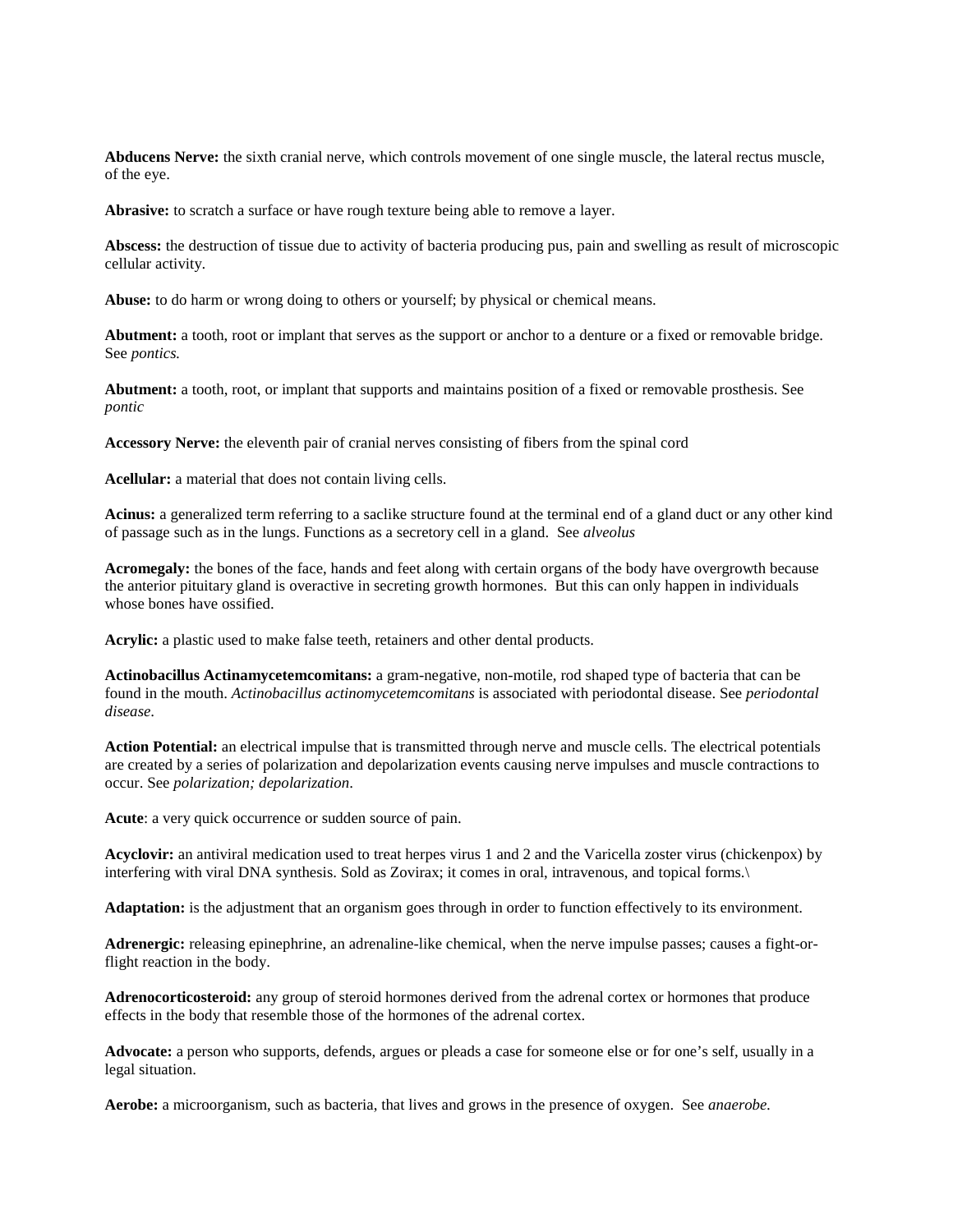**Aerosol:** small pieces of solid or liquid material floating in the air for an extended amount of time.

**Afferent:** moving inward or toward a central part. Compare *efferent.*

**Aggressive Periodontitis:** a more severe gum disease caused by bacteria seen in people under 35 that occurs rapidly to those that are generally healthy. It usually presents itself with red, swollen gums, persistent bad breath, and possible loose teeth. See *periodontal disease*

**Agonist:** a drug or other chemical that binds to a receptor in the body and produces a natural or predicable response. Its main responsibility is to produce the specified movement. The agonist has a competitor known as an antagonist. *See antagonist*

**Agranulocyte:** a type of white blood cell that does not contain grainy particles.

**Alara Concept:** an acronym for As Low as Reasonably Achievable. This is a radiation safety principle that provides protection to both the operator and patients from too much radiation exposure. All precautions must be taken to limit exposure.

**Alginate:** a fast-setting mold material used to make casts of gums and teeth in dentistry that is derived from a substance of seaweed

**Allergy:** an abnormal reaction of the body to highly sensitive substances such as pollens and certain foods. It can occur by coming in contact with certain substances and/or by eating certain foods. The reactions usually include itchy eyes, runny nose, skin rashes, breathing problems or diarrhea.

**Alveolus**: a hole in the bone where teeth are anchored or small air sacs and air cells.

**Amalgam:** a silver filling, in which any metallic mixture of mercury is the chief ingredient. It is used in dental restorations and requires more extensive preparation than other types of fillings.

**Ameloblast:** cells present only during the development of a tooth. They are enamel forming cells. See *enamel.*

**Amelogenesis Imperfecta (AI):** represents a group of developmental conditions resulting from hereditary factors causing an abnormal formation of most or all of the enamel (external layer of the teeth). It affects the structure and clinical appearance of enamel of all or nearly all of the teeth. It is characterized by teeth having brownish coloration, unusually small size, pitted or grooved surfaces and prone to rapid wear and breakage.

**Amylase:** an enzyme or protein that aids in the breakdown of starches into simple sugars, it is found in saliva and pancreatic juice.

**Anaerobe:** a microorganism, such as bacteria, that does not require oxygen to live and grow. See *aerobe.*

**Analgesic:** a drug or medicine used to reduce pain without resulting in loss of consciousness; a painkiller.

**Anaphylaxis:** hypersensitivity; a violent allergic reaction that is life threatening, and involves sudden collapse, shock, and respiratory and circulatory failure; requires previous exposure to the allergen.

**Anaphyphylaxis:** a generalized life threatening allergic reaction caused by food allergy, insect stings, or medication. May result in death. See *Anaphylactic shock.*

**Anaplasia:** a change in cells going back to early development that is permanent and is associated with tumor cells.

**Anemia:** a pathological condition in which the blood is deficient in the oxygen-carrying, hemoglobin of red blood cells, or red blood cell volume or number. Symptoms are pallor and weariness.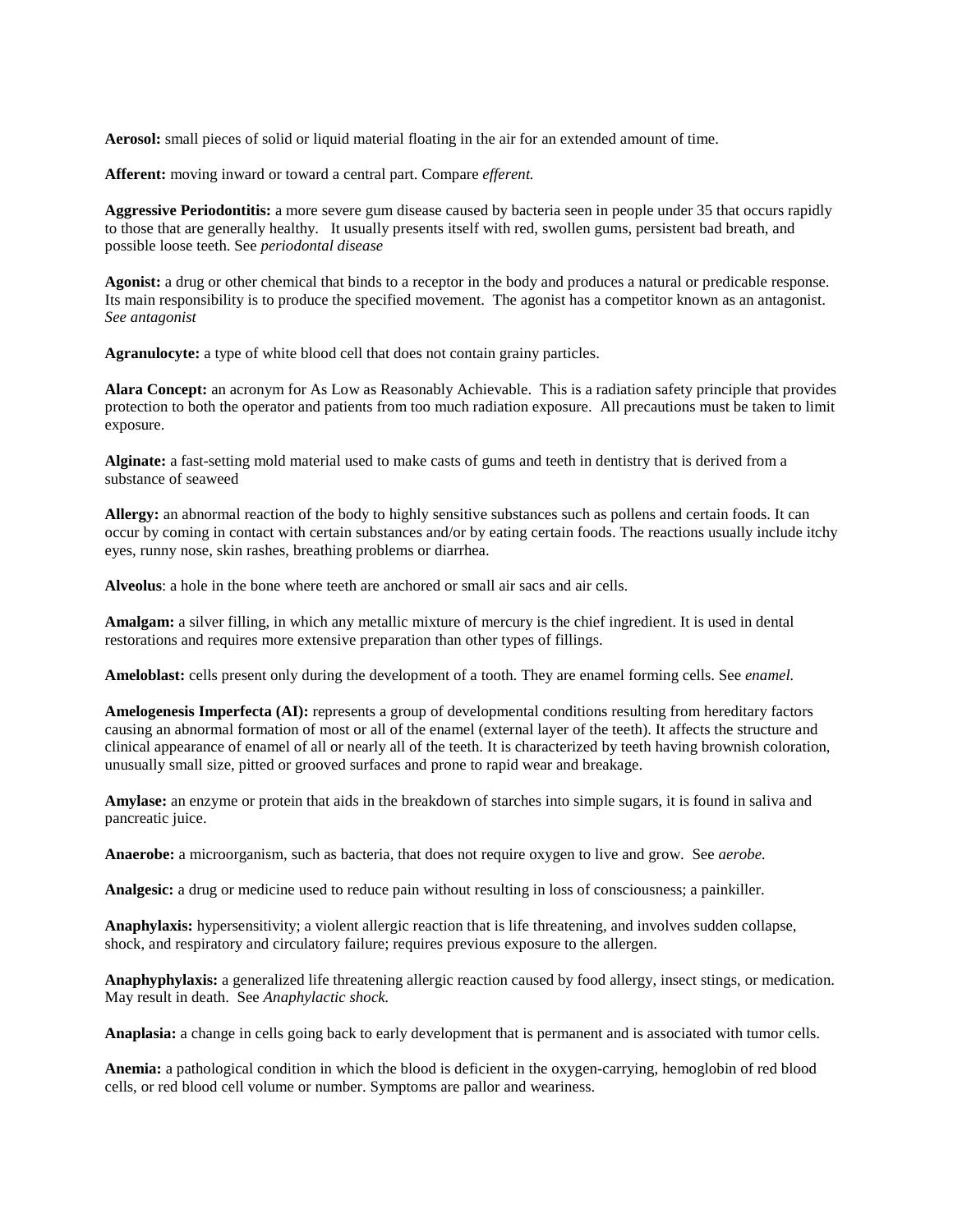**Anesthesia:** a drug, administered for medical or surgical purposes, that results in partial or total loss of sensation.

**Ankylosis:** is the abnormal stiffness or immobility of the bones of a joint.

**Anode:** a positively-charged electrical conductor used in making an x-ray picture. The anode receives electrons onto a plate of tungsten embedded within a copper rod and converts those electrons into energized x-ray particles.

**Anodontia:** also called anodontia vera, is the congenital absence of all primary or

**Anorexia Nervosa:** eating disorder- characterized by a distorted view of weight. A person often undergoes extreme dieting to maintain a weight far below that which is normal for his/her age and height. Anorexia is characterized by a thin waif like body and fine soft hair covering the body. See Lanugo.

**Anoxia:** when there is not enough oxygen in the tissues of the body.

**Antagonist:** a drug, substance or agent that exerts an opposite action to neutralize or block the action of another drug, substance, or agent.

**Anterior Superior Alveolar Artery:** originate from the infraorbital artery; they supply the upper incisors and canines; they also supply the mucous membrane of the maxillary sinus. See *infraorbital artery, mucous membrane, and maxillary sinus.*

**Antiadrenergic:** of or relating to the blocking of adrenergic responses in the body resulting in decreased blood pressure. See *adrenergic.*

**Antibiotic:** a chemical substance able to inhibit growth or kill unhealthy or unwanted growth of certain bacteria.

**Antibody:** a protein produced by lymphocytes in response to an antigen. Antibodies are essential to an immune response and reacts with a specific antigen that induced its synthesis. See *antigen.*

**Antibody:** a specific protein produced in the blood serum or body fluids in response to an antigen, such as a bacterium, virus, parasite, or transplanted organ, that destroys or neutralizes the antigen by binding to it; responsible for forming immunity. See *immunoglobulin*

**Anticholinergic:** physical blocking of a nerve impulse by inhibiting the action of acetylcholine on the synapse; thus inhibiting the parasympathetic reactions in the body. See *parasympathetic.*

**Antigen:** any substance that when introduced into the body can stimulate an immune response by the production of antibodies.

**Antioxidant:** any substance that inhibits the process of cellular damage that can be caused by the interaction of cellular molecules with free radicals.

**Antiseptic:** a chemical agent capable of preventing or inhibiting the growth of microorganisms on a living object.

**Anxiety:** an abnormal and overwhelming sense of fear and apprehension marked by signs and symptoms such as muscle tension, restlessness, diarrhea, palpitation, rapid breathing, jitteriness, hypervigilance, confusion, decreased concentration, fear of losing control, etc., resulting from self-doubt about one's capacity to deal with an impending or anticipated threat and the nature of that threat.

**Apatites:** a mineral composed of calcium and phosphate that is found in the bones and teeth.

**Aphtha:** a small round painful ulceration that may be yellow or pearl-colored found in the mouth, on the lips, and oral mucosa. May appear as specks or flakes. See *thrush, Candidiasis*

**Apical**: reaching the end of an object or at the bottom.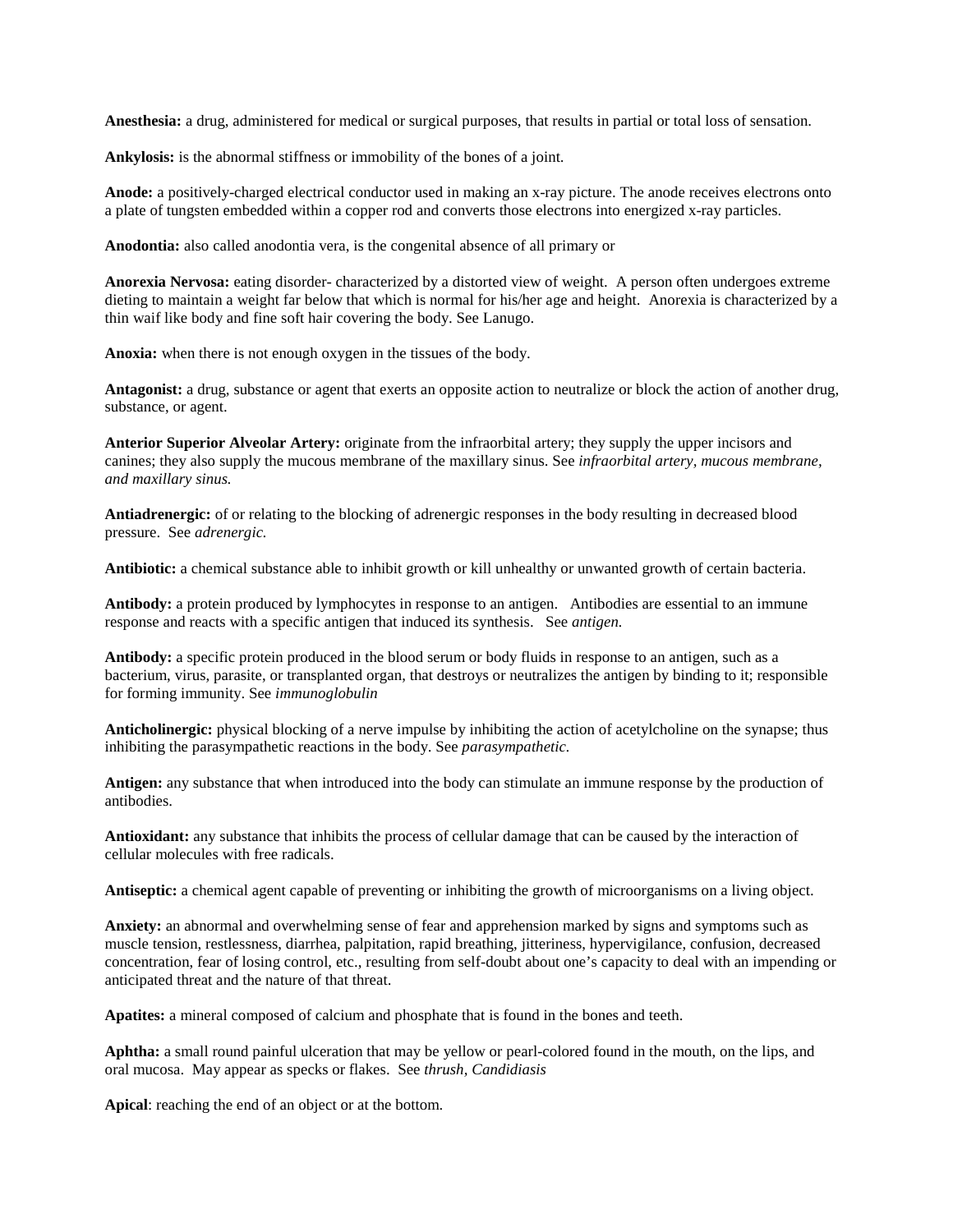**Apnea:** a temporary stopping of breathing.

**Articulator:** a mechanical device, representing the jaws, designed with a hinge to reproduce the open, close and sideto-side movements of the lower jaw.

**ASA Classification:** a system for classifying a patient's physical health before performing any treatment and establishing the risks of treatment. ASA I- normal healthy patient, ASA II- a patient with a mild disease, ASA III- a patient with a serious disease that isn't incapacitating, ASA IV- a patient with a life- threatening and incapacitating disease, ASA V- a patient who is not expected to live 24 hours.

**Asepsis:** the act or process of having no infectious organism present.

**Assessment:** judging, analyzing, assessing, or evaluating a person, situation, or event.

**Attached Gingival:** the portion of gum tissue that is firm, resilient and bound to the underlying bone. It is continuous with the marginal gingiva and also called alveolar gingiva. See *marginal gingiva*.

**Attrition:** the typical wearing away of tooth surface due to everyday tooth-to-tooth contact such as chewing. See *bruxism.*

**Aura:** a subjective sensation (hearing voices, seeing colored lights, feelings of crawling or numbness) or motor phenomenon experienced before the onset of a neurological condition, such as an epileptic seizure or a migraine.

**Autocoid:** a chemical substance produced by one type of cell that affects the function of other types of cells in the same region, have a short duration, and are not blood borne. See *autacoid*.

**Autoimmune:** a term describing cells and antibodies arising from an individual's body that attack that individual's own body tissues. See *autoimmune disease*.

**Autonomic Nervous System:** part of the peripheral nervous system that controls involuntary actions of smooth muscle such as heart rate and blood pressure. It includes the sympathetic and parasympathetic nervous systems.

**Avulsion:** the powerful displacement of a tooth, whether by surgery or accident.

**Axon:** a long threadlike extension from a nerve fiber that conducts nerve impulses away from the body of a nerve cell.

**Baby Bottle Caries:** a type of severe decay found in young children usually between the ages of 1-3, that occurs as a result of putting your child to bed with a bottle full or milk, formula, or any juice with a high sugar content.

**Baby Bottle Tooth Decay**: decay of the front top teeth that involves babies being given sugary liquids such as milk or juice for an extended period of time. The bacteria in the mouth interacts with the sugar in the milk and juice to cause decay of the teeth.

**Baby Teeth**: the first 20 teeth that are formed in the mouth. These teeth will eventually fall out and be replaced by the permanent teeth.

**Bacillus:** a type of bacteria that is rod-like in shape. These bacteria can be both helpful (used in certain antibiotics) and harmful (cause food to spoil and cause certain diseases).

**Bacteremia:** presence of bacteria in the bloodstream. The detection of blood is always abnormal. Bacteria and is only released upon destruction of the bacterial cell.

**Bacteria:** a single celled microorganism that does not contain a nucleus or any other organelles.

**Bacterial Enzymes:** proteins produced by a cell that catalyze chemical reactions. See *catalyst.*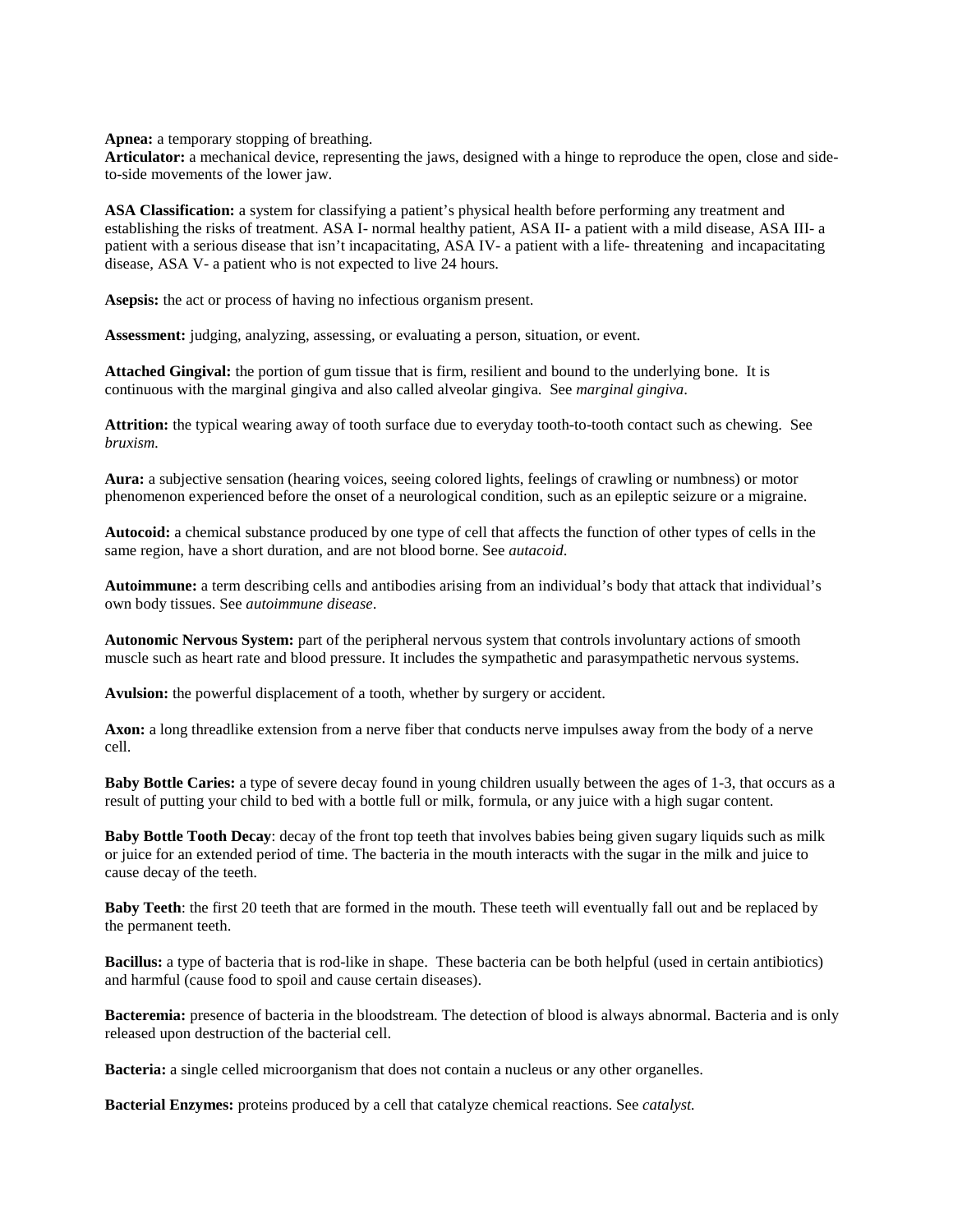**Bacterial Flora:** bacteria that is found all over the human body. There is normal flora, which does not harm us and there are invaders, which are harmful. The oral cavity is a favorable spot for bacterial flora and includes many different species of bacteria.

**Bactericidal:** the ability and function of a substance to destroy bacteria.

**Bacteriocidal:** any substance that inhibits infection by killing bacteria.

**Bacteriolytic:** something (an agent) that can destroy or kill bacteria.

**Bacteriostat**: stops the multiplication or growth of bacteria without killing it.

**Bacteriostatic:** bacteria that is inhibited in growth without destruction by use of a chemical or biological material.

**Bactermia:** occurs when there are bacteria in the bloodstream, which can be caused by trauma like dental work or infections to the body.

**Bacteroides Forsythus:** an anaerobic, gram-negative, bacteriostatic type of bacteria that is found in deep pockets below the gum line. It is associated with the aggressive form of a gum disease called periodontitis.

**Bands:** a thin metal ring that is placed around a tooth during orthodontic procedures that helps to secure attachment to the tooth.

**Barbiturate:** a class of drugs that can be used as a numbing agent. Barbiturates are used to induce sleep, control seizures and/or sedate a person suffering from tension or anxiety.

**Barrier:** material used to block a patient's body fluids including blood and saliva from coming in contact with someone providing health care. This stops the spread of disease from one person to another.

**Basal Cell Carcinoma**: the most common type of skin cancer that arises from the basal, or deepest, part of the skin. They are most commonly found on the face, neck and arms. It is usually caused by overexposure to UV rays from the sun.

**Basophil:** a type of white blood cell which is capable of ingesting foreign particles. Basophils contain histamine and heparin which aid in the body's response to an allergic reaction.

**Bass Method:** this is the method of tooth brushing that focuses on removing biofilm from the gum line. This will help in preventing gum disease. It is accomplished by placing the toothbrush at a 45 degree angle towards the roots of the teeth and using short, vibrating type strokes.

**Bell's Palsy:** sudden but temporary paralysis (muscles don't work) of one side of the face, believed to be caused by trauma to the facial nerve. Patient's face usually sags on one side, eye may not close, corner of the mouth may droop, and saliva may dribble on affected side.

**Beneficence:** the moral principle of doing good for the benefit of others.

**Benign**: not cancerous, not harmful to the body.

**Benzocaine:** one of the most common local numbing agents that is applied on the skin (topically).

**Benzodiazepine:** a class of drugs (medicine) that slow the central nervous system to help relieve nervousness and tension, often used to treat anxiety.

**Beta Cell:** a type of cell found in the pancreas that is responsible for producing insulin; a hormone that is responsible for regulating the levels of glucose (sugar) in the body.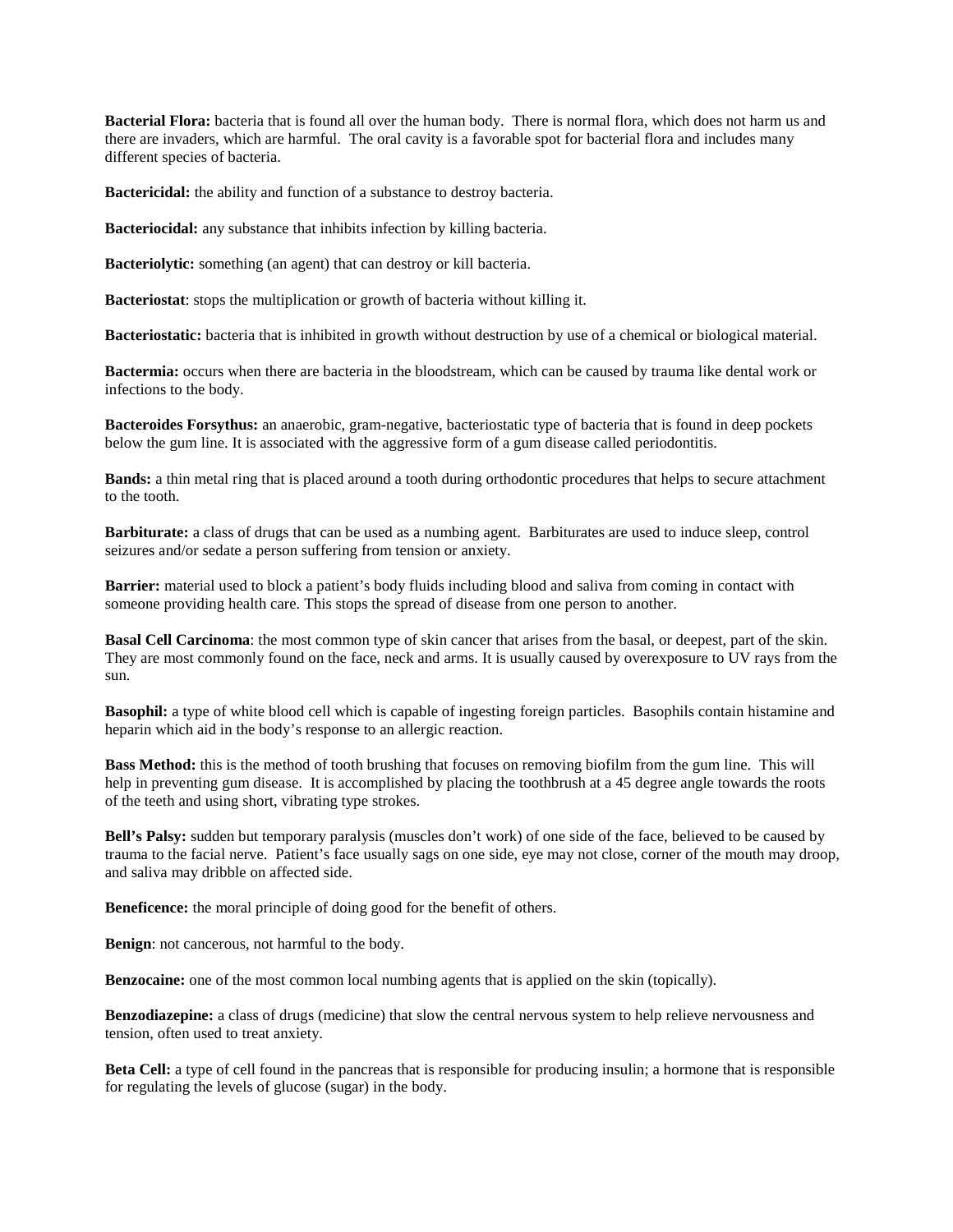**Bibulous Pad:** a cotton pad placed inside the cheek during sealant placement; covers the Stensen's duct (major salivary gland) and helps to keep the area dry.

**Bicuspid:** a tooth found only in permanent dentition that has two cusps or points.

**Bifid Uvula:** when the uvula (V-shaped fleshy mass in the back of the soft palate), is separated into two parts.

**Bifurcation:** A division into two branches or parts.

**Bifurcation:** any tooth that has two roots on it.

**Bilateral:** pertaining to both the left and right sides. Someone with bilateral cleft lip has

**Binary Fission:** a process by which one cell splits to form two cells of approximately equal parts.

**Biocompatible:** the ability of the material to coexist with living tissue or organisms, does not cause harm to nor is rejected by the body, non-toxic (note that even biocompatible materials may cause allergic reactions in some people).

**Biofilm:** a community or group of bacteria and organisms that attach to a wet surface and form a slime-like layer.

**Biohazard:** a substance that can cause harm to the health of humans or other animals; has the potential to cause infection.

**Biological Width**: the healthy distance from the junctional epithelium and tissue attachment to the top of the bone in the jaw. (see: junctional epithelium).

**Bisecting Angle Technique:** a way of taking a radiograph where the middle x-ray beam is pointed at an imaginary line. The imaginary line divides the long axis of the tooth and x-ray film packet. The x-ray beam is directed so that is crosses the imaginary line perpendicularly (or creates a "T" with it).

**Bis-GMA:** a plastic material used for dental sealants and other dental restorative materials.

**Bisphosphonates:** a type of drug that aids in the inhibition of bone resorption. These drugs are often used to treat osteoporosis.

**Bitewing:** a type of x-ray film that is used to detect cavities that may have formed in between two teeth. The film is placed between the upper and lower teeth and held in place by biting down.

**Bleach:** the act of whitening something by using a chemical agent. It is used in dentistry as a cosmetic dental procedure to whiten teeth. It can also be used as a disinfectant.

**Bleeding Disorder:** a disease when your body has trouble forming blood clots, and bleeds too much.

**Bleeding On Probing:** bleeding that is caused by gentle pressure exerted into the pocket between the gingiva and the tooth surface; no bleeding on probing indicates healthy gingiva.

**Bleeding Time:** a blood test that shows how fast platelets build up in the blood vessel to

**Blisterform Lesion:** an area in the mouth that is a well-defined elevation above the surface of the skin. It is fluidfilled (blood, serum, mucin, or pus) usually soft and see through. The size can vary from less than 1cm to larger than 1cm in diameter.

**Blood Cell:** a cell found in the blood and is also called *blood corpuscle*. In mammals, these fall into three categories: *red blood cells (erythrocytes), white blood cells (leukocytes)* and *platelets (thrombocytes).* Together, these three kinds of blood cells make up 45% of blood (the remaining 55% is *plasma)*.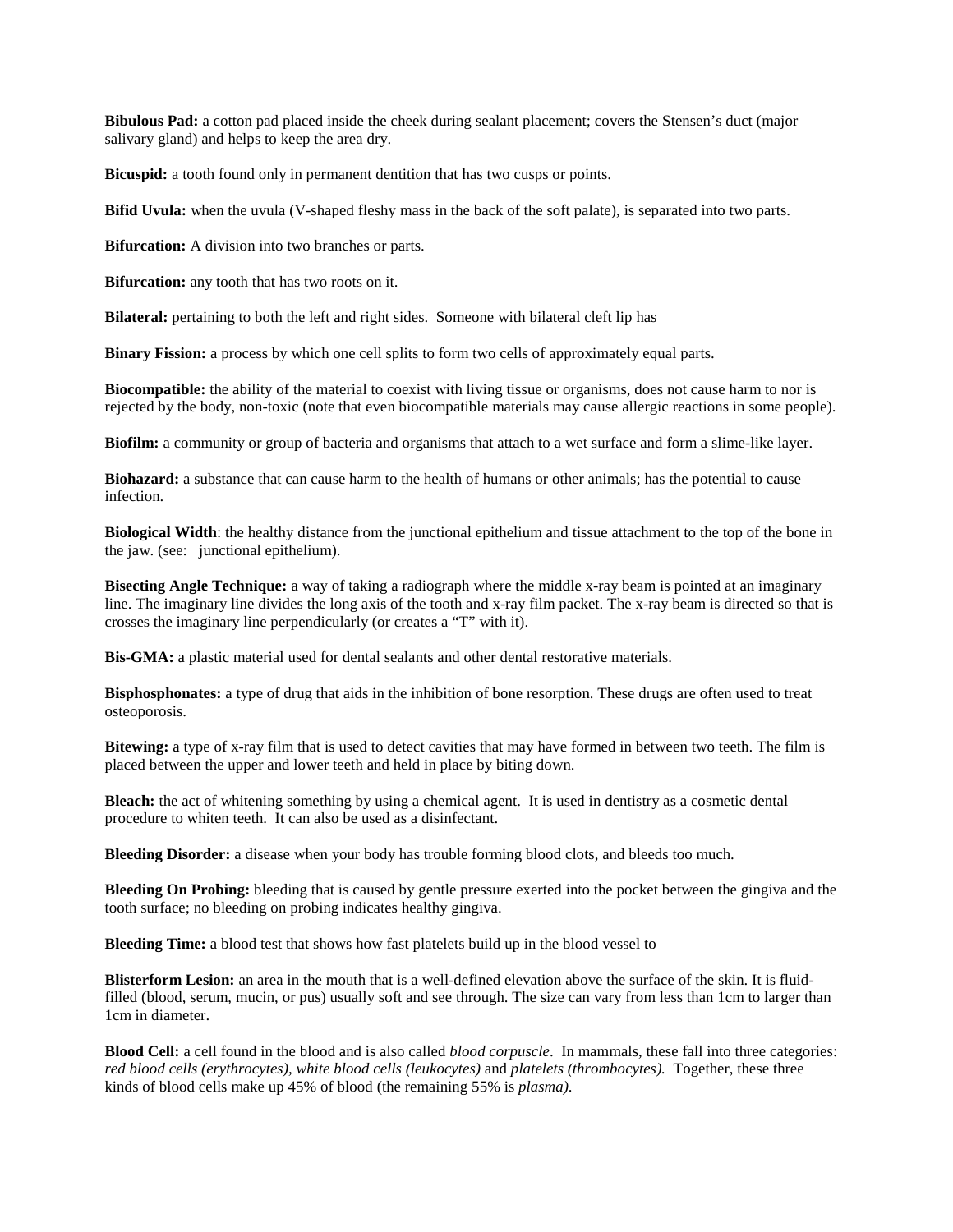**Blood Clot:** a thickened clump of blood that forms to stop bleeding when a blood vessel has been injured such as in a cut.

**Blood Coagulation:** the process of liquid blood becoming a blood clot. It is an important part of a damaged blood vessels repair and healing process.

**Blood Pressure:** the force at which the heart is pumping blood throughout the body. It is measured by taking two readings. The first is the diastolic number, or the highest force the blood can pump the blood throughout the body. The second is the systolic number, or the lowest force the blood can pump the blood. Normal blood pressure is 120/80. Blood pressure is considered a major vital of the body and can assess a broad level of health of an individual.

**Blood-borne Pathogen:** a microorganism that, when transferred by blood from an infected person to another person, can cause disease.

**Blunt:** having an end or point that is rounded or dull; not sharp.

**B-Lymphocytes**: a type of white blood cell that is formed in the bone marrow and helps the body in the secretion of antibodies (proteins).

**Board Certified:** in the health profession; an individual has met requirements and passed an examination that allows them to work in their profession.

**Body Mass Index (BMI):** an index that expresses adult weight in relation to height, and is used to determine obesity. BMI is calculated as 704.5 times weight in pounds divided by height in inches squared. An adult with a BMI of 25- 29.9 is considered over weight and a BMI of 30 indicates obesity.

**Bolus:** food that has been chewed and mixed with saliva, formed into a small round mass, and is ready to be swallowed.

**Bone Loss:** in teeth; the process of bone losing its density and breaking down; it is often caused by infection or other disease in the mouth.

**Bone Resorption**: a decrease in the density of bone. In dentistry, it is the resorption of the bone supporting the teeth. This resorption is a result of periodontal disease.

**Bone Resorption**: process in which bone cells breakdown and dissolve bone.

**Braces**: an orthodontic appliance applied to the teeth to fix the alignment. These are also used to make a straighter and more pleasing smile.

**Bradycardia:** slower than normal heart beat (less than 60 bpm).

**Bradykinsia:** derived from two Greek roots: Brady's, slow + kinesis, movement = slow movement, slow motion, slow moving. Bradykinsia is one of the first indicators of *Parkinson 's disease.*

**Bridge:** one or more false teeth (crowns) that are permanently cemented to the teeth beside the missing tooth/teeth. A bridge is used to replace one or more missing teeth.

**Bronchitis**: inflammation of the airways of the lungs usually cause by in infection. Symptoms can include a persistent cough that can be accompanied with excess mucous, or phlegm, that builds up in the airways of the lungs.

**Bronchoconstriction:** tightening of the tissue that surrounds the bronchi which can cause coughing, wheezing, and shortness of breath.

**Bronchodilators:** a type of medication that expands the lungs, providing bigger airways.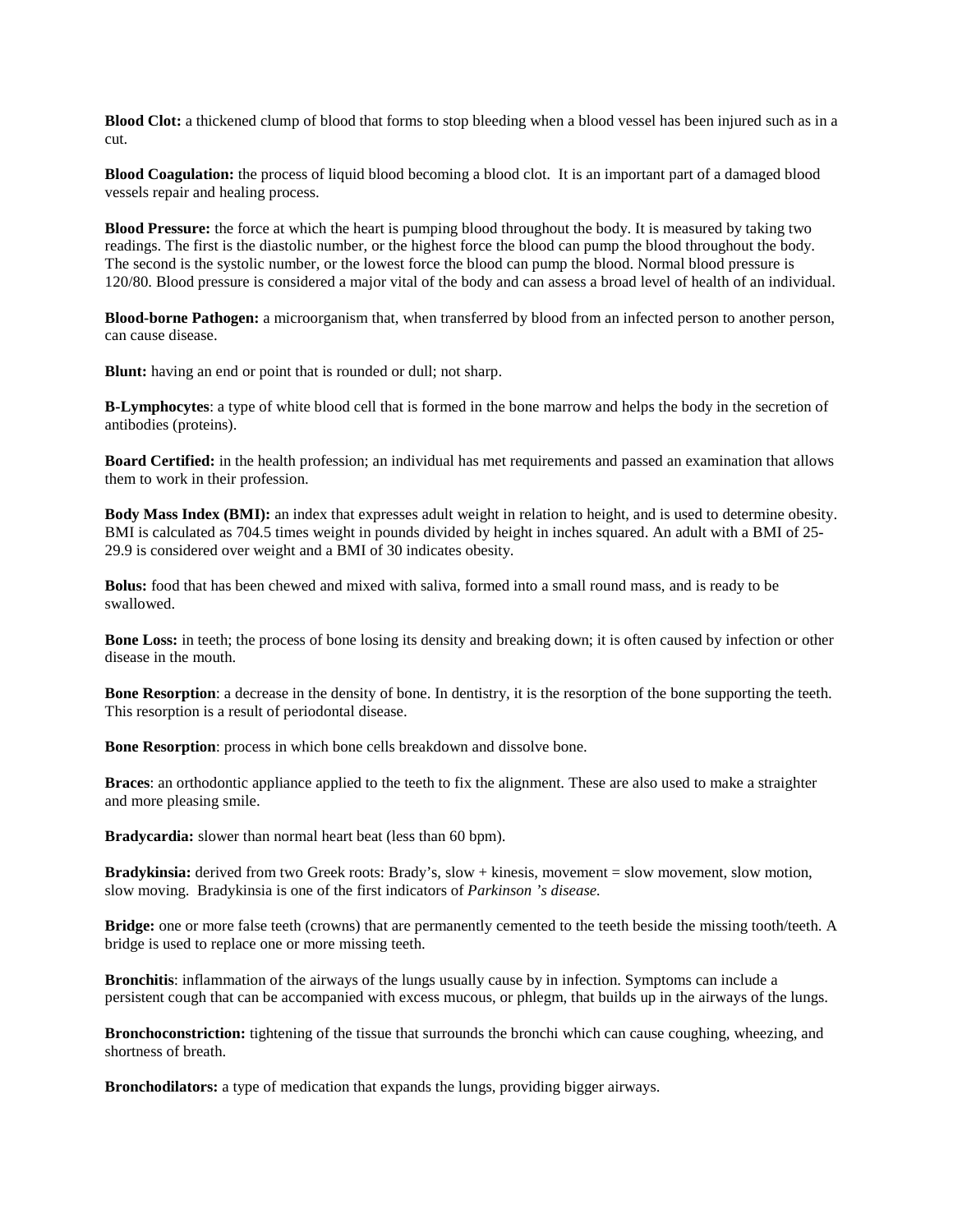**Bruise**: an injury to the body without breaking the skin but damaging blood vessels (artery or vein) allowing blood to seep into surrounding tissues and discolor the skin most often causing tenderness in the sight. Usually a result from a hit or fall.

**Bruxism:** grinding of the teeth for reasons other than normal functions such as chewing or biting, by someone undergoing stress, or unconsciously during sleep. It may cause damage to the teeth, headaches, and temporal mandibular joint disorders. See *attrition.*

**Buccal Artery:** a branch of the maxillary artery that runs obliquely forward and supplies blood to the buccinator muscle, skin, and mucous membrane of the cheek. See *maxillary artery, buccinator muscle, and mucous membrane.*

**Buccal nerve:** an afferent nerve located in the face that carries information from the skin, to the buccal membrane, ending at the second and third molar teeth.

**Buccal:** surface of the cheek inside the mouth (towards the back teeth).

**Buccinator muscle:** a thin muscle of the cheek that aids in mastication. It prevents food from being pushed into the space between the teeth and the cheek by pushing the food back onto the chewing surface of the teeth.

**Buccoversion**: a tooth that is twisted or placed towards the cheek and out of occlusion.

**Buffer:** something that can maintain the equilibrium of the environment that it is in.

**Bulbous:** A word used to describe an elevated, rounded curve resembling a bulb.

**Bulimia Nervosa:** an eating disorder that is distinguished by many episodes of eating large amounts of food (bingeeating), followed by purging, using laxatives, or sometimes even diuretics or excessive exercise.

**Bulla:** a fluid-filled blister that arises from the skin.

**Burkitt's Lymphoma:** a type of cancer found within the lymph nodes, usually in young African American children.

**Burning Mouth Syndrome:** a severe burning sensation usually found in areas of the mouth and on the tip of the tongue; usually associated with no specific cause.

**Calcification:** the process in which calcium causes bones and teeth to harden.

**Calcium Channel Blockers:** a drug that blocks the entry of calcium into the muscle cells of the heart and the arteries. They are used to treat hypertension, angina pectoris, cardiac arrhythmias, and stroke.

**Calculus:** mineralized hard deposits that are formed from food and bacteria in the mouth

**Canal:** a long narrow tubular channel in bone that carries blood and blood vessels.

**Cancellous Bone:** the soft, spongy bone located between two layers of denser bone. It is also called *trabecular bone* because it is composed of numerous bony trabeculae (large plates and rods) that form a lattice-like network of intercommunicating spaces filled with bone marrow.

**Cancer:** this is a disease in which the cells become abnormal then divide and spread to other parts of the body. These abnormal growths can be called tumors and can be cause severe damage or even death (malignant) or not harmful (benign) to body organs.

**Candida Albicans**: a yeast-like fungus, commonly part of the normal flora in the oral cavity. Candida may cause an infection in humans with immunodeficiency such as babies and elderly.

**Candida:** yeast like fungi that is part of the normal flora of the mouth, skin, intestinal tract, and vagina. Candida is an opportunistic organism that can cause thrush, athlete's foot, vaginitis, and other infections.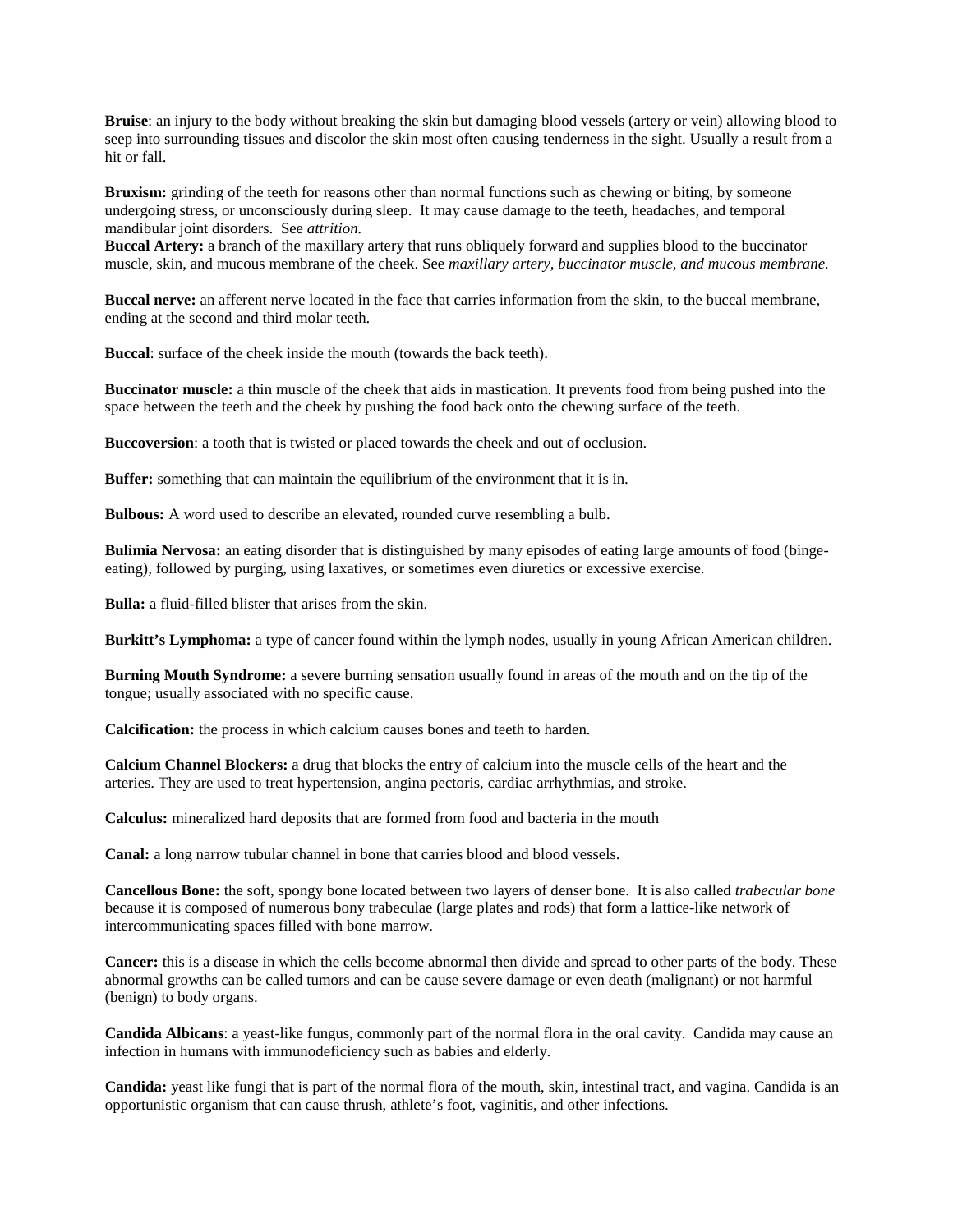**Candidiasis:** an infectious disease produced by the yeast like fungus derived from any of the *Candida* species. It occurs most often in the mouth and respiratory tract. It occurs most often in people with reduced immune function, taking certain antibiotics, infants, and in persons debilitated by illness such as diabetes. Candidiasis normally will not cause any ill effects but could potentially turn to a systemic and potentially life-threatening disease.

**Canine:** one of the four pointed teeth situated between the lateral incisor and the first premolar. Canine are used for grasping food and are characterized by having the longest single root in the human mouth.

**Canker Sore**: a small shallow ulcer with a yellow base and red border that appear in the mouth. Canker sores can be caused by medications, allergies, and toothpaste containing sodium lauryl sulfate. The sores can be painful and are treated with a medicated oral mouth rinse.

**Carcinoma:** one of the four major types of cancer. This presents as any malignant tumor that arises from a type of tissue called epithelium. It can be found on the skin or the lining of body organs. Carcinomas can invade surrounding tissue and organs and may spread to other sites.

**Caries**: a progressive destruction of teeth, which causes decay. Caries is the most common childhood disease.

**Cariogenic:** foods that stimulate saliva secretion by lowering the pH in the oral cavity. Cariogenic foods contribute to the cause of dental caries.

**Catalyst:** a substance that speeds up a reaction without being consumed in the process.

**Cathode:** the negatively charged terminal of an x-ray tube consisting of tungsten filament wire set in a molybdenum focusing cup that directs the electrons toward the target of the anode. The cathode supplies the electrons necessary to generate x-rays.

**Cell Membrane:** the outer covering and semi-permeable barrier that surrounds the cytoplasm and controls the allowance of certain materials to pass in and out of the cell. The membrane is composed of a lipid layer with proteins embedded into it. It can also be called cytomembrane, plasmalemma, and plasma membrane.

**Cell:** the basic structural and functional unit of all organisms. It is capable of independent functioning and consists of various organelles within and on its outer surface (as a membrane or wall). Cells combine to form various tissues within a plant or animal.

**Cementoenamel Junction (CEJ):** the crown of a tooth is covered with enamel, and the root portion is covered with cementum. The place where enamel and cementum meet is called the cementoenamel junction, or *cervical line, neck*. The area above the junction is called the anatomic crown of the tooth and the area below the junction is called the anatomic root of the tooth.

**Cementum:** a thin layer of a bonelike material that provides protection for the root of a tooth.

**Central Nervous System:** the portion of the nervous system that consists of the brain and spinal cord.

**Centric Occlusion:** the natural relationship of occlusal surfaces that provide intercuspation on opposing arches. *See intercuspation.*

**Cephalexin:** an oral, antimicrobial drug, which is often administered for treatment in its hydrochloride form. Used in replacement of penicillin treatments and used especially for respiratory and urinary tract infections.

**Channel:** a passageway or groove through a cell's membrane that permits molecules to pass in and out. See *ion channel*.

**Chief Complaint:** the main concern that drives a patient to seek treatment.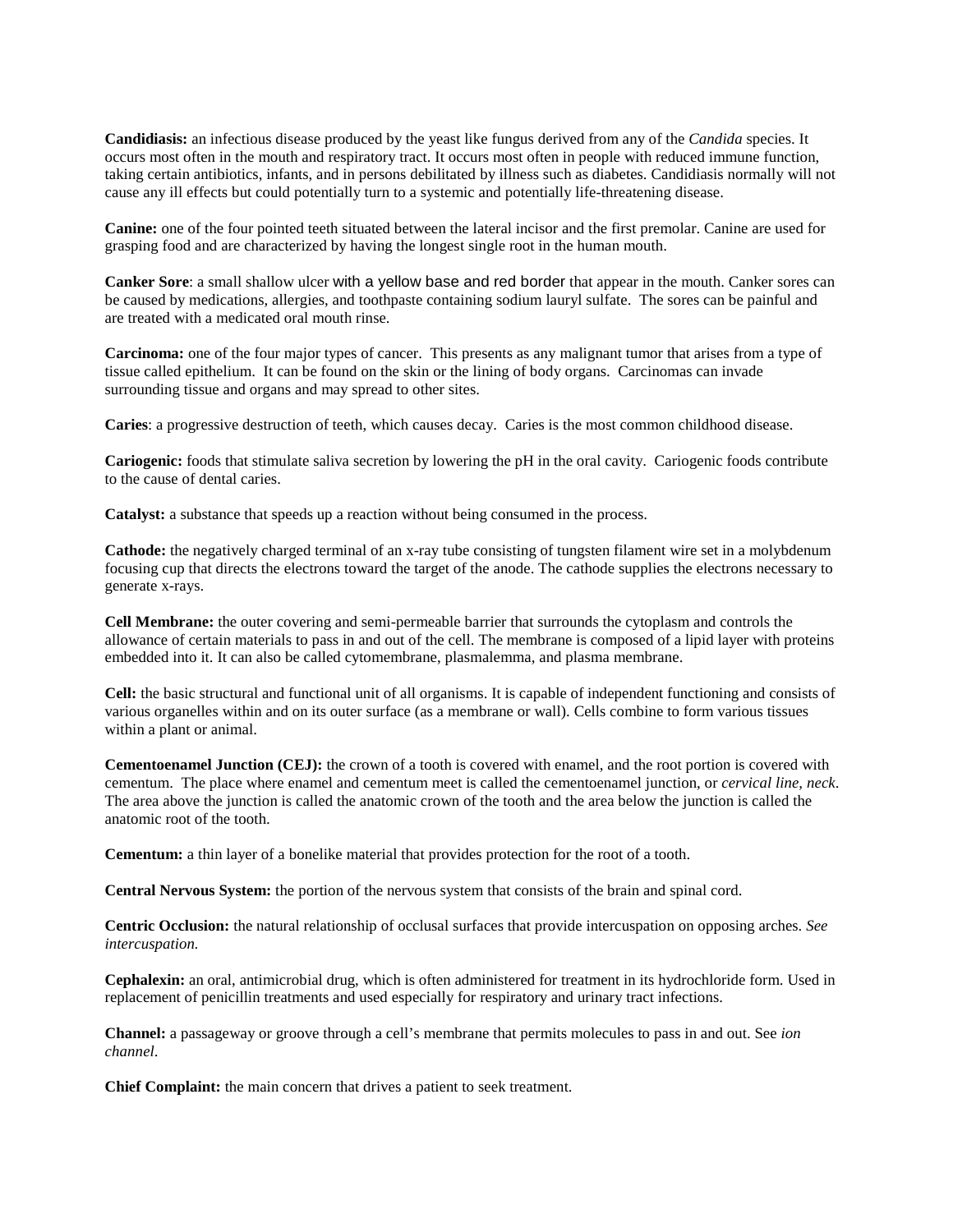**Chlorhexidine:** a chemical [antiseptic](http://en.wikipedia.org/wiki/Antiseptic) agent used as a mouth rinse in dentistry. Chlorhexidine kills [gram-positive](http://en.wikipedia.org/wiki/Gram-positive) and [gram-negative](http://en.wikipedia.org/wiki/Gram-negative) [microbes](http://en.wikipedia.org/wiki/Microbe) that cause periodontal disease.

**Cholesterol:** a fatty steroid alcohol C  $_{27}$  H  $_{46}$ O, that is present in animal cells and is synthesized by the liver. Cholesterol is important as a constituent of cell membranes and a precursor to steroid hormones. Its level in the bloodstream can influence the pathogenesis of certain conditions, such as the development of atherosclerotic plaque, coronary artery disease and gallstones.

**Cholinergic:** neurons or axons capable of releasing acetylcholine when a nerve impulse passes in the parasympathetic nervous system. Drugs are cholinergic if they produce the same effects as the parasympathetic nervous system.

**Chromosome:** a coiled strand of DNA which is the material responsible for the determination and transmission of hereditary traits and characteristics.

**Chronic Obstructive Pulmonary Disease (COPD):** relates to conditions that cause airway obstruction and makes it hard to breathe on both inhalation and exhalation.

**Chronic Periodontitis:** a bacterial infection resulting in inflammation within gum tissue, progressive destruction of the periodontal ligament, and loss of supporting bone around a tooth. It is related to the amount of dental plaque or dental calculus (tartar) that is present in one's mouth. It is also the most common form of periodontitis.

**Chronic:** used to describe a disease that develop slow and lasts over a long period of time.

**Cingulum:** is a bump on a tooth located on the lingual surface. It is usually found on the four front teeth of the maxilla.

**Cleft Lip:** a birth defect that occurs in the upper lip. A cleft lip can occur when the medial nasal process and maxillary process does not fused together. A cleft lip can be on one side (unilateral) of the lip or both sides (bilateral) and can often extend beyond the base of the nose.

**Cleft Palate:** a variation of a type of clefting deformity that is present at birth. It is caused by abnormal facial growth during development. A cleft is a fissure or opening, a gap. It is the non-fusion of the body's natural structures that form before birth. In this instance, the two plates of the skull that form the hard palate (roof of the mouth) are not completely joined. The condition can be symmetrical or asymmetrical, unilateral or bilateral. It may involve only the soft palate or both soft and hard palates, but almost never the hard palate alone.

**Clindamycin:** an antibiotic used to treat against gram-positive bacteria and anaerobic bacteria. Used commonly as a treatment for acne and applied topically.

**Clinical Attachment Level (CAL):** a measurement used to determine the stability of attachment of tissue at the base of a pocket or sulcus of a tooth. This is used as part of a periodontal maintenance program. It is a measurement from a fixed point, usually the cementoenamel junction, to the junctional epithelium. See *cementoenamel junction* and *junctional epithelium*.

**Clinical Examination:** the complete examination of the entire mouth, including the teeth to determine the health of the mouth. Findings help the clinician plan treatment for the individual.

**Clinician:** a health professional, such as a physician, psychiatrist, psychologist, or nurse who is involved with treatment, observation, and care of living patients.

**Col:** a cratered like area of tissue that is found in between where two teeth meet.

**Cold Sore:** a fluid-filled blister lesion caused by a herpes simplex virus that can appear on the lip and around the mouth. Cold sores can be very painful and usual heal on their own within a few days. The sores are commonly referred to as fever blisters.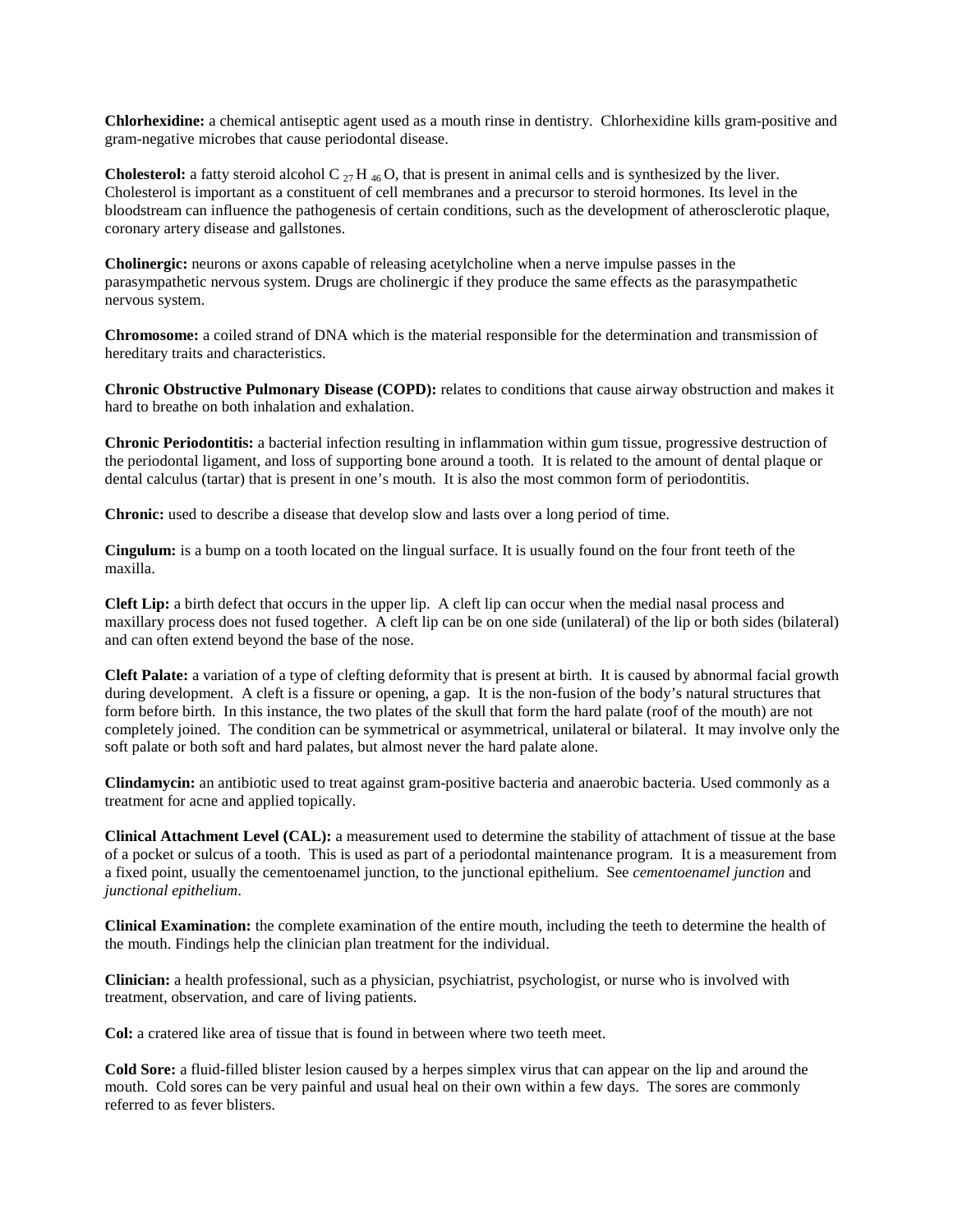**Collagen:** a protein fiber that is the main component in bone and tissues of the body to provide support, flexibility, resilience and stability.

**Collimator:** an optical device consisting of a tube containing a convex lens at one end and a slit at the other with the slit at the focus of the lens; radiation, as light, leaves the slit as a parallel beam.

**Colonization:** the multiplication of microorganisms such as bacteria in a host without tissue damage or invasion.

**Common Carotid Artery:** an artery that runs upward and supplies the head and neck with oxygenated blood. It divides into the external and internal carotid arteries. See *external carotid artery* and *internal carotid artery.*

**Communicable Disease:** an illness that can be passed from one person to another.

**Complement System:** a series of enzymatic proteins circulating in the blood that work together to perform many immune system functions by facilitating phagocytes and killing foreign cells.

**Compliance:** a tendency to readily give in to a wish, request, or demand, especially in a weak and subservient way.

**Composite Filling:** a tooth-colored filling material used to fill cavities.

**Composite:** a tooth-colored material made of acrylic and glass that is placed on a tooth after a cavity has been removed and hardens under a curing light.

**Compton Scattering:** one of the interactions of x-radiation with matter in which the electron is ejected from its orbital position and the x-ray photon loses energy because of the interaction, but continues to travel through the material along an altered path. This is also referred to as scatter radiation. See *scatter radiation*

**Cone Cut:** a term used to describe a technique error when taking dental x-rays. The error produces a clear, nonexposed area on a dental radiograph (x-ray) as a result of misalignment of the dental x-ray unit.

**Congenital:** a condition present at or before birth, regardless if it's inherited or acquired.

**Connate:** existing since birth; not to be confused with congenital, this is a condition present at or before birth, while connate means conditions developed during birth or delivery.

**Connective Tissue:** a form of fibrous tissue that supports connects, or surrounds other tissues and organs. Connective tissue typically has cells scattered throughout an extracelluular matrix. Cartilage and bone are specialized forms of connective tissue. See *extracellular matrix*.

**Consent:** permission, approval, or voluntary agreement to an action proposed by another; to comply or be in concord in opinion or sentiment.

**Contaminated Waste:** any non-reusable object that has been in contact with blood, saliva, urine, or other body secretions

**Contamination:** the infection of a subject or object making it unclean or impure.

**Contour:** external outline of a tooth. It is essential for healthy gums, because during chewing it directs food away from getting caught in the gums. The original shape of the tooth must be maintained during dental procedures in ensure health.

**Contrast:** how sharply dark and light areas are differentiated on a film; or the difference in the densities. A film that is high contrast has many black and white areas; a low contrast film has many shades of gray. Contrast is affected by kilovoltage, the type of film used, developing conditions, and the type of tissue being irradiated.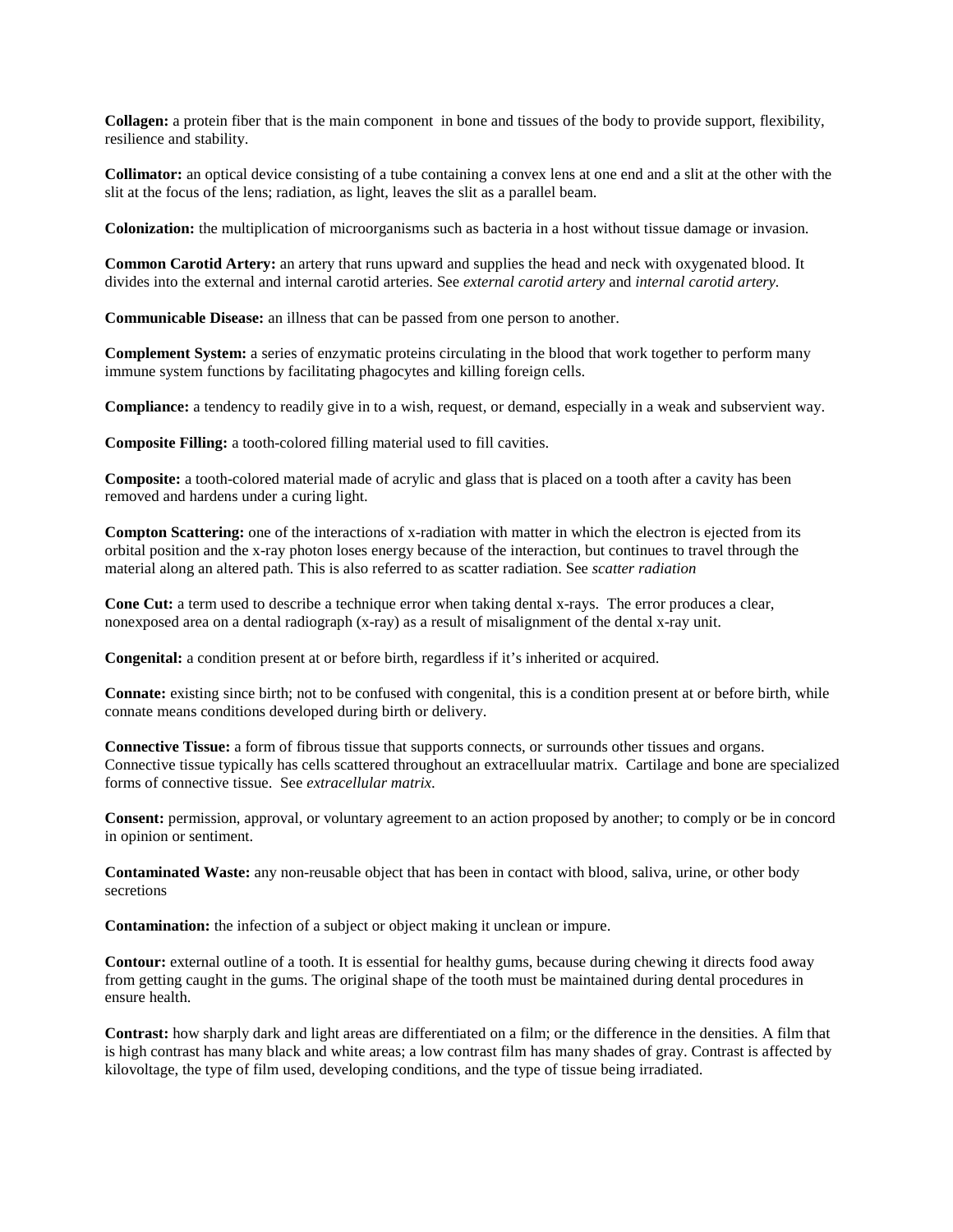**Contusion:** an injury in which the skin is not broken but blood vessels (artery or vein) are damaged and blood leaks out of blood vessels and gathers in surrounding tissues to produce discoloration, pain, swelling, and tenderness.

**Corticosteroids:** a class of steroid hormones made naturally in the body by the adrenal gland or synthetically for use as drugs to diminish an inflammatory response such as itching or irritation of the skin. The most common prescribed drug of this type is prednisone.

**Cretinism:** a congenital deficiency of thyroid secretion resulting in arrested physical and mental development. An affected child can be characterized by physical deformities, dwarfism, mental retardation, excessively dry skin, and often has a goiter. *See Goiter*.

**Crossbite:** an abnormal condition that deals with the occlusal surface and the teeth not meeting in a normal manner. Usually the mandibular teeth are more buccally or lingually than the maxillary teeth.

**Crown:** part of the tooth that is what covers the tooth. Also when a tooth has been broken a handmade crown can be made to replace the normal crown.

**Curette (Curet):** an instrument designed for scraping biological tissue or debris in a biopsy, excision, or cleaning procedure. In form, the curette is a small hand tool; at the tip of the curette is a small scoop, hook, or gouge. The verb *to curette* means *to scrape with a curette*. In periodontics, the edged hook (blade or working end) of the periodontal curette scrapes calculus (tartar) deposits from the crown and roots of teeth. The working end has a rounded back, rounded toe and is semicircular in cross section.

**Curing Light:** a UV light used tightly attach bonding material to the tooth surface, this process increases the hardening process of the material.

**Curve of Spee:** an anatomic curve of the occlusal surfaces beginning at the tip of the canine, dipping downward towards the buccal cusps of the premolars and molars.

**Curve of Wilson:** a curve that goes from the sharp areas on the chewing surface of the teeth over to the sharp areas on the opposite side. The bottom teeth have a curve that appears curved inward, while the teeth on the top have a curve that appears curved outward.

**Cusp of Carabelli:** is an accessory fifth cusp or lobe that can be found on the lingual surface of a maxillary first molar.

Cyst: is a sac that can be found in the mouth containing pus or fluid.

**Cytokine:** any of several regulatory, short lived proteins that are released by one cell to neighboring cells to regulate the function. They are best known for the generation of an immune response but they also effect changes in reproduction, growth and development, and injury repair.

**Cytoplasm:** a gel-like substance located outside of the nuclear membrane of the cell. Contains membrane bound organelles such as mitochondria and chloroplasts as well as water, proteins, carbohydrates, lipids, and trace elements. Controls metabolism of the cell.

**Debridement:** removal of foreign matter, hard or soft deposits from the tooth crown, root

**Deciduous:** The first set of teeth to erupt in the mouth before the permanent dentition (see dentition.) Deciduous teeth can also be referred to as milk teeth, baby teeth, temporary teeth and primary teeth. These teeth become visible during infancy until replaced by their permanent successors.

**Decompensate:** breaking down or deterioration of the mind. A mental state that was previously well-maintained decreases. Decomposition can lead to a decreased ability to carry on daily activities.

**Definitive host:** an organism that harbors a parasite during the sexual reproduction stage of its life cycle.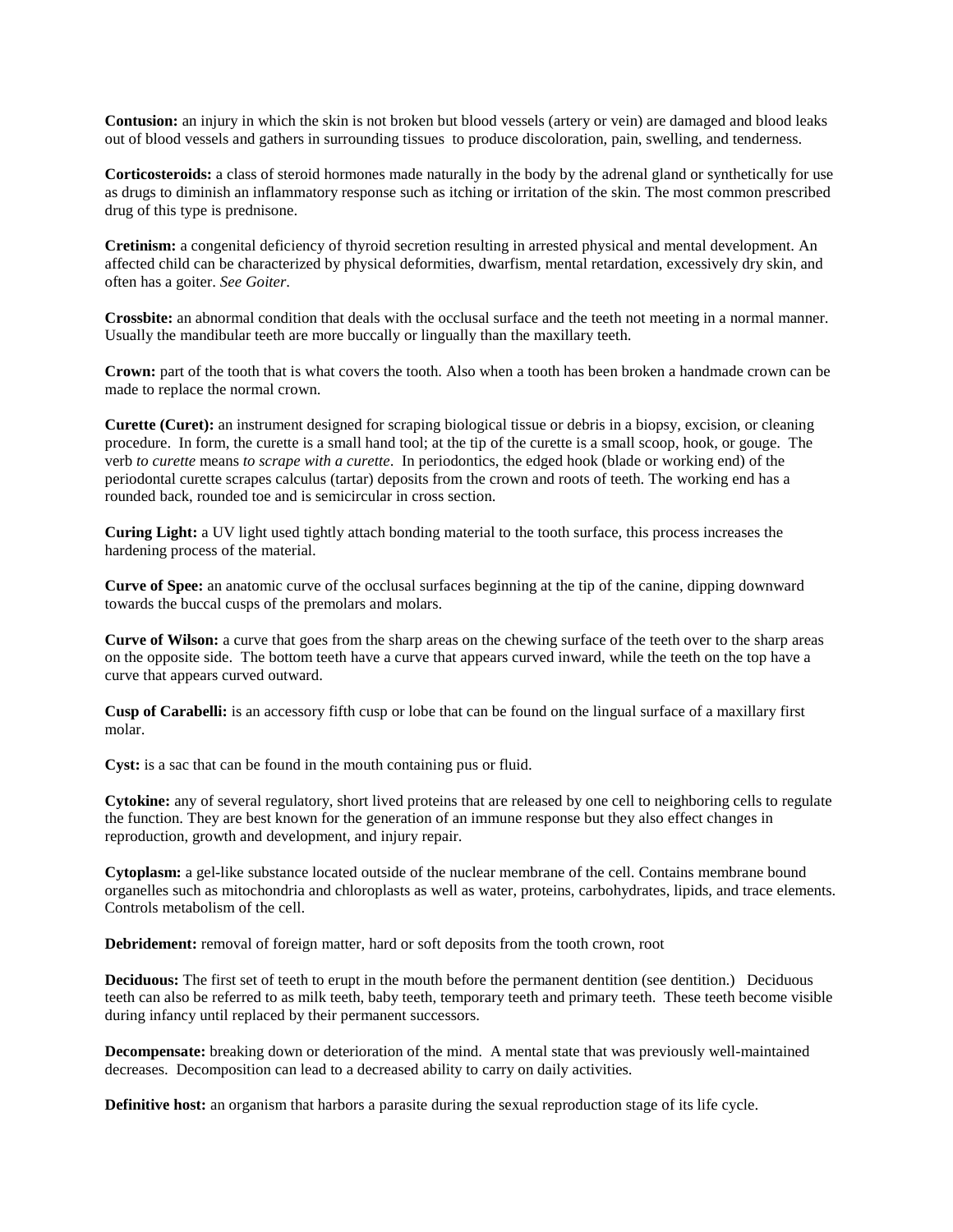**Dementia:** is not a specific disease but a group of symptoms affecting memory, thinking, language, judgment and behavior. It is caused by conditions such as strokes, infections, injuries, drugs, nutritional deficiencies or unknown causes. *Alzheimers* disease is the most common type of dementia.

**Demineralization:** process of excessive tooth enamel loss during the beginning stages of a cavity, can be reversed through fluoride and good oral hygiene care.

**Denaturation:** loss of normal function of a protein due to the change in shape of that protein from the harmful effects of such things as heat and chemicals.

**Dendrite:** is a short threadlike extension that stems from a nerve cell. The dendrite conducts electrical nerve impulses toward the cell body. See *impulse; nerve cell.*

**Dens in Dente:** an anomaly of the tooth that has a radiographic appearance of "a tooth within a tooth" and is most commonly found on the lingual maxillary lateral incisors.

**Density:** a processed radiograph's overall darkness or lightness affected by exposure time, millamperes (quantity), kilovolts (quality), target-to-film distance, patient thickness, and developing conditions.

**Density:** the contrast between black and white on a photographic film that compares the thickness of the bone and or tissue.

**Dental Cavity/Caries:** A soft, decayed area in a tooth that causes demineralization. Demineralization is usually caused by a frequent intake of sugars and starches. This causes the breakdown of enamel and eventually forms a sticky area where more bacteria are susceptible to appear. Progressive decay can eventually lead to the death of a tooth.

**Dental Floss:** A soft thread (ether waxed or unwaxed) made of nylon, which is used to remove debris from the interproximal (in between) space of two adjacent teeth. It is useful to remove bacteria from in between the teeth to prevent the formation of dental caries (cavities.)

**Dental Hygiene Diagnosis** a conclusive description of a dental disease or condition based on medical history, radiographic and clinical examination, and symptoms.

**Dental Hygienist:** a member of the oral health care team, who is licensed through the state that works under the direction of the dentist providing preventive treatment including scaling, polishing, periodontal therapy, and local anesthesia.

**Dental Index:** a description of oral health with a number or score. The number is given based on clinical observations. It can describe an individual or group..

**Dental Papilla:** structure that forms the dentin and pulp of the tooth; that appears in the 8-10 week in utero.

**Dental Plaque:** a sticky buildup of acids, bacteria and food substance around and in between teeth and the gum line that causes cavity development if not removed by mechanical means, for example tooth brushing.

**Dental Sac:** several rows of flattened cells surrounding the dental papilla and enamel organ; they form the cementum, periodontal ligament, and the alveolar bone during tooth development.

**Dentifrice:** Any preparation; whether it be a paste, liquid, or powder that can be applied to the teeth (usually with a toothbrush) for removal of soft deposits such as plaque, and stain. Dentifrice is necessary to help maintain good oral hygiene.

**Dentin Hypersensitivity:** is a transient sharp pain or sensation of rapid onset that arises from exposed dentin. This sensitivity (or pain) can be caused by several factors that include: dental caries, exposed tooth roots, or attrition (worn teeth.)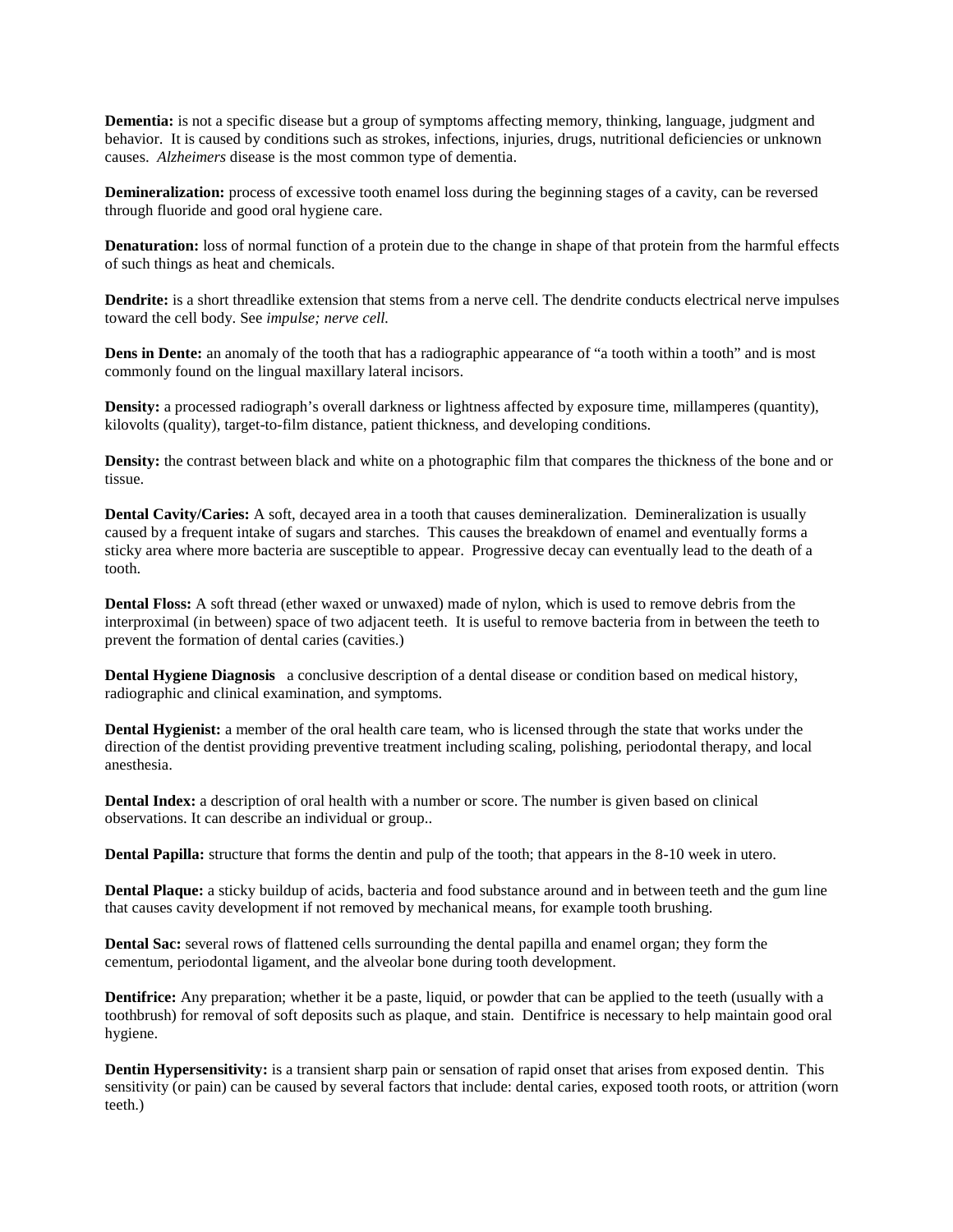**Dentin:** portion of the tooth that it covered by enamel and surrounds the pulp; it makes up the bulk of the tooth**.**

**Dentinogenesis Imperfecta:** A hereditary or genetic disorder of tooth development caused by under -mineralized dentin. This condition causes the teeth to become discolored, translucent, and usually weaker producing breakage, rapid wear, and loss. This problem can affect both the primary and permanent dentition. **Dentist:** a licensed professional who specializes in treatment and care of the teeth.

**Dentition**: the general arrangement of the natural teeth in the dental arch. Dentition includes the primary (also known as the deciduous dentition) and/or the permanent dentition which are the teeth that succeed the primary dentition.

**Dentogingival Fibers:** fibers of the periodontal ligament that run from the cementum in the cervical region into the free gingiva to give support to the gingiva.

**Dentures:** A removable prosthetic appliance that is constructed to replace missing teeth. This appliance can be used in either the upper (maxillary) arch, or the lower (Mandibular) arch.

**Depolarization:** a sudden change in electrical potential within a cell's membrane that causes it to become neutral. This change is caused by the influx of molecules such as calcium and sodium that pass through the ion channels within the cell's membrane. See *ion channels*.

**Desmosome:** structures that join neighbor cells together. They also provide anchoring points for in between strands to help build a strong structural framework. See *macula adherens*

**Developmental Groove:** fine depressed lines on the chewing surface of the tooth that mark the junction of the lobes that a tooth develop from.

**Diabetes Mellitus:** a disease in which the pancreas in the body does not produce or properly use insulin, resulting in excessive amounts of sugar in the blood and urine. Symptoms include frequent urination, tiredness, excessive thirst, and hunger.

**Diabetic Coma:** a coma that results from poorly treated diabetes mellitus, characterized by a buildup of ketones (organic compounds) in the bloodstream, which can become fatal if not quickly treated. See *Kussmaul's coma*. **Diagnose:** to recognize, distinguish, or identify a disease or problem by signs and symptoms.

**Diagnosis:** a statement of the problem; the act, identification, and/or examination of a disease from its signs and symptoms.

**Diagnostic Models:** a copy of a patient's mouth made from plaster after impressions of both the jaws are taken.

**Diastema:** A gap or vacant space between the teeth in the human dentition. This space usually occurs in the upper (maxillary) arch and usually most common between the incisors (center teeth.) **Diastole:** the phase in the heart cycle when the chambers of the heart relax and fill with blood.

**Digital Radiography:** uses sensors to produces a radiograph where the image is present on a monitor screen. This allows the image to be enlarged and adjusted to show the best picture. Images can be saved, copied, and sent easier.

**Dilaceration:** a severe angular distortion of the root of a tooth that is caused by trauma to the tooth during development.

**Dilantin:** Otherwise known as Phenytoin; is a non sedative drug that is used as an anticonvulsant to treat grand mal (Tonic Clonic) seizures. This medication is widely used for patients that experience frequent convulsions. This drug alters the Na+ and Ca2+ ions whose conductances are important during the function of excitable nerve, heart, and muscle tissue.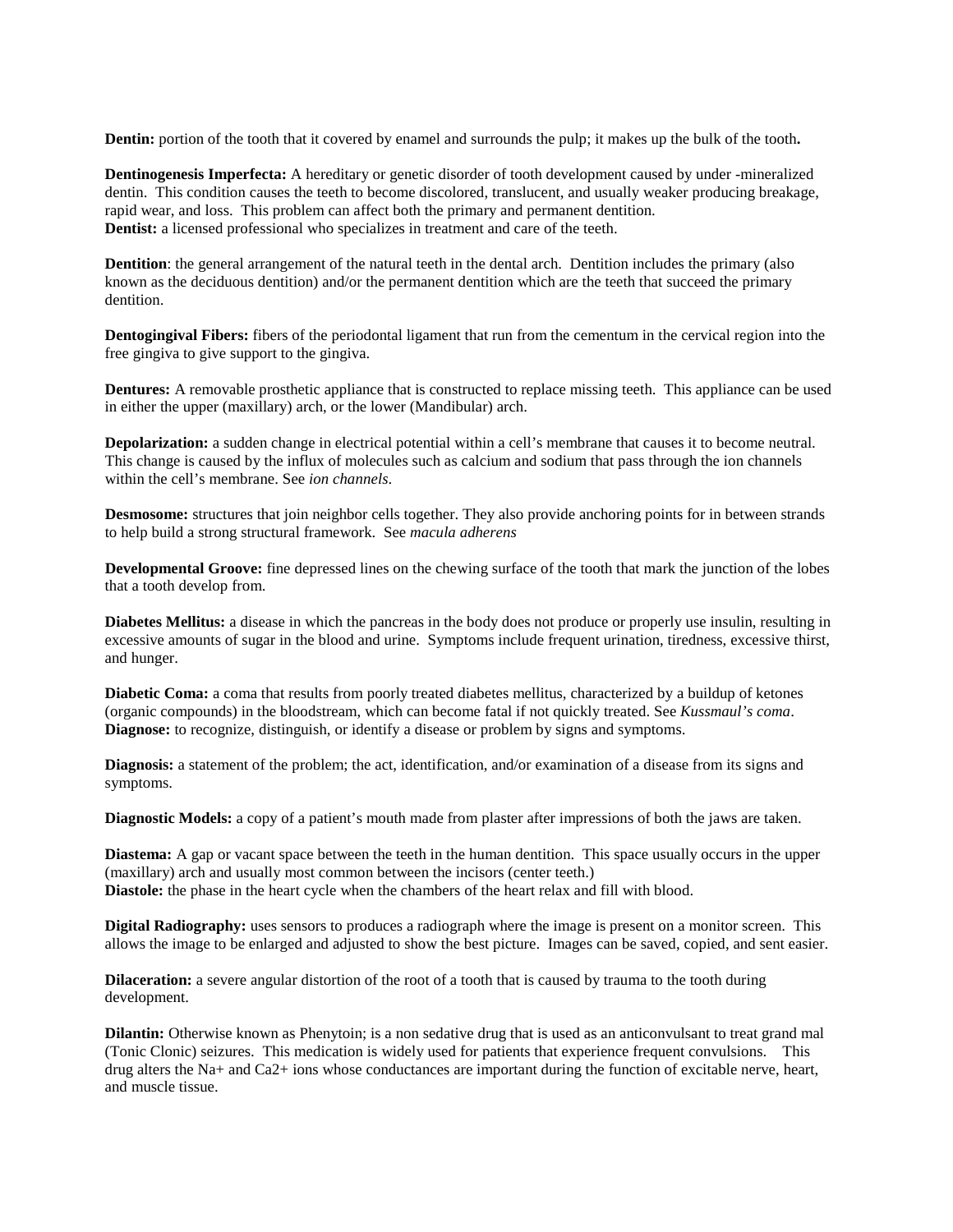**Disease:** a particular destructive process in an organism of humans, plants, and animals; usually has recognizable symptoms.

**Distal Occlusion:** a form of malocclusion where the mandibular teeth are posterior to their normal position in their relationship to the maxillary teeth. It is characterized by a molar and canine relationship; the molar relationship is by the buccal groove of the mandibular first permanent molar being distal to the mesiobuccal cusp of the maxillary first permanent molar by at least the width of a premolar, the canine relationship is by the distal surface of the mandibular permanent canine is distal to the mesial surface of the maxillary canine by at least the width of a premolar. It is then further characterized by two divisions; division I the mandible is retruded and all the maxillary incisors are protruded and division II the mandible is retruded and one or more maxillary incisors are retruded. *Also known as Class II occlusion or distoclusion.*

**Distal:** surface of the tooth that is farthest from the midline of the face.

**Dorsal:** the back or posterior part or an organ. In dentistry it is pertaining to the back surface of the tongue.

**Double-blind Study:** a scientific study in which neither the person performing the experiment nor the participants know which treatment is being given to each group. A double blind study is conducted to produce impartial results and prevents the changing of data on the part of the experimenter or participants.

**Dysarthria:** difficulty in uttering words due to difficulty in coordinating muscles of the mouth. Dysarthria can be caused by cerebral palsy or Parkinson disease. It may also be the result of a stroke, brain injury, or brain tumor.

**Dyspnea:** shortness of breath or difficulty breathing. Often occurs during intense physical activity or at high altitudes, but can also be a sign of a serious disease of the airway, lungs, or heart.

**Ectodermal Dysplasia:** a group of genetic syndromes causing an abnormal development or growth of tissues and structures that develop from the embryonic ectoderm. See *anodontia, hypodontia, oligodontia*.

**Edema:** the abnormal accumulation of fluid in the interstitial spaces of the tissues, resulting in the swelling of the infected area.

**Edentulous:** a condition that results in the lacking of all natural teeth; natural meaning teeth from infancy.

**Edge to Edge:** an occlusion in which the anterior (front) teeth of both the top and bottom jaw contact each other when teeth are in natural occlusion.

**Efferent:** moving outward or away from a central part. Compare *afferent.*

**Embrasure:** space between two teeth next to each other produced by curvatures of teeth which creates a spillway for food during chewing.

**Enamel:** hard, white tissue found to cover the anatomical and clinical portions of the crown of a tooth. This tissue is known to be the hardest tissue in the body.

**Endemic:** native, local; occurring in a particular area that seems to be "normal" to that area, but would seem rare to occur in other parts of the world. This can pertain to animals, diseases, and food. Example: seeing a panther in Utah.

**Endocarditis:** Inflammation of the lining of the heart cavity and valves. May result from rheumatic fever or bacterial infection. See *infective endocarditis.*

**Endocrine Gland:** part of the endocrine system; produces hormones and secretes them directly into the blood as opposed to through a duct.

**Endoderm:** the innermost layer of tissue during development. The endoderm will form the gut, lungs, liver, pancreas, and the digestive tract. Compare *mesoderm* and *ectoderm.*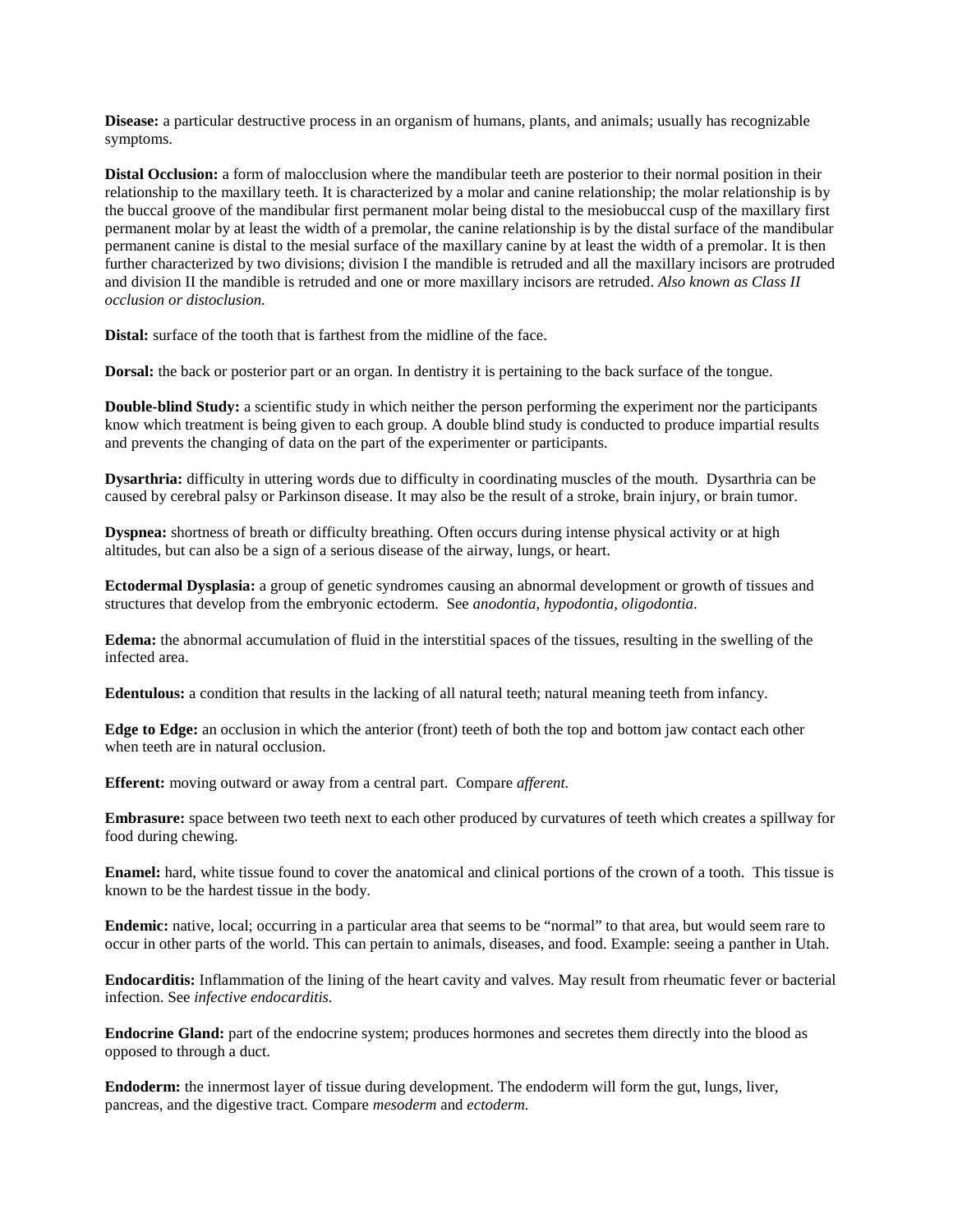**Endodontist:** a dentist who specializes in the diagnosis, prevention and treatment of diseases concerning the tooth pulp. There most common service is a root canal.

**Endogenous:** produced from factors known to be from within the body or tooth.

**Endoplasmic Reticulum:** a complex of specialized branching and tube networks surrounded by a membrane in plant and animal cells. The function of the organelle is to create (synthesize), modify and detoxify proteins, lipids and chemicals within the cell. It is made up of two parts the rough endoplasmic reticulum and the smooth endoplasmic reticulum. The rough endoplasmic reticulum is where proteins are made. It appears "rough" because this is where ribosomes are located (ribosomes help make the proteins). The smooth part is where the synthesis and the metabolism of lipids takes place. It also plays a role in detoxifying chemicals in drugs and pesticides. The endoplasmic reticulum spreads throughout the entire cytoplasm of a cell creating surface area for cell interactions.

**Endotoxin:** a toxin contained in the cell walls of gram-negative bacteria that is released when the bacterium is destroyed, causing illness to the host. Also know as lipopolysaccharide. See *lipopolysaccharide, exotoxin, and gramnegative bacteria.*

**Entrinsic**: originating from within a body part, organ, or tissue.

**Enzyme:** a protein that changes the rate of a chemical reaction in a cell while remaining unchanged in shape and function so it may be reused.

**Eosinophils:** a type of white blood cell (*leukocyte*). They are stained easily with acidic dyes, such as *eosin,* that is present at sites of allergic reactions and parasitic infection. Also called *eosinophilic leukocyte***,** *oxyphil***,** *oxyphilic leukocyte, granulocyte.*

**Epidemic:** the widespread occurrence of an illness through a specific demographic in a community or region, such as a certain age or sex; greater than the expected number of cases, of infectious diseases but also applied to any disease, injury, or health related event. See *endemic, pandemic*

**Epidemiology:** a branch of medicine that studies the amount of disease and measures risks for acquiring those diseases during specific time periods in large populations of people. Epidemiology is also used to determine the source and cause of the disease in order to control it

**Epithelium:** a group of cells that make up the skin and other coverings for the inside and outside surfaces of the body. It is classified into many different types according to the shapes of the cells and the number of layers. The cells all perform different functions such as secreting, absorbing or protecting.

**Erosion:** wearing away of the tissue of teeth due to chemical means. Can also relate to factors from outside of the body such as diet, habits, or environment. Self purging, such as the eating disorder bulimia, is also a cause.

**Eruption:** the movement of a tooth emerging through the tissue of the oral cavity into its functional stage. Eventually, the clinical crown (what we see) penetrates the tissue (gums).

**Erythroplakia:** a red, abnormal flat wound or patch on the inside of the mouth that may be cancerous. especially in hospitals and human health care facilities.

**Etch:** is a process of eating away the tooth enamel with acid, therefore allowing dental material to strongly bond to the outer surface of the tooth.

**Etchant:** an acid used to engrave by eating out a design on teeth.

**Etiology:** the study of causes or origins; in medicine, the cause or origin of a disease or abnormal condition.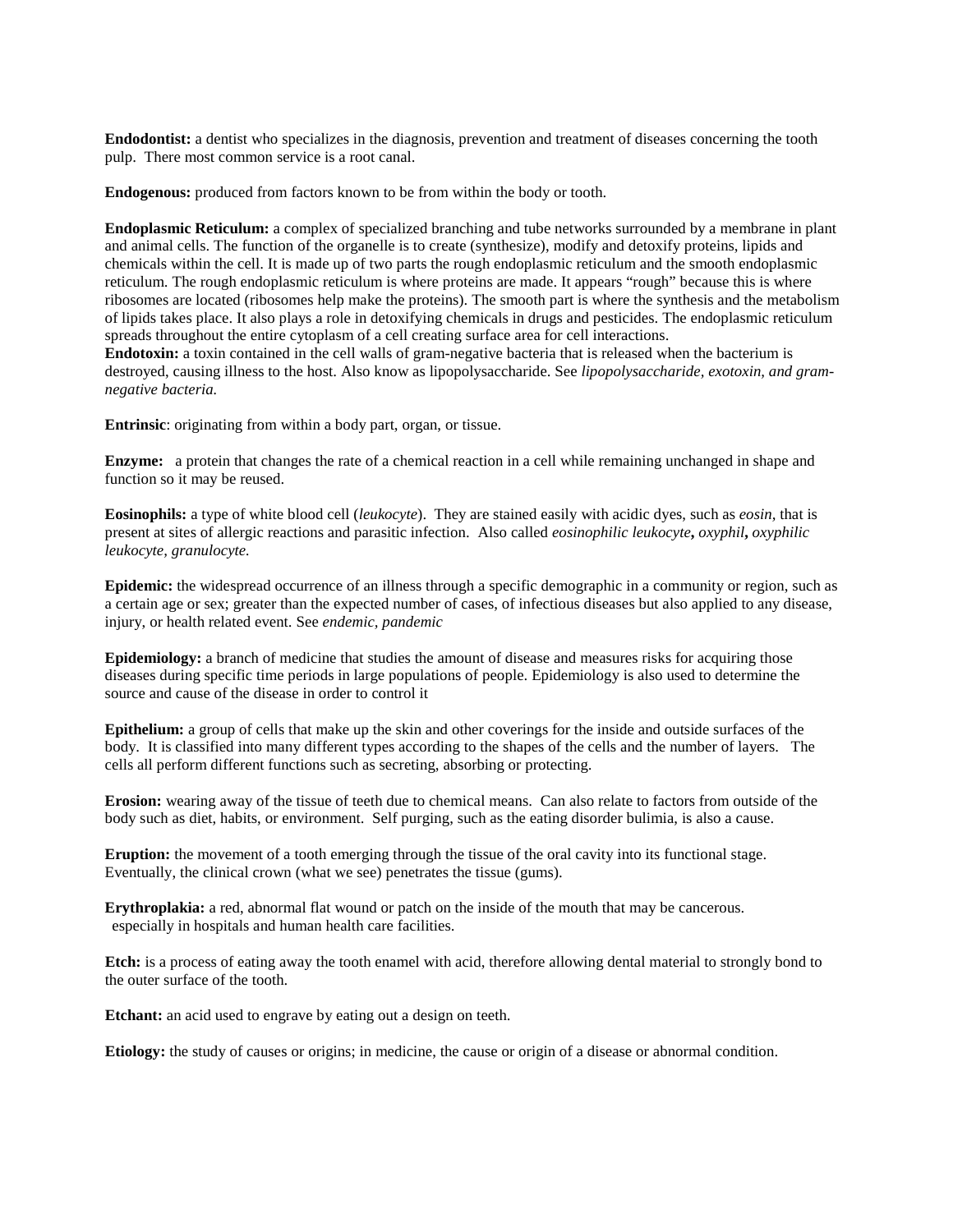**Euphoria:** an exaggerated sense of happiness or well being that is not normal. Euphoria is often associated with bipolar disorder and is not generally connected to anything happening in the person's life, but is exaggerated by changes in brain chemistry and is considered an abnormal mood state.

**Exfoliation:** the process of shedding primary teeth, or what we tend to consider baby teeth.

**Exocrine:** secreting a substance through a duct onto the body surface. See *exocrine gland.*

**Exotoxins:** poisonous protein released from different types of bacteria, may be harmful to the host.

**Explorer:** a slender, pointed, handheld dental instrument used to detect imperfections of teeth such as hanging restorations or caries. Also has tactile ability to detect changes in tooth consistency on a tooth surface such as the pits and fissures, and grooves..

**External Carotid Artery:** the outer branch of the common carotid artery that supplies blood to the face, tongue and external parts of the head. It divides into the superficial temporal and internal maxillary arteries. See *superficial temporal and internal maxillary arteries* and *common carotid artery.*

**Extracellular Matrix:** a filamentous structure that is attached to the outer cell surface, serving as a scaffolding to hold tissues together and to help determine their characteristics. It provides anchorage, traction and positional recognition to the cell.

**Extrinsic:** pertaining to or originating outside the structure; external. When pertaining to staining of the teeth, it corresponds to the outside structure of the tooth and is removable.

**Exudate:** a fluid composed of cells and other cellular debris that are discharged from blood vessels or other small pores in the body. Usually excreted from an infected area. Essentially, one would consider this to be puss.

**Facet:** over time as the teeth continually contact each other, as in the process of chewing or grinding, the tips of the teeth begins to wear down and have a smooth appearance. This can also be known as a wear facet. See *bruxism.* 

Fetal alcohol syndrome: the side effects in an infant whose mother consumed alcohol during pregnancy. The side effects include abnormalities of the face, head, and body. Mental and learning retardation is also common due to the brain damage from the alcohol.

Fibroblast: a cell found within connective tissue that makes the collagen fiber found throughout the body. Fibroblasts make the very inside of the tooth, the pulp.

**Filiform Papillae**: small projections on the front top 2/3rds of the tongue; they are the most numerous of the papillae. Don't confuse with taste buds.

Film Emulsion: the coating on a radiographic film that is a mixture of gelatin and silver halide crystals. The gelatin and silver halide crystals are sensitive to light or radiation. After exposure a picture will then be produced on a film. See: sliver halide crystals.

**Fimbriae:** fringelike appendages on certain types of bacteria, used to attach to other surfaces. See *pilus.*

Fissure: the developmental lines or grooves from where the lobes of a tooth join together. They are most commonly found on the biting surface or the surface towards the cheeks.

**Floss:** a soft, waxed or unwaxed string used to remove plaque from between teeth, both below and above the gum line. By using floss you can prevent cavities and disease.

**Fluorapatite:** a mineral that makes up the basic structure of teeth; it replaces hydroxyl particles when exposed to fluoride which increases the tooth strength and protects it from cavities.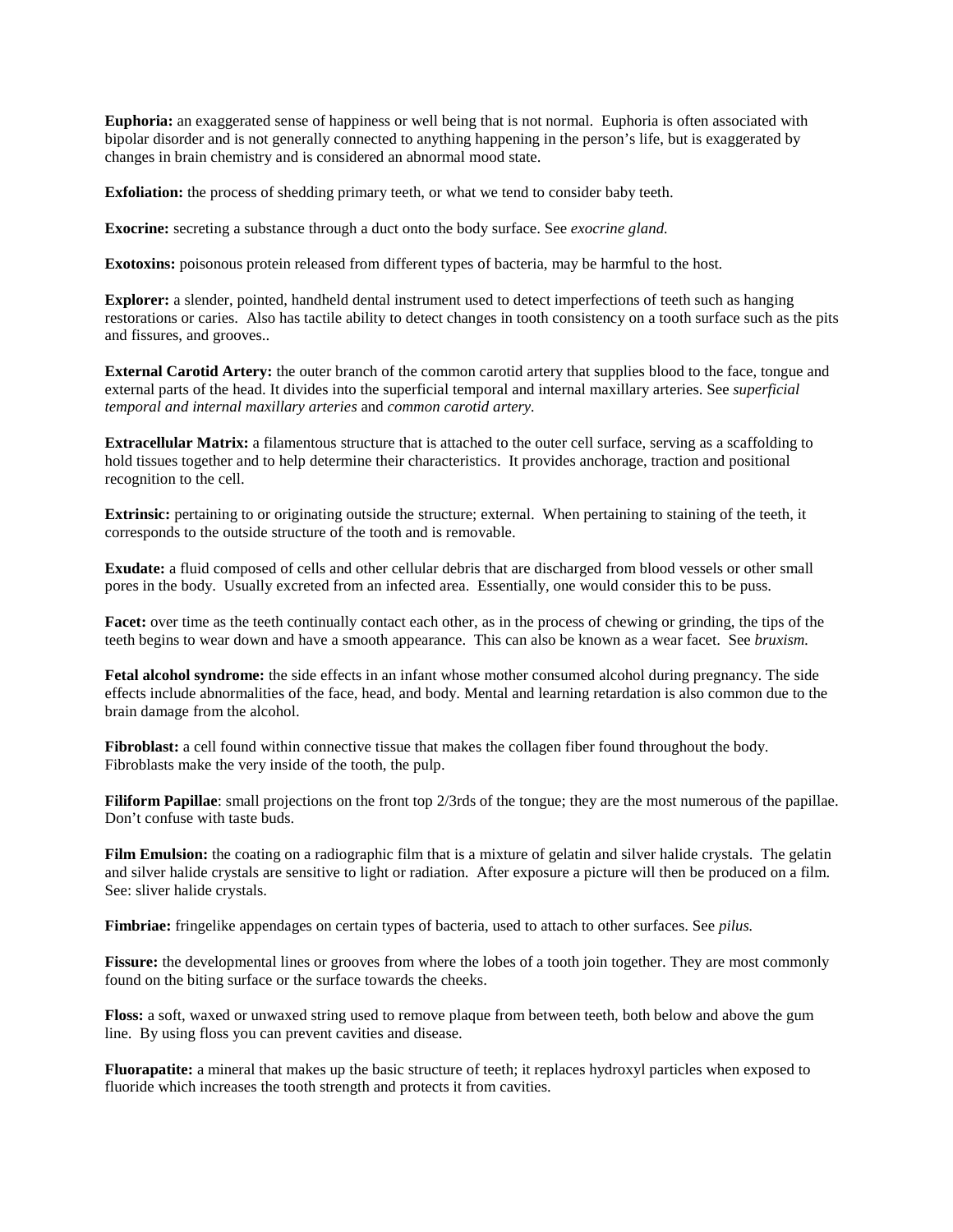**Fluoride:** the best mineral for strengthening the outer surface of teeth and preventing cavities. You can increase fluoride in the body by adding it to food, water, and taking fluoride tablets.

**Fluorosis:** a disorder resulting from the intake absorption of too much fluoride, shown by staining or mottling of the teeth.

**Foramen:** a natural opening in bone that is usually for the passage of blood vessels and nerves.

**Frankfort Plane:** an imaginary line that starts at each ear canal and follows the bottom of the eye socket. This line is very important to find the correct angulation when lining up the patient to the x-ray machine.

**Free Gingival Groove:** a shallow line or depression on the tissue surface that separates the free and attached gingiva. It runs parallel to the margin of the gingiva. This line may be visible clinically but is not obvious in many instances. See *free gingiva*, *attached gingiva* and *marginal gingiva*.

**Fremitus:** occlusal movement of a tooth felt by putting your finger against the side of the tooth towards the face while having the patient bite down on their teeth a few times.

**Frena**: a fold of mucous membrane that connects a more moveable area to a fixed area, limiting movement in the area. Ex: under the tongue, and connecting the gingiva to the lips.

**Frequency:** the number of waves that pass a given point in a certain amount of time. See wavelength from biological (true) parents or ancestors.

**Fulcrum:** a finger rest used for stabilization and as a lever to turn your finger on during instrumentation, usually the ring finger.

**Fundus:** the base of an organ or the part furthest from its opening.

**Fungi:** spore-producing organisms that absorb nutrient from their environment. Fungi include molds, yeasts, mildews, smuts, mushrooms and rust.

**Fungiform Papillae:** mushroom shaped, red, projections located on the top of the tongue, interspersed with the filiform papillae. Contains taste buds.

**Furcation:** the area between the roots of a tooth, when a tooth has more than one root.

**Fusion**: two teeth that bind two adjacent tooth buds during development.

**Fusobacterium Nucleatum:** a gram-negative, anaerobic, non-spore forming bacterium found in the mouth. It has the ability to adhere to both gram-negative and gram-positive bacteria, which makes it very effective in causing disease. It is primarily know for destroying the attachment of the gums to the teeth in a gum disease called periodontitis, but has also been known to cause disease in many other parts of the body.

**Gag Reflex**: the elevation of the soft posterior part of the roof of the mouth. This is caused by something touching or becoming in contact with the back of the tongue, wall of pharynx, or soft posterior region of the roof of the mouth or more known as the soft palatal region.

**Gag:** could be the result of physiologic or psychological factors. It refers to the strong, involuntary effort to vomit.

**Gastroesphageal Reflux**: a backflow or reflex of gastric (stomach) contents into the esophagus that produces a burning sensation and is a result of the inability of the lower esophageal sphincter to function properly.

Gemination: is when during the development of the teeth, one tooth tries to split but fails, producing a large rooted tooth or a tooth with two crowns (the part of the tooth that is shown in the mouth.)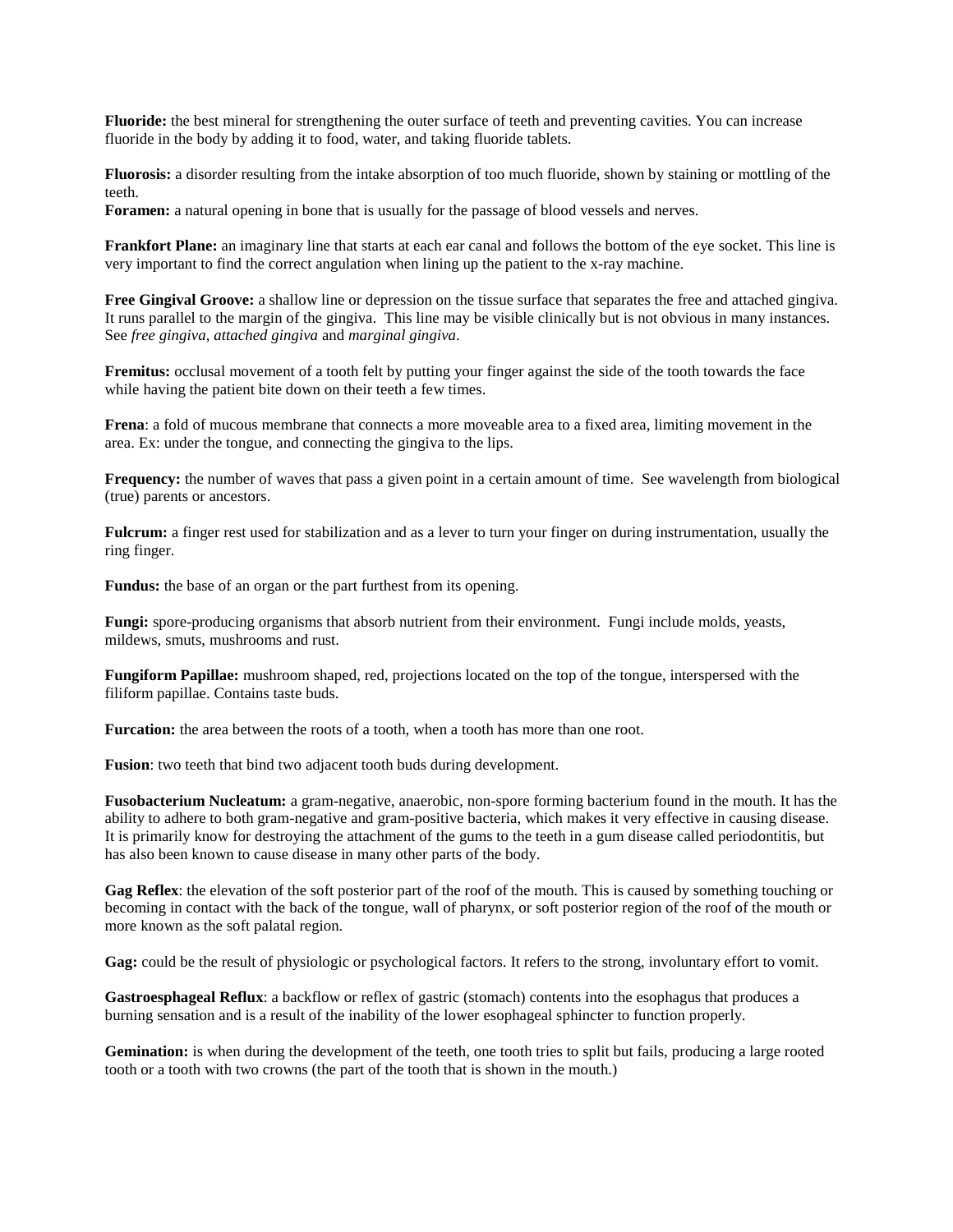**Geographic Tongue:** a condition that makes the tongue appear with "bald" patches surrounded with a white border. It resembles something like a map and can change in appearance over time.

**Ghost image:** is an image of something produced twice on the same film. This could be done on purpose or accidental. Most commonly occurs, in the dental profession, on a panoramic film (full mouth picture) when earrings are worn.

**Gingiva:** pale pink tissue known as *gums* that cover bones of the mouth (maxilla and mandible) and the spaces where the teeth sit (known as *sockets*).

**Gingival Hyperplasia**: a condition when the gums (gingiva) swell and enlarges which is produced by factors other than local irritation. The margin or edge of the gums may be high on the enamel partly or nearly covering the tooth.

**Gingival Margin:** a thin rounded edge of the gums (gingiva) nearest to the tooth surface. It contacts the tooth slightly above the Cementoenamel junction (CEJ) in health.

**Gingival Papilla:** wedge of gingival tissue that fills the interproximal space between two adjacent teeth. The purpose of the papilla is to keep food from becoming trapped between the interproximal spaces. See *interdental papilla*.

**Gingival Pocket**: a pocket that is formed by swelling of the gum (gingival) tissue of 2 mm or more without vertical movement of the gums along the tooth or destruction of the

Gingival Sulcus: "V" shaped space between the tooth and gingiva where it is common to catch food and is easily flossed. When healthy the depth is between 1-3mm.

**Gingivectomy:** surgical removal of inflamed or unnecessary gum tissue in order to prevent future diseases in the mouth and to improve the gingival esthetics. This procedure is usually done by a periodontist.

**Gingivitis:** swelling and reddening of the gum tissue due to less frequent removal of bacteria. This may cause bleeding and pain upon brushing and flossing; can be reversed if proper oral hygiene is learned and executed.

**Gingivostomatitis:** inflammation of the gum tissue (*gingival*) and other tissues in the mouth that is caused from the herpes simplex virus. It sometimes resembles small ulcers and is referred to as a combination of *gingivitis* and *stomatitis.*

**Glossitis**: inflammation of the tongue. Some customary signs are: pain, redness, swelling, heat, and decreased loss of function.

**Gloves:** sterile or clean fitted coverings for the hands that are usually latex or vinyl gloves. Gloves are required to be worn to protect the patient and also the health care personnel from blood, saliva, or mucous membranes. Gloves should be worn in addition to, but not as a substitute for hand washing.

**Glutaraldehyde:** a substance that is used in a water solution to disinfect and sterilize dental instruments that are sensitive to heat; a substance that bonds proteins in the tiny holes of the dentin layer of a tooth to decrease the size of the hole, which decreases sensitivity.

**Glycemia:** the presence of glucose in the blood, measured in milligrams per deciliter (mg/dl).

**Glycolysis:** the process by which the body breaks down sugars to create energy.

**Goiter:** a noncancerous enlargement of the thyroid gland, located on the front and sides of the neck. Goiters are associated with iodine deficiency and usually indicative of abnormal thyroid secretions.

**Golgi Apparatus:** the component of a cell that modifies different materials in the cell before they are transported to other destinations.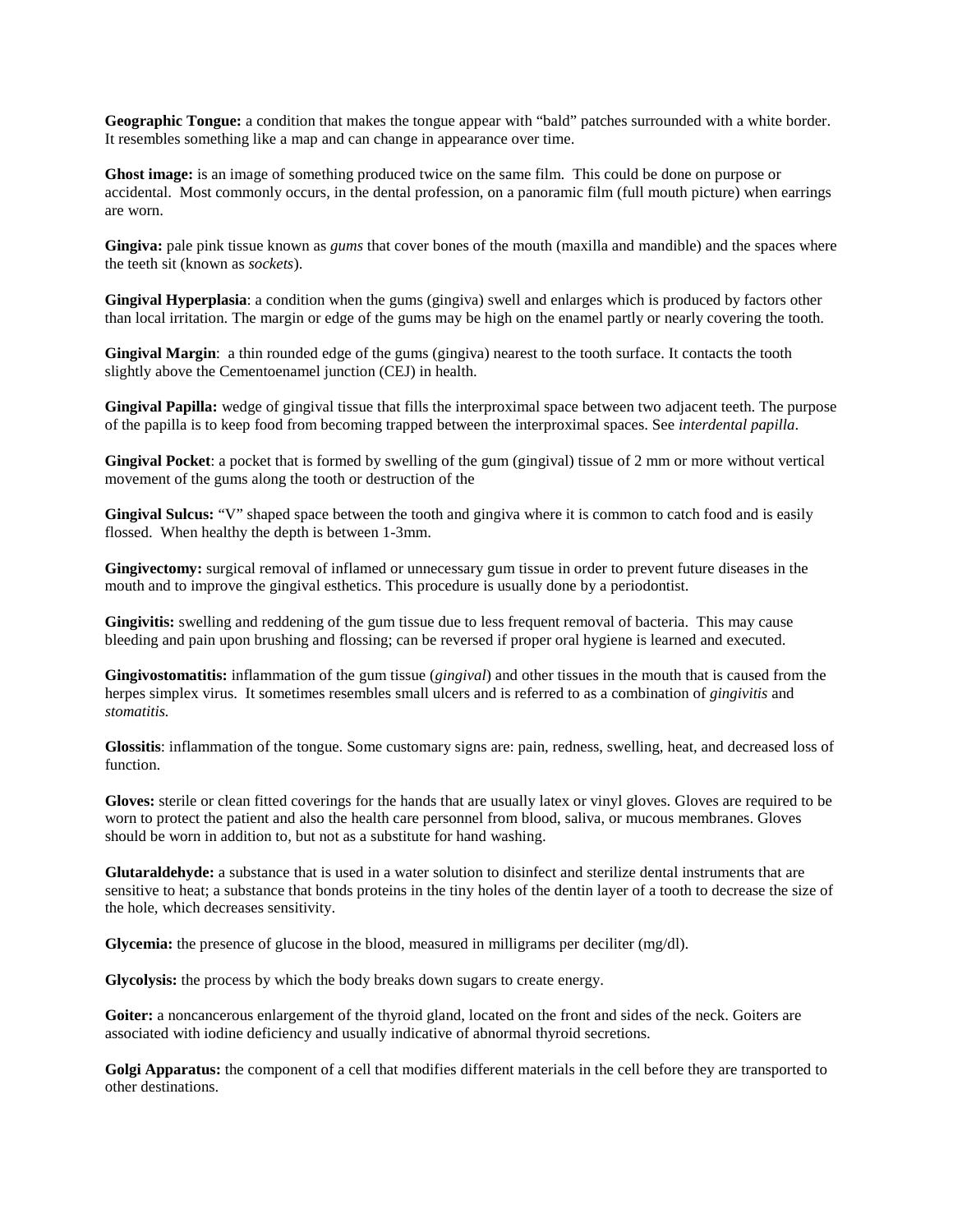**Gomphosis:** a type of immovable joint such as a tooth held in a bony socket.

**Graft:** when something such as tissue is taken from something or someone and transplanted into another host to replace damaged or missing tissue and is expected to become part of the host tissue.

**Graft-Versus-Host-Disease:** occurs when newly transplanted tissue attacks and destroys host tissue. It is most common with bone marrow transplants.

**Gram Negative**: bacteria with double cell walls that when stained with a crystal violet dye, resist the stain of a purple color. It is believed to play a vital role in the destruction of tissue that results in a disease of the dental tissues called periodontitis.

**Gram's Stain:** a method of staining bacterial cells using different types of dyes to identify different types of bacteria. See *gram-positive.* 

**Gram-Positive Bacteria:** bacteria whose cell wall is stained purple by a dye call crystal violet. See *Gram's stain.*

**Granulocyte:** a type of white blood cell characterized by the presence of grainy particles within the fluid of the cell (cytoplasm). They can be subclassified into three groups of leukocytes; neutrophils, eosinophils and basophils.

**Granuloma:** a bump usually found in the mouth that is formed due to inflammation of the tissues. It is often red and hard.

**Gray:** the unit of measurement showing how much energy is absorbed in the body when exposed to radiation.

**Gypsum:** a mineral used to make plaster of Paris, which is then used to make models and dies for dental procedures. Habits include *bruxism, mouth breathing* or *tongue tension.*

**Hairy Leukoplakia**: a condition that affects the mouth and the edges of the tongue that appears as white raised lesions that have keratin projections on the lateral and dorsal surfaces of the tongue. Most commonly found with patients that have AIDs.

**Half-Value Layer**: the thickness of a specified material (usually aluminum, copper, or lead), when introduced in the path of x-ray beams, will reduce the exposure rate by one-half.

**Halitosis**: unsatisfying odor from the mouth resulting from poor oral cleanliness, systemic conditions, use of tobacco products and alcohol, and eating strong foods.

**Hallucination:** a sensory experience is not generated by real life but generated by the mind. It may be a sensory experience in which a person can see, hear, smell taste or feel something that is not there.

**Hard Palate:** the top of the mouth which is hard and bony, that separates the mouth from the nasal cavity.

**Hare Lip:** a split in the upper lip that resembles the upper lip of a rabbit caused by failure of the two parts of the palate (roof of the mouth) to join.

Health: having no disease or affliction to ones body.

**Heart Attack:** a potentially fatal condition which results from a clogged or blocked artery which causes a lack of blood supply to the heart, and therefore, a lack of oxygen; accompanied by sudden severe chest pain and may include pain down one or both arms. May also be called *myocardial infarction.*

**Heart Rate:** a count of the amount of times the heart beats in one minute; may be felt through any readily accessible artery.

**Height of Contour:** the largest distance around the edge of the tooth, greatest bulge of the tooth.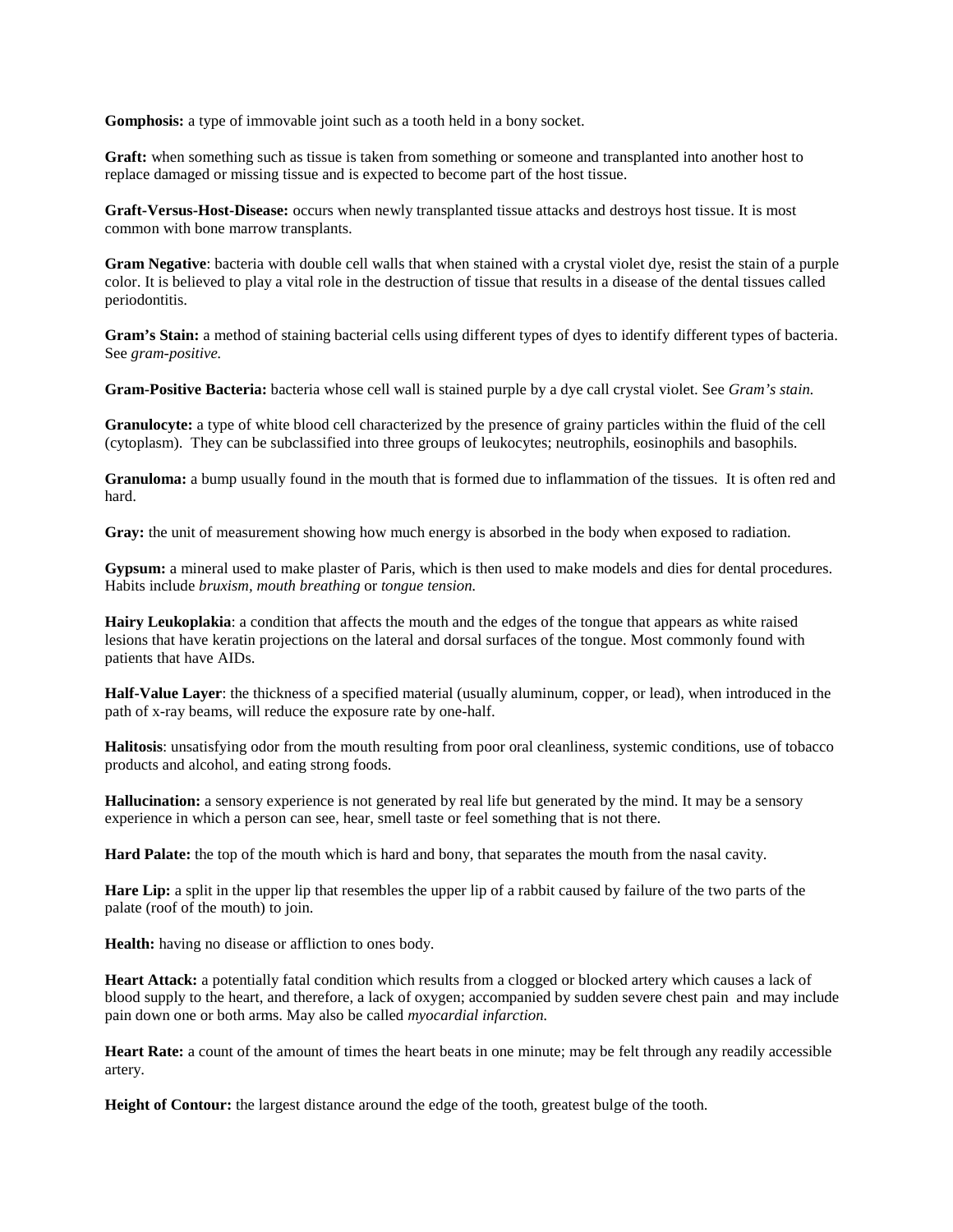**Hematocrit:** the number of red blood cells in the total amount of blood. See packed-cell volume.

**Hematoma:** a collection of blood outside a blood vessel (artery or vein) usually forming a clot and causing internal bleeding. It is frequently caused by nicking a blood vessel during injection of local anesthetic.

**Hemidesmosomes:** a specialization of the plasma membrane, found on the basal surface of an epithelial cell, representing half desmosomes, which forms the site of attachment between the basal epithelial cells to the basement membrane.

**Hemodialysis**: process by which a machine filters the blood for the body when the kidneys are not working properly. This can result from kidney disease or other toxic conditions.

**Hemoglobin:** component in red blood cells that give them their red color and carry oxygen to tissues.

**Hemorrhage:** a loss of a large amount of blood that can occur inside the body or outside the body. It can escape from an artery, vein, or capillary.

**Hemostasis:** the stoppage of bleeding by either a mechanical or physiological means.

**Heparin**: an acid that is found in the lung and liver tissue that prevents platelet agglutination and blood clotting. It is used therapeutically as a anticoagulant in the form of sodium salt.

**Hepatitis A**: an infection caused by the Hepatitis A Virus (HAV) which is mainly transmitted through food or water that has been contaminated with fecal matter. A vaccine is available to protect against the virus.

**Hepatitis B**: an infection caused by the Hepatitis B Virus (HBV) which is transmitted through blood, saliva, semen and vaginal secretions which can therefore classify it as a sexually transmitted disease. This virus can survive outside of the body for up to a week. A vaccine is available to protect against the virus.

**Hepatitis C**: an infection caused by the Hepatitis C Virus (HCV) which is transmitted through blood transfusions and contaminated needles. There is currently no vaccine available to protect against this virus.

**Hepatitis D**: an infection caused by the Hepatitis D Virus (HDV) which is transmitted through contaminated blood and needles, sexual contact, and a mother transferring it to her child during birth. The hepatitis D virus can only cause infection in the presence of hepatitis B. Therefore if a person never has hepatitis B they will also never have hepatitis D.

**Hepatitis E**: an infection caused by the Hepatitis E Virus (HEV) which is transmitted usually through water that has been contaminated with fecal matter. There is currently no vaccine available to protect against Hepatitis E.

Heredity: the passing of traits, resemblance, physical qualities, or disease to offspring.

**Hiatus Semilunaris**: a curved groove beneath the middle nasal concha in the middle meatus of the nasal cavity. It has openings for the maxillary sinus, the frontonasal duct, and the middle ethmoid cells open.

**Histamine:** a molecule that is found in all cells, but a higher percent is found in mast cells. It is associated with allergies and allergic reactions.

**Histology**: the study of tissue to see what the tissue makes up, and if there is anything wrong with it.

**Holocrine Gland**: is a gland that when it releases its fluid the cell dies and is secreted along with the fluid, then another one takes its place.

**Homogenous:** having the same consistency throughout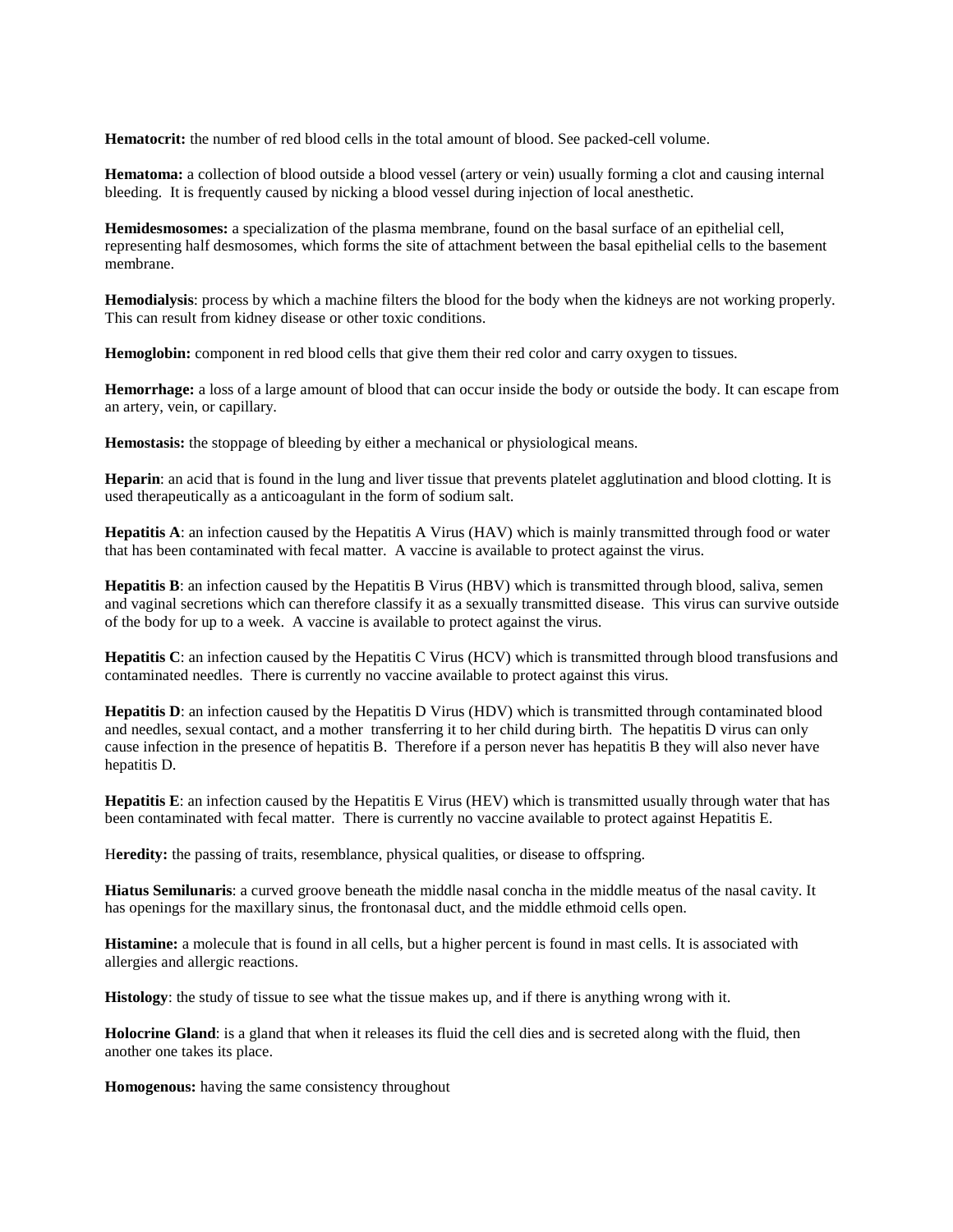**Horizontal Bone Loss:** when the bone surrounding the tooth (alveolar bone) is destroyed at the same level as the bone surrounding the tooth next to it. It creates a horizontal line between the two teeth. It is the most common form of bone loss.

**Hormones:** a chemical substance produced naturally by the body in one area and then travels through the bloodstream to another area and causes an effect such as growth or metabolism.

**Human Immunodeficiency Virus**: a virus that infects the human body through body fluids but may take up to six months for a person to know they are infected with the virus. This virus can live in the body for up to fifteen years before any signs and symptoms may occur. The virus will eventually turn into AIDS (acquired immunodeficiency virus) and the chances of survival are slim.

**Hutchinson's Incisor:** a deformity which is caused by having syphilis at a young age.

**Hyaline Cartilage:** the most common, and weakest, type of cartilage; forms the fetal skeleton and will be a model to later change into bone. Located in joints and respiratory passages including the nose, larynx, and trachea, which all may have roles in the digestive system, and therefore, the oral cavity.

**Hydrogen Bond:** a weak chemical bond between a hydrogen atom and a small electronegative atom (i.e. oxygen, nitrogen, or fluorine).

**Hydroxyapatite:** an inorganic compound composed of calcium, phosphate, and hydroxide, which are found in the hard substances of the body such as the bone matrix and teeth, which imparts rigidity to these structures.

**Hygiene**: practices of keeping oneself clean and well as possible throughout the body.

**Hyoglossus:** a muscle located on both sides of the tongue and extends down to the hyoid bone which helps hold down and retract the sides of the tongue.

**Hyoid Bone:** a bone that is found in the front side of the neck, it is U-shaped, it is attached just below the tongue.

**Hyperpnea:** breathing deeper and quicker than normal to meet respiratory demands.

**Hypersensitivity:** the excessive response of the immune system to a foreign object. The symptoms range from a mild skin rash to anaphylaxis depending on the type of hypersensitivity.

**Hypertension:** elevated blood pressure beyond the standard of 120/80. There are many causes of hypertension but it results when the heart has to work harder to pump blood to all parts of the body. It therefore can cause a stroke and other heart conditions

**Hyperthyroidism:** condition that causes the thyroid gland to produce too many hormones. Symptoms include protruding eyes, increased heart rate, weight loss, hunger, heat intolerance, and frequent bowel movements.

**Hypertrophy:** abnormal enlargement or overgrowth of an organ or part of the body due to an increase in the size of the cells; not from an increase in the number of cells or from tumor formation.

**Hyperventilation:** an increased depth and rate of breathing greater than demanded by the body. Hyperventilation: breathing faster and/or deeper than the body requires. It is associated with anxiety and can lead to dizziness and fainting. It is the most common dental emergency.

**Hypocalcemia:** When the healthy level of calcium in the blood falls below the 4.0 mg/dL.

**Hypocalcification**: deficient (less than normal) calcification (building of calcium mineral) of bone or teeth.

**Hypodontia:** a congenital condition characterized by the absence of six or less permanent teeth. See *anodontia, oligodontia.*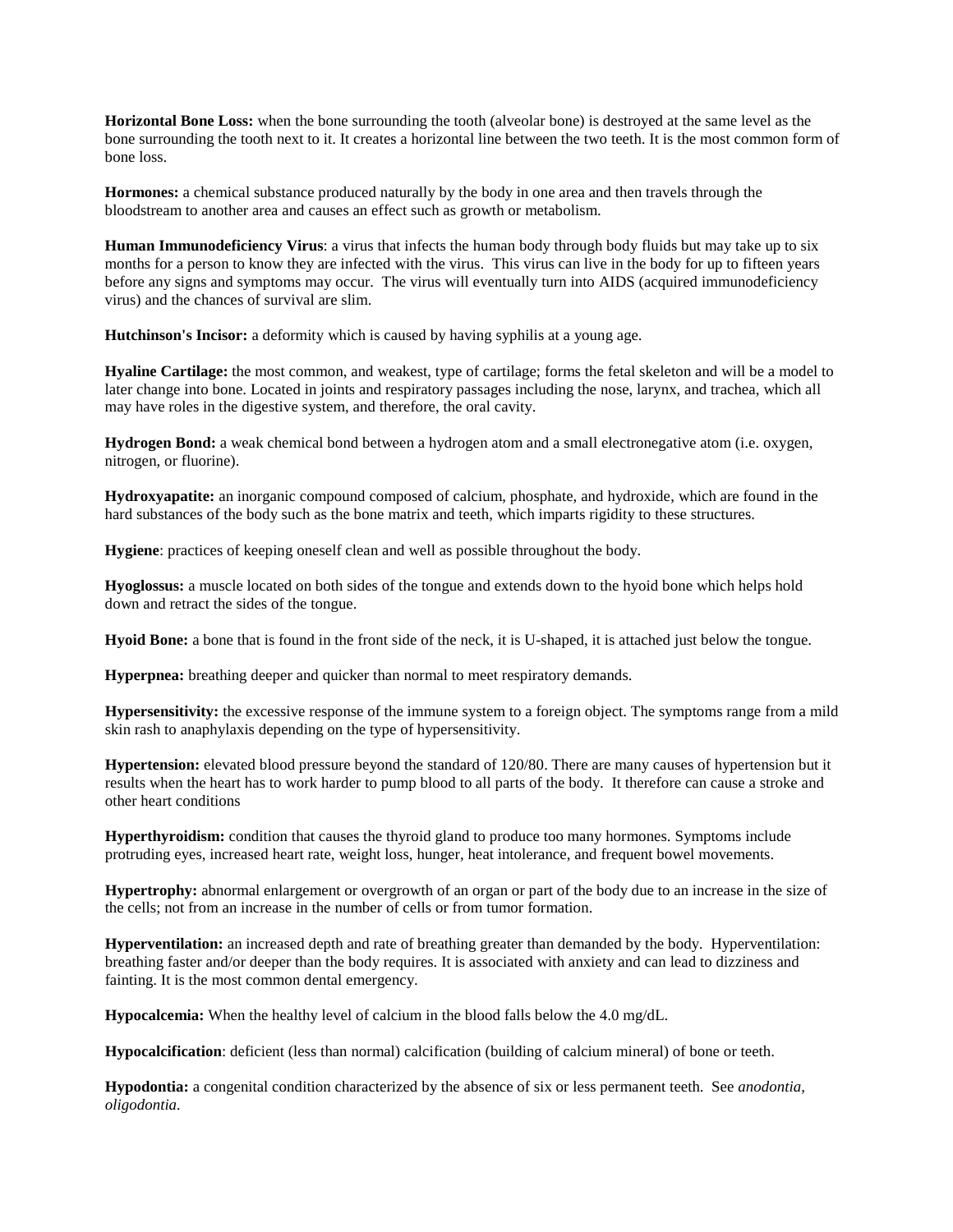**Hypoglossal Nerve**: the twelfth cranial nerves which supplies intrinsic muscles and other tongue muscles.

**Hypoglycemia:** a condition existing when the concentration of blood sugar is lower than normal blood glucose levels which will cause negative effects on the body. \

**Hypoglycemia:** abnormally low levels of glucose (sugar) in the blood. Symptoms include sweating, nausea, dizziness, confusion, difficulty speaking, tiredness, and headaches. This condition is treated by having the patient consume carbohydrate/sugar-rich foods or beverages, such as cake frosting or orange juice.

**Hypoplasia**: is the underdevelopment of the hard part of the tooth which if it is not formed correctly will make the teeth brittle.

**Hypotension, Orthostatic:** the sudden drop in blood pressure when a person stands up too quickly from a sitting or lying position causing dizziness, lightheadedness, or fainting. It is a side effect of medications taken for high blood pressure and depression. It is also associated with older adults. See postural hypotension.

**Hypothyroidism:** a disorder in which the thyroid gland stops functioning properly to make and distribute Thyroid Hormone (TH). Large protruding eyes is a common symptom that happens because of the accumulation behind the eyes.

**Hypoxia**: lack of oxygen being brought into the tissues of the body. It can be a result of administering nitrous oxide in a dental office and not giving strait oxygen at the end of the procedure.

**Ibuprofen:** a drug used to relieve mild to moderate pain, inflammation, and reduce fever. Common examples are Motrin and Advil.

**Idiopathic:** a condition or disease that arises spontaneously or from an unknown cause.

**Immune Response:** a body response and how it defends itself from bacteria, viruses, and things that are foreign or harmful to the body. Any microorganism (for example, a foreign cell or tumor) that invades or attacks the normal body cells are recognized as foreign—requiring the immune system to attack the foreign cell.

**Immunity:** the resistance a person has to disease. Immunity can be natural or gained from a previous infection or immunization.

**Immunodeficiency:** a condition in which the body's immune system is damaged or weakened so that is cannot fight infections.

**Immunoglobin E (IGE):** a type of antibody that is formed to protect the body from infection and comes as a result of an allergic reaction.

**Immunosuppressant:** an agent or substance that inhibits the body's natural immune response; usually used to avoid rejection of an organ after an organ transplant.

**Immunosuppression:** a reduction or suppression of the body's natural response to foreign substances.

**Impaction:** a tooth that either hasn't come out of the socket yet or has partially come out because it is covered by bone, soft tissue, or another tooth. Impaction makes it so the tooth cannot come out normally, like other teeth. The most commonly impacted teeth are wisdom teeth.

**Impairment:** the loss, damage, or malfunction of a part of the body or bodily function.

**Impetigo:** an infectious skin disease caused by germs and is characterized by microscopic pus-filled blisters on the face, neck, and hands. These blisters eventually crust over, and are most common in babies and children ages 2-6.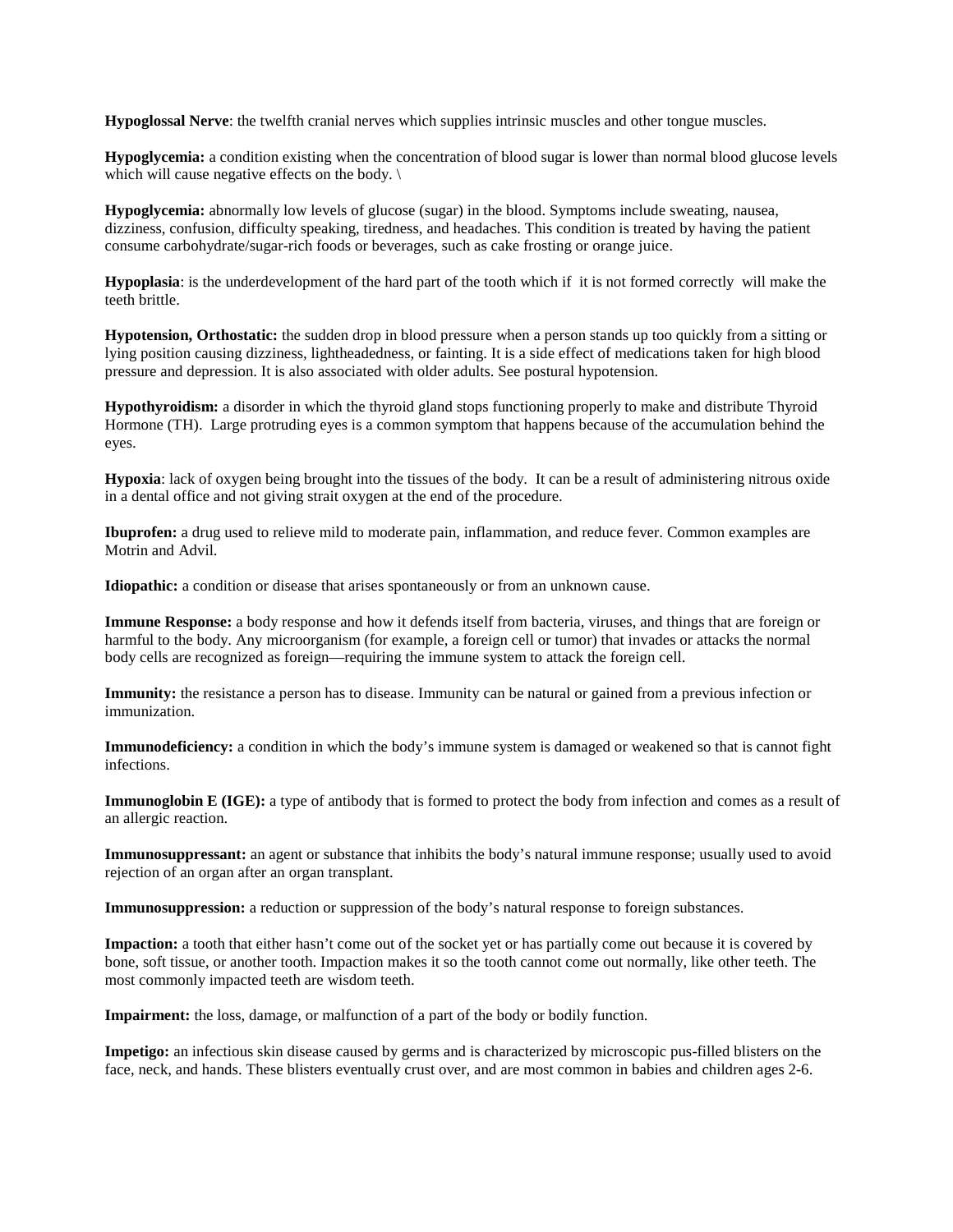**Implant:** a metal device that is inserted in to the bone of the upper or lower jaw permanently, used to replace a missing tooth.

**Implantation:** the surgical placement of an artificial tooth root into the upper or lower jaw bone to replace missing teeth.

**Impression:** an imprint of teeth and surrounding tissues using wax, plaster etc. used to make casts for a permanent record or for the fabrication of a dental restoration or prosthesis

**Incidence:** the extent to which disease occurs in a population. Cancer incidence is the estimated number of new cases of cancer diagnosed each year.

**Incipient Caries**: the beginning or early formation of a cavity that is only seen in the enamel (outer layer) of a tooth; it has the potential to be remineralized.

**Incipient**: beginning to appear or come into existence.

**Incisive Foramen:** a hole or an opening at the middle line of the front part of the hard palate directly behind the maxillary central incisors (two top front teeth).

**Incisive Papilla:** a small, round fold of tissue located directly behind the two front teeth of the upper jaw on the roof of the mouth.

**Index:** a standardized scale used as a reference to compare or describe the status of a group or an individual in regards to oral health. See *dental index.*

**Indolent:** a slow growing, non-active condition, which is usually painless.

**Infection control:** steps taken in order to prevent the spread of transferable diseases,

**Infection**: when disease-producing microorganisms invade the body and multiply, damage or release toxic agents. This usually results in inflammation. See *inflammation.* There are certain types of infection. See *primary infection* or *secondary infection.* 

**Inflammation:** a response of body tissues to injury, infection, or irritation that is characterized by heat, redness, pain, and swelling.

**Inflammatory Mediators:** molecules that are released by immune cells that stimulate the inflammatory response when harmful agents invade our body. Inflammatory mediators of importance in periodontitis are the cytokines, prostaglandins, and matrix metallaproteinases. See *periodontitis.*

**Informed Consent:** the process of getting a patient's permission and full cooperation to participate in either a medical or surgical procedure after the patient has been fully informed and understood of all risks, benefits, possible alternatives, and course of treatment.

**Informed Refusal:** a patient's decision to not accept any treatment, after the doctor has explained the condition, the possible benefits of treatment, the possible risks of treatment or lack of treatment, and any other options of treatment.

**Infraversion:** the position of a tooth when it is depressed below the line of occlusion. The state wherein a tooth has failed to completely erupt and does not contact the opposing tooth.

**Inhalation:** the act of breathing in air or vapor into the lungs. Also known as *respiration.*

**Inhaler:** a hand held dispenser containing medicine in a mist or powdered form that is breathed into the lungs; most often used to treat respiratory diseases such as asthma.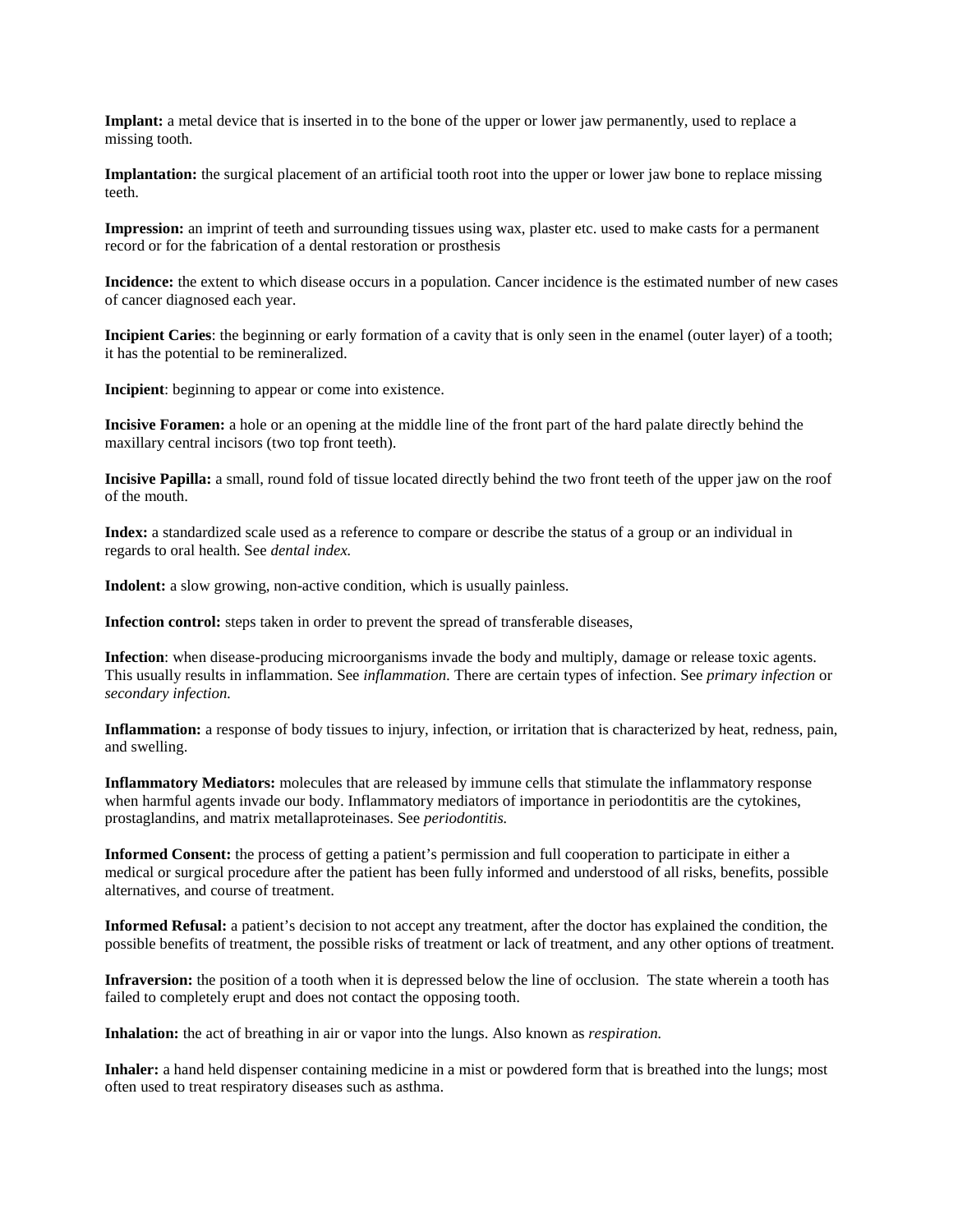**Innocuous:** not able to cause disease. See *pathogenic.*

**Insomnia:** long lasting inability to sleep or to remain asleep throughout the night; wakefulness; sleeplessness. The causes of insomnia may be physical, psychological, psychiatric, or presence of a specific sleep disorder.

**Instrumentation**: the use of dental instruments when treating a patient.

**Insulin Dependent Diabetes Mellitus (IDDM):** an absolute deficiency of insulin, a hormone needed in the pancreas that regulates the level of glucose in the blood. This deficiency results from the destruction of the insulin- producing beta cells in the pancreas; patients are dependent on insulin injections to sustain life; usually arises in childhood or puberty, but may occur at any age. It is characterized by excessive thirst, increased urination, increased desire to eat, loss of weight, diminished strength, and marked irritability. See *autoimmune diabetes, growth-onset diabetes, IDDM, juvenile diabetes, juvenile-onset diabetes, ketoacidosis-prone diabetes, ketosis-prone diabetes, type I diabetes.*

**Insulin Shock**: reaction to inadequate intake of food or too much insulin. Usually occurs in diabetic patients when they forget to eat a meal and don't have enough glucose in their blood.

**Insulin**: a hormone produced in the pancreas that regulates the concentration of blood glucose (the body's main source of energy) by absorption of the glucose into muscle

**Integrity:** a virtue consisting of reliability of an obedience to moral principles and character. This involves consistent and habitual honesty. Some ethicists feel that integrity is the first or primary virtue.

**Interdental Papilla:** wedge of gingival tissue that fills the interproximal space between two adjacent teeth. The purpose of the papilla is to keep food from becoming trapped between the interproximal spaces. See *gingival papilla and papillary gingiva*.

**Interdental Septum:** the bone of the jaw located between two teeth.

**Interdental:** between two teeth located next to each other.

**Internal Carotid Artery:** a division of the common carotid artery that supplies oxygenated blood to the brain. See *common carotid artery.*

**International Normalized Ratio (INR)**: a system used in measuring the efficacy of certain blood thinning drugs such as warfarin. The system involves the ratio of a hormone in the body called prothrombin, which aids in blood clotting. The ratio is measured against a set standard.

**Interproximal Space:** the triangular space between two teeth that are right next to each other. See *interdental area.*

**Intervention:** to interfere as to modify to improve health; to change or alter the course of a disease; to intervene.

**Intraoral:** within the mouth.

**Intrinsic Stain:** a stain developing from without the tooth. May be caused by outside sources such as certain medications, or excessive exposure to the element fluoride, or by sickness or genetic problems. This stain cannot be removed by mechanical means such as polishing, scraping, brushing, or flossing. However; the stain can be lightened by dental whitening.

**Ion:** an atom that gains or loses an electron. See electron

**Iontophoresis:** a process where an electric current is created allowing the soluble salts found in fluoride supplements to cross the oppositely charged particles found in the outer surface of the tooth, making it possible for the fluoride to penetrate the inner portion of the tooth structure making it stronger and reducing sensitivity.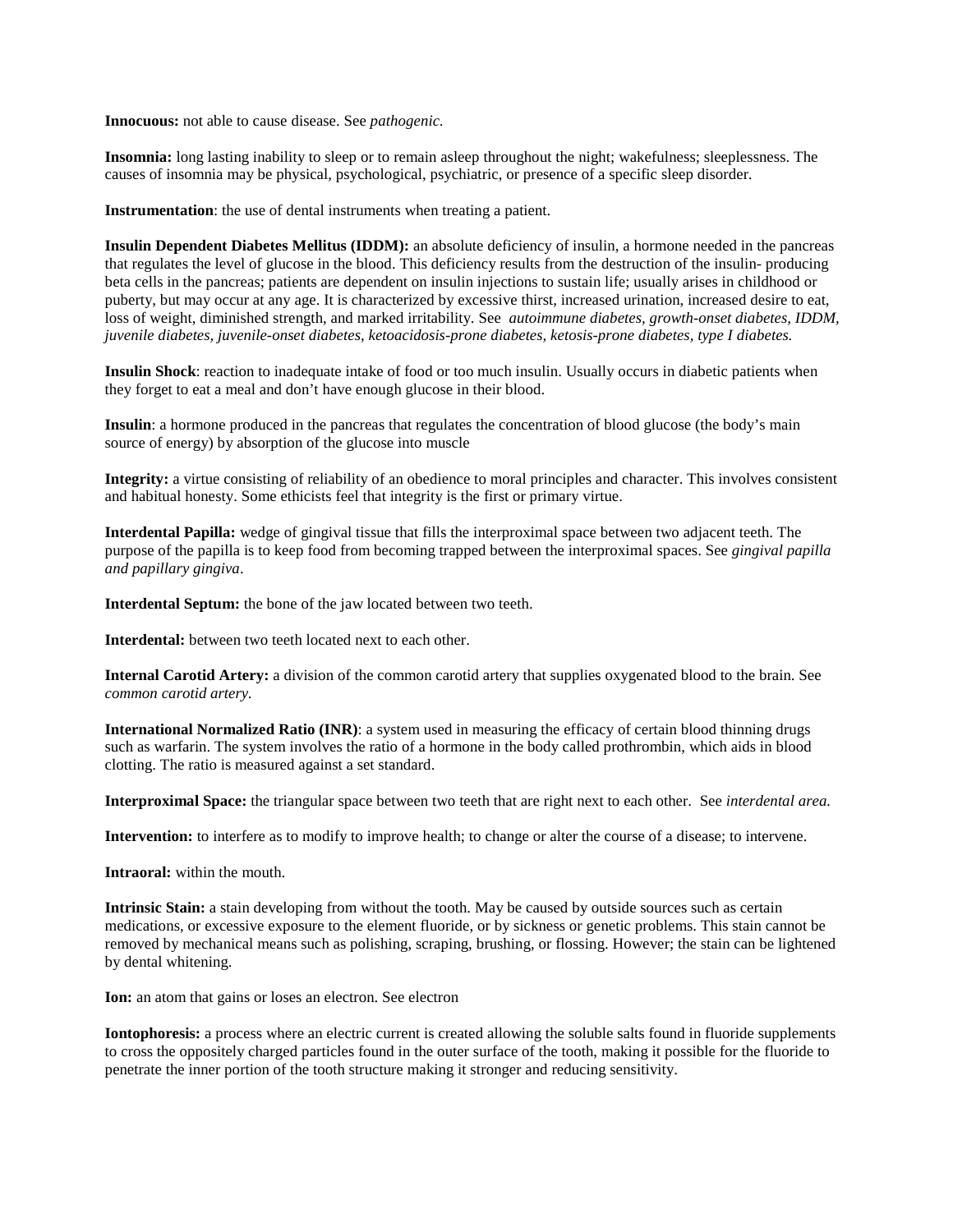**Iron Deficiency Anemia:** the most common nutritional disorder known in the world, where iron shortage results in anemia, a blood condition in which there are too few red blood cells or the red blood cells are deficient in hemoglobin, a key molecule responsible for the transport of oxygen around the body. The lack of iron and hemoglobin can result in extreme fatigue.

**Irrigation**: flushing or washing of a certain area or site with a liquid inside the mouth for healing purposes.

**Irritant:** an agent that irritates or stimulates a response.

**Junctional Epithelium:** the tissue located at the base of the gingival sulcus which attaches to the tooth surface and creates a seal. Also, known as epithelial attachment. See *gingival sulcus*.

**Kaolin Clay:** A main component of porcelain used for its oil absorbing properties and used in the manufacture of many powdered and opaque cosmetics.

**Kaposi's Sarcoma**: a type of cancer that is characterized by the abnormal growth of blood vessels. It begins to appear as a red, pink, or purple red spots, raised areas of the skin, or patches. These lesions are often found on the back, neck, face, mucous membranes, or chest but can also occur in the internal organs. Kaposi's sarcoma is also associated with AIDS.

**Karyotype:** the observable chromosomal characteristics of an individual or species.

**Keratin:** A strong, fibrous protein that forms the rigidity of skin, hair, nails, feathers, and hooves.

**Keratinization**: basically increasing the roughness of skin. It is the process in which the epidermis creates its outer protective layer known as the stratum corneum by deposits of keratin.

**Keratosis:** A very common genetic disease characterized by an overgrowth of keratin on the skin and manifested as rough bumps or wart-like growths.

**Ketoacidosis**: a severe form of metabolic acidosis that is the result of ketones and high levels of blood glucose. It is most often associated with poorly controlled diabetes or can also occur as a complication from another illness. This condition is a life-threatening emergency. Signs and symptoms include confusion, nausea, vomiting, weight loss, shortness of breath, and a fruity odor on the breath.

**Ketone:** Any of a class of organic compounds containing an oxygen atom joined to a carbon atom by a double bond. The two remaining bonds from carbon are attached to alkyl groups which, by definition, only contain hydrogen and carbon atoms.

**Ketonuria:** A medical condition in which excessive amounts of ketone bodies are

**Kidney Disease**: damage or loss of function to the kidneys that is sometimes caused by

**Kilogram:** A measure of weight in the metric system equivalent to 1,000 grams and 2.2. pounds.

**Kilohertz:** A unit of measurement of frequency equal to one thousand cycles per second and 1,000 Hertz.

**Kilovoltage Peak:** a measure of the maximum or peak voltage applied across an x-ray tube.

**Kinin:** one of a group of polypeptides derived from kininogen that lowers blood pressure by dilating blood vessels and causes smooth muscle to contract. In addition, they cause local increase in the permeability of tissue capillaries and are therefore associated with inflammation. Kinins also play a role in allergic response and anaphylaxis.

**Kussmaul Breathing:** The very deep, rapid, labored, and abnormal breathing associated with severe ketoacidosis.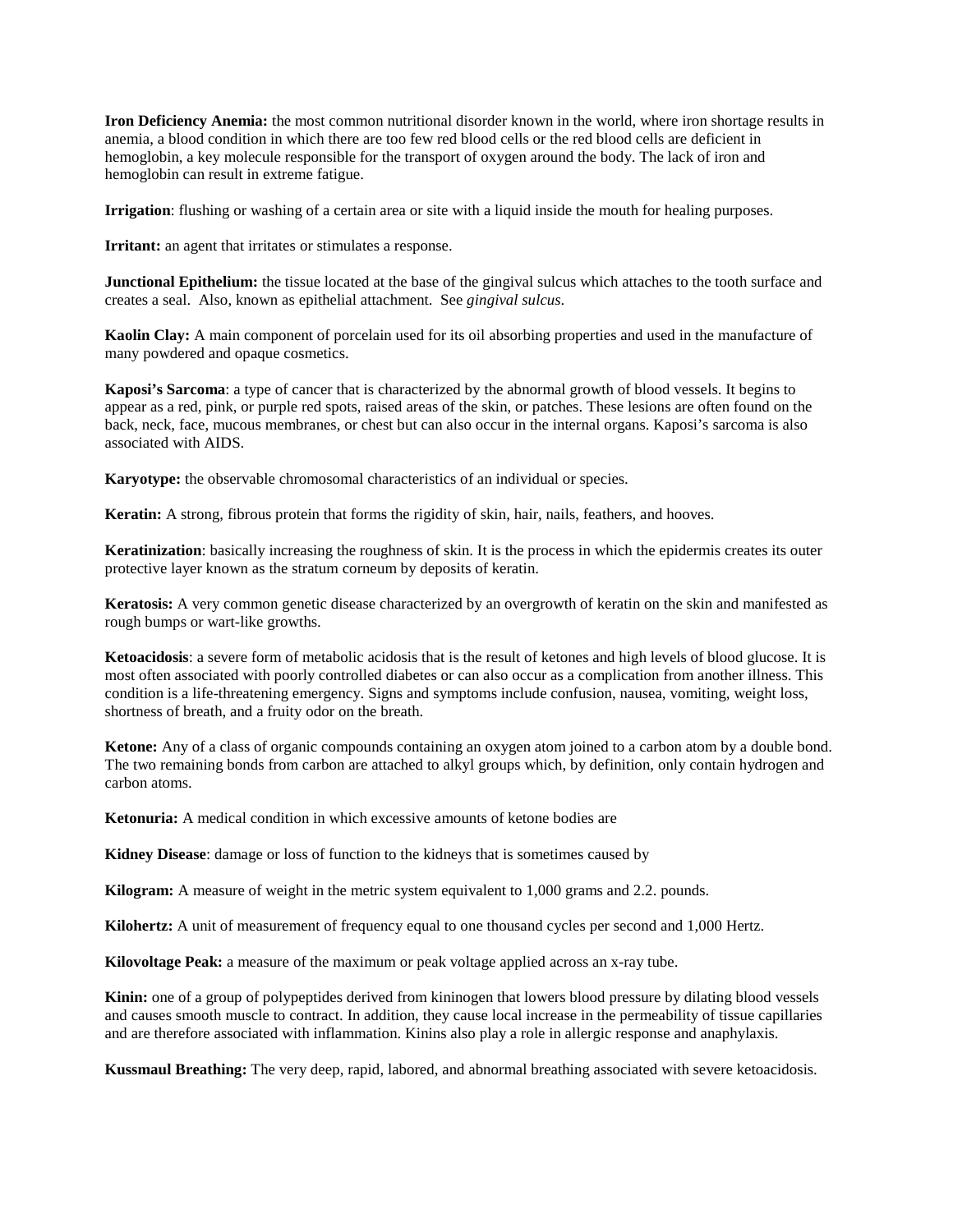**Kwashiorkor**: severe malnutrition chiefly affecting young children especially of impoverished regions. Symptoms are seen soon after weaning and caused by a diet excessively high in carbohydrate and extremely low in protein. Kwashiorkor is characterized by a protuberant belly, failure to grow, anemia, liver damage, edema, discoloration of the skin or hair, and bulky stools containing undigested food

**Kyphosis:** Also called "humpback." An abnormal forward or increased convexity in the curvature of the upper back area. It can be the result of bad posture or a structural, muscular abnormality in the spine.

**Labial Frenum:** a fold of tissue found at the midline of both the upper and lower arches

Labial: the inner lining of the lips or the tooth surface found towards the lips.

**Labioversion:** a tooth that is tilted out of the line of occlusion, more towards the lips than normal.

Lamina Dura: a thin, hard layer of bone (cortical bone) that lines the tooth's socket. It appears as a continuous white (radiopaque) line around the tooth in a dental x-ray.

**Lanugo:** is small fine hair found on those suffering from anorexia nervosa (mental disorder resulting in extreme loss of weight). The body grows this hair in attempt to keep the body insulated and warm. *see anorexia nervosa*

Latent Image: an image on a radiographic (x-ray) film that is produced when the x-ray is exposed but cannot be seen until the film goes through a processor; as soon as the film is developed the image becomes visible.

Latent Period: the time between when the x-ray is taken and when the image shows up on the photograph.

**Lateral Fossa:** a smooth, depressed area that is located between on the facial surface between the lateral incisor and the cuspid; because it appears dark on x-rays, it can give us an impression that it is an abnormality or disease.

Lead apron: a flexible apron containing lead that is put over the patient during exposure of radiographs (x-rays) to protect the patient's tissues from harmful radiation.

**Leeway Space:** the sum of the difference in the space between the primary cuspids and

**Lesion:** a localized pathological change in an organ or tissue due to trauma, infection or disease. See *injury or wound.*

**Leukocyte:** a colorless blood cell containing a nucleus that aids the body in fighting infections; leukocytes are divided up into granulocytes and agranulocytes. See *white blood cell*.

**Leukoplakia:** a white patch or area found on the lining of the mouth that can not be wiped off or characterized as any other disease. Usually caused by tobacco and may become cancerous.

**Lidocaine:** a local anesthetic also used as an antiarrhythmic drug.

**Line angle:** an angle formed where to surfaces of the teeth meet. Its name it made by combining the names of the surfaces that are meeting.

**Linea Alba:** a normal white line found on the cheek that runs parallel to the teeth.

**Linear Gingival Erythema:** a form of periodontal disease that presents itself as a red

**Lingual Artery:** an artery that supplies blood flow to the tongue and the floor of the mouth.

**Lingual Foramen:** a small opening on the inner portion on the middle side of the jaw where blood vessels pass through; it cannot be seen on x-rays.

**Lingual Nerve:** a nerve that innervates the tongue, floor of the mouth and the inner portion of our lower teeth.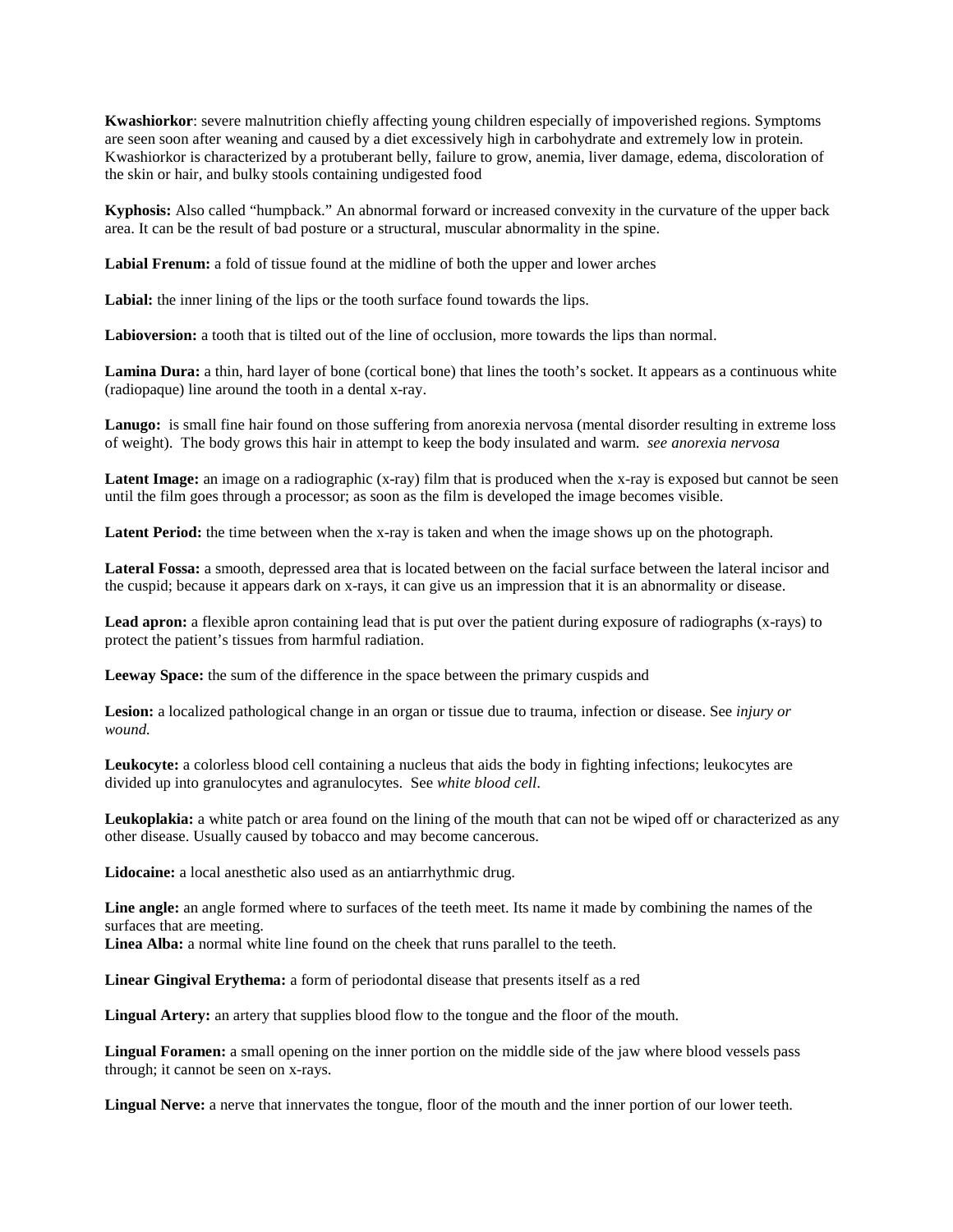Lingual Tonsil: tonsils that are located behind the top surface of the tongue.

**Lingual:** a medical term that defines the inner portion of the mouth where the surfaces of the teeth are directed towards the tongue or the hard/soft palate; opposite of facial/labial/buccal.

**Linguoversion:** a malposition in which the tooth/teeth are directed towards the tongue.

**Lining Mucosa:** the tissue that lines the cheeks, lips, soft palate and floor of the mouth.

**Local Anesthesia:** the application of an anesthetic drug to a specific area. This anesthesia creates a loss of sensation or a pain free area.

Long buccal nerve: the nerve that sends information to the brain from the area of the gingiva located in the area of the lower molars.

**Lymph Node:** a round, oval or bean-shaped accumulation of lymphoid tissue located along lymph vessels. It serves as a defense mechanism for the body by filtering bacteria and other toxins from the body as well as producing lymphocytes. See *lymphatic system.*

**Lymphoblast:** a cell that divides and eventually becomes a mature white blood cell.

**Lymphocyte:** constitutes about 25% of all white blood cells. Includes B cells and T cells (also called *B-lymphocytes* and *T-lymphocytes*) that function in the body's immune system by recognizing and deactivating specific foreign substances called *antigens*. Lymphocytes are found in the lymph nodes and spleen and circulate continuously in the blood and lymph.

Lymphoid: relating to tissue that is responsible for producing white blood cells and helps to fight infection. See *lymph tissue.*

Lymphoma: cancer found in the lymph nodes.

Lysis: destruction of red blood cells, bacteria, and other structures by a specific lysin; can also refer to the gradual decline of disease symptoms.

**Macrodontia**: an abnormal condition in which the teeth are too large. It can affect one or more teeth and may be caused by the fusion of two teeth.

**Macroglossia:** a very large tongue.

**Macronutrient:** an essential nutrient that is required in relatively large amounts (greater then 100 mg daily) for normal growth and development. This includes carbohydrates, fats, protein, water and certain minerals.

**Macrophage:** a cell found in tissues of inflammation that destroys other cells, especially connective tissue and bone, by surrounding and engulfing then with its cell membrane, a process known as *phagocytosis.*

**Malignant Hyperthermia:** a potentially fatal condition believed to be caused by an inherited alteration of muscle membranes that reacts to specific types of anesthesia with tetany and high body temperatures.

**Malignant**: a severe tumor or cancer of abnormal tissue that grows unrestrained within the body. It may stay localized in an area or spread to other parts of the body which is metastasis. When a tumor is said to be malignant, it is cancerous. If left untreated, a malignant tumor or disease will progressively become worse and may cause death. Malignant is also used to describe chronic progressive diseases.

**Malnutrition:** any disorder of nutrition; can include over-nutrition or under-nutrition. Results from an unbalanced, insufficient, or excessive diet.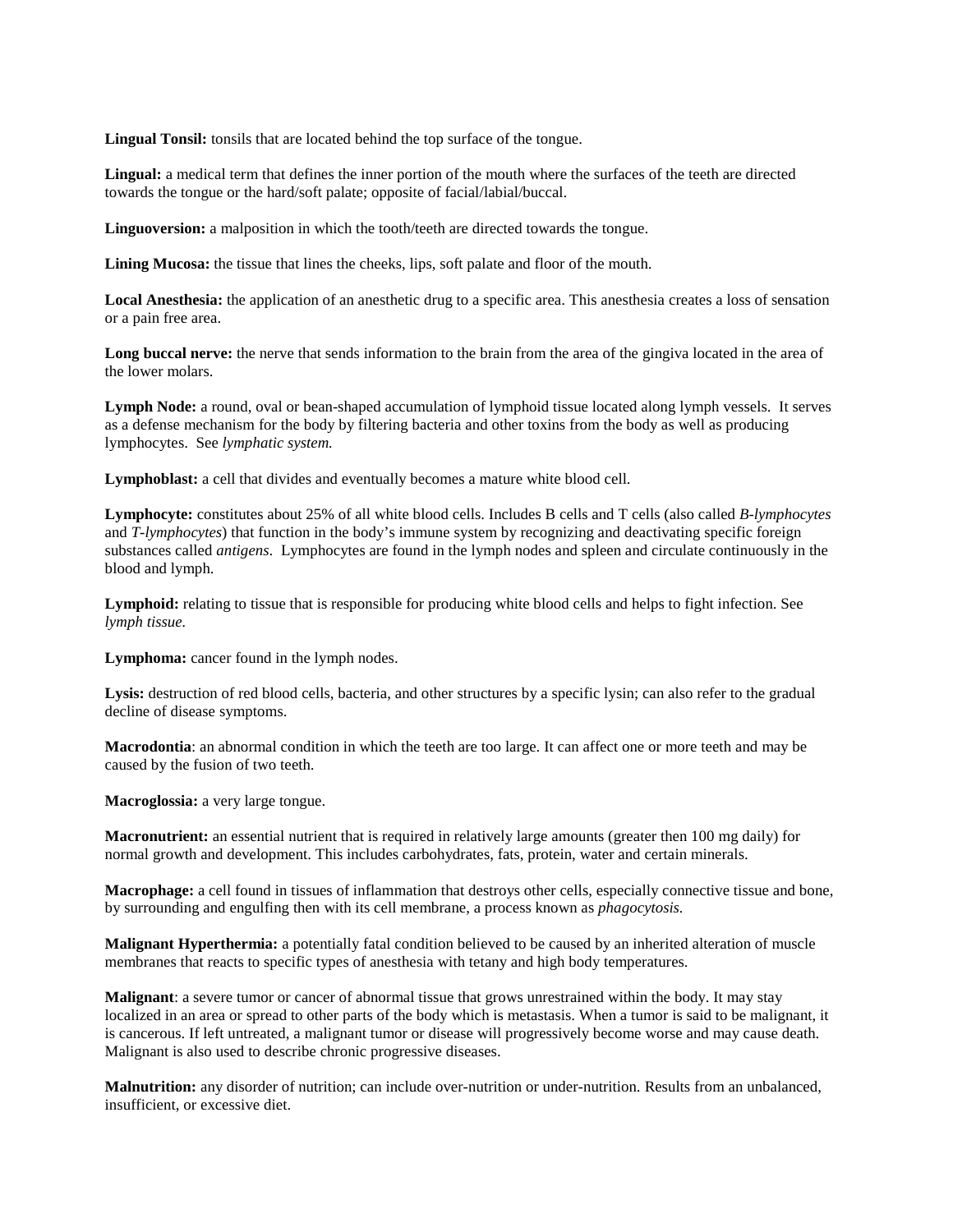**Malocclusion:** the way in which the upper jaw and lower jaw don't come together in alignment in relation to one another.

**Malpractice**: a medical professional's carelessness that causes harm to a patient. Malpractice is a result of a professional's lack of standard medical performance during treatment of a patient.

**Mamelon**: one of the three small bumps on the biting edge of a tooth when it first comes into the mouth.

**Manager:** an individual who conducts business, controls resources, and/or manages processes, materials or people.

**Mandibular Condyle:** a round projection of bone on the lower jaw, this connects the lower jaw to the skull.

**Mandibular Torus**: a non-cancerous bony lump or growth that occurs on the tongue side of the jaw bone inferior to the premolars and canines. Torii may occur due to stress on the teeth. Also known as *torus mandibularis (pl. mandibular tori).* See *Torus.*

**Marasmus:** a condition of continual undernourishment that occurs most often in children; usually caused by a diet lacking in calories and protein.

**Marginal Gingiva:** the portion of gum tissue that is closest to the visible teeth. It is unattached and encircles the entire tooth in a collar like fashion to form the gingival sulcus. See *gingival sulcus*.

**Marginal Ridge:** an elevation or ridge of enamel that forms the boundary nearest to neighboring teeth on the chewing surface of a tooth. See *enamel.*

**Mask:** a protective covering that is worn on the face in the hope of stopping the spread of germs during dental treatments.

**Masseteric Artery:** a branch of the maxillary artery that passes through the mandibular notch and supplies blood to the masseter muscle. See *maxillary artery, mandibular notch, and masseter muscle.*

**Mast Cell:** a cell that is contained in most types of body tissue. It plays an important roll in allergic reactions and infection by releasing inflammation causing histamine. Also called *mastocyte*.

**Mastication**: the act of chewing, which causes something such as food to be crushed and ground down by the teeth.

**Masticatory Mucosa**: mucous tissues that line the areas of the mouth used most during chewing, the gums and roof of the mouth.

**Materia Alba**: soft, white or cream colored mass collected around the necks of unclean teeth. It is composed of an accumulation of food debris, bacteria and dead cell elements.

**Matrix:** a supporting structure for something, such as a tooth, to develop in.

**Maturation:** the final stage of tooth development that develops hard tissues including dentin and enamel.

**Maxillary Artery:** an artery that originates in the external carotid and branches off into three divisions that supply the neck and face. The first division is the mandibular division which branches into the *deep auricular, anterior tympanic, middle meningeal, inferior alveolar, and accessor meningeal. The second is the pterygoid division and* branches into the *masseteric, pterygoid, deep temporal, and buccal.* The third branch is the pterygopalatine division which divides into the *sphenopalatine, descending palatine, anterior superior alveolar (infraorbital), posterior superior alveolar, middle superior alveolar, pharyngeal, and artery of the pterygoid canal.*

**Maxillary Sinus:** A paired sinus (hollow space) located in maxilla or cheek area.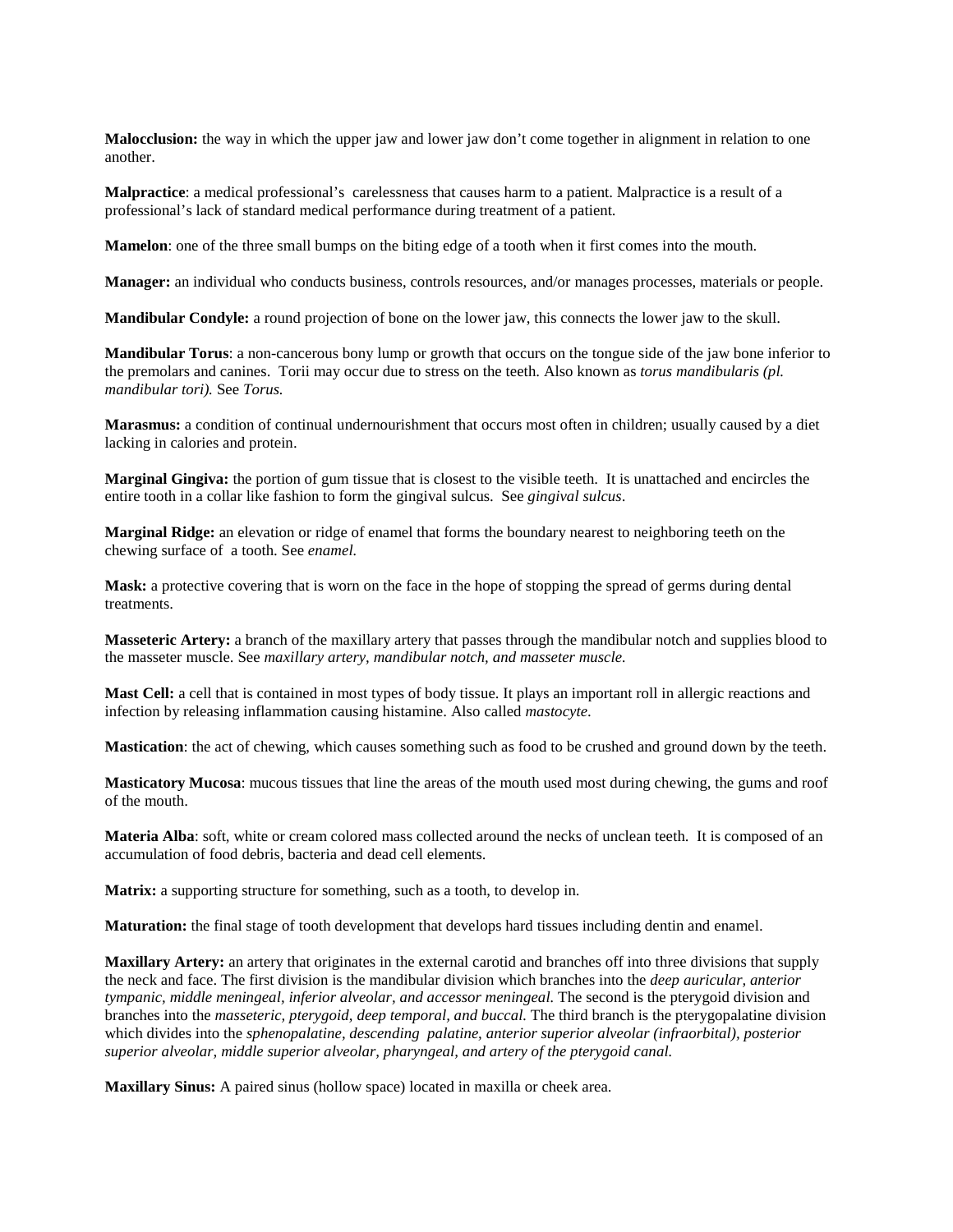**Maximum Permissible Dose (mpd):** the maximum recommended amount of ionized radiation that one person in specific occupations, that are exposed to radiation, can receive without producing any harmful side effects to the body or body parts exposed.

**Meal Plan:** a plan used to control what a person eats. The plan is designed to meet specific dietary needs of an individual.

**Mean:** is the sum of all the numbers divided by the numbers added together.

**Medial Nasal Process:** protrusion of tissue at the midline of the face which is present during development, this later forms upper lip and nose.

**Median:** the number listed in the middle of a set of numbers arranged from smallest to largest.

**Medical History:** information collected from a patient or care giver about his/her past and present health and family health. Information such as medications, conditions, diseases, allergies, and concerns should be included. Information must be disclosed to the medical/ dental staff before treatment is begun.

**Medicare:** an insurance program chartered by the U.S. government that aids those who have social security or are Railroad Retirement beneficiaries. Only those over the age of 65 and those with certain disabilities are eligible. It is funded by both the U.S. government and premiums paid by those enrolled in Medicare.

**Melanin:** a substance produced by the body that gives coloring to oral mucous membranes, skin, hair and eyes. As an area receives more melanin it will have a darker brown color.

**Melanocyte:** a cell in the skin that produces pigment called melanin. Melanin is responsible for the color of the skin and can become malignant and form cancer of the skin. See *melanoma*.

**Mental Artery:** a branch of the inferior alveolar artery that emerges from the mental foramen and supplies the chin. See *inferior alveolar artery* and *mental foramen*.

**Mental Foramen:** A small opening in the bone that is located in the mandible at the premolar area in which nerves and vessels pass through. It is a radiolucent (dark) area

**Mepivacaine:** a local anesthetic (causes numbness/blocks pain in a specific area) in the amide group a derivative of xylidine. Uses include infiltrations, block injections, spinal caudal and epidural anesthesia.

**Mesenchymal Cells:** Connective tissue that is capable of developing into bone, cartilage and lymphatic tissue.

**Mesial:** the side of a tooth facing toward the center of all of the teeth (between the central incisors). See *medial*.

**Mesiodens:** A supernumary (extra) tooth that is located in the middle (midline) of the face in the maxilla (upper jaw).

**Mesoderm:** the middle layer of tissue during development. Connective tissue, bone, cartilage and muscle develop from this tissue.

**Mesognathic:** having the both upper and lower jaws extend giving the facial outline a relatively flat appearance (straight profile).

**Metastasis**: the spread of cancerous or tumorus cells beginning at one site and spreading to other organs of the body.

**Microdontia:** primary teeth that grow in to be smaller than they should be.

**Micronutrient:** a dietary element that is essential in small quantities for proper growth and metabolism of an organism.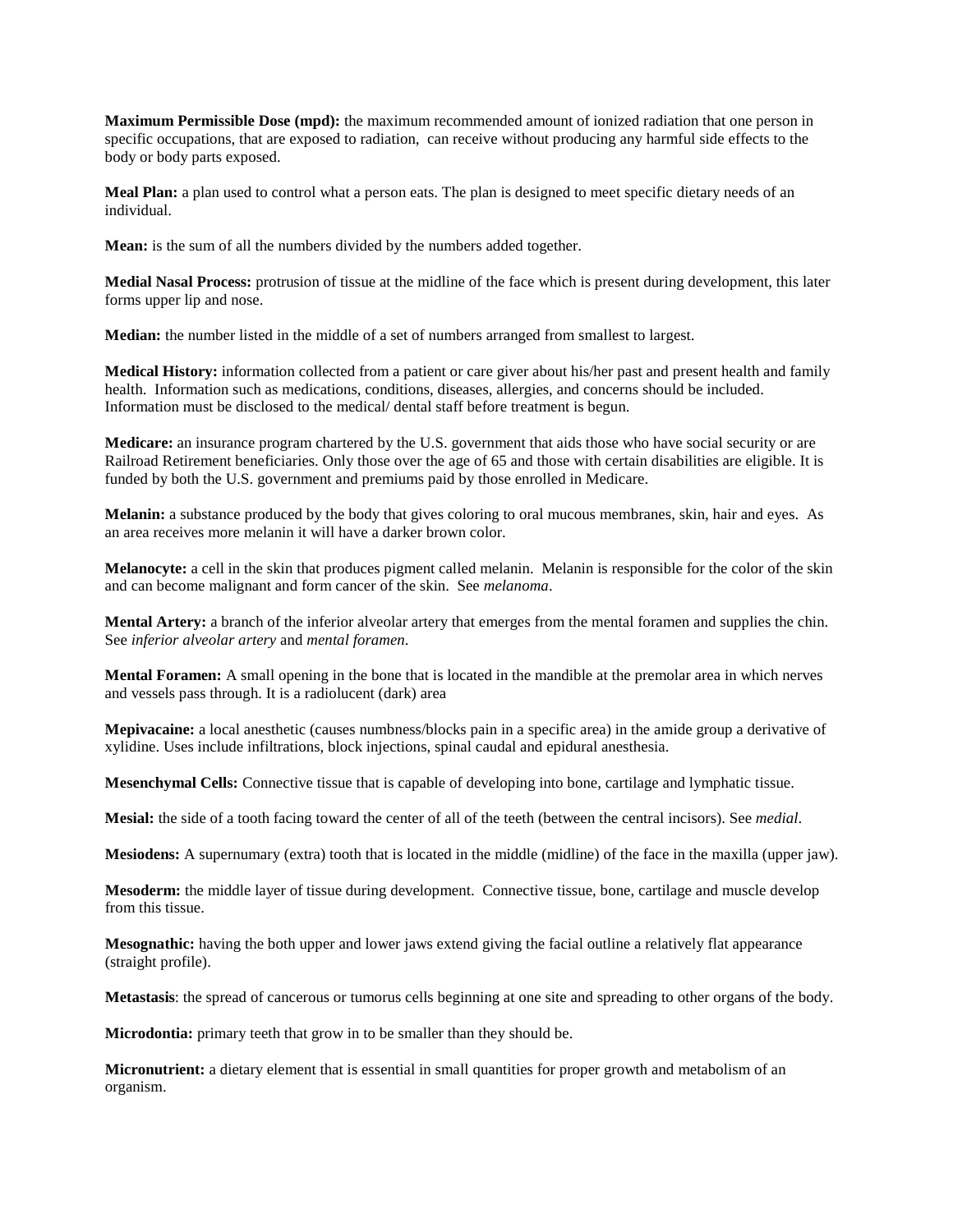**Microorganism**: a living thing that is too small to see without a microscope such as bacteria, fungi, and viruses.

**Microvilli:** tiny hairlike structures that increase the surface area of epithelial cells, particularly in the small intestine. The increased surface area aids in improved absorption of nutrients. (See *Digestive System* or *Small Intestine*)

**Microvilli:** tiny hairlike structures that increase the surface area of epithelial cells, particularly in the small intestine. The increased surface area aids in increased absorption of nutrients. (See *Digestive System* or *Small Intestine*)

**Midgut:** The early part of the digestive tract of an embryo that will eventually form part of the intestine. Milliampere is used to control the quantity of the x-ray beams. The higher setting will increase the temperature, thus producing a higher number of electrons.

**Milliamperes:** a unit of measurement used to describe the intensity of an electrical current.

**Mitochondria:** a spherical organelle located in the cytoplasm (gel-like substance) of almost all eukaryotic cells. It is responsible for all energy production (i.e. ATP production) within the cell giving it the nickname of the "powerhouse" of the cell. It consists of two sets of membranes, a smooth outer coat and an inner coat with tubules or finger-like projections known as cristae. It also contains genetic material for the cell and enzymes used for metabolism to convert food into energy.

**Mitral Valve Prolapsed:** a heart problem in which the valve that separates the upper and lower chambers of the left side of the heart does not close properly, when this happens a very small amount of blood may leak through, moving backward from the ventricle to the atrium; may be characterized by a heart murmur and sometimes chest pain and disturbed heart rhythm.

**Mixed Dentition:** a time in which a person has both baby teeth and adult teeth usually occurring between the ages of 6 and 12.

**Mode:** the most often occurring number in a group of values.

**Molar:** rearmost tooth in the mouth that is used for chewing and grinding; it is usually the largest tooth in the mouth. molars and the permanent cuspids and bicuspids; measured in millimeters.

**Molars:** large teeth in the back or posterior part of the mouth. Used for grinding food to ease swallowing and digestion.

**Monocyte:** A type of white blood cell (leukocyte) found in the blood stream that helps fight off chronic infections. In the presence of infection the monocyte becomes a macrophage that kills the infection by eat it (phagocytes).

**Morbidity:** percentage of healthy people compared to those whom are affected by a certain disease during a specified time period.

**Mortality:** percentage of cases of a reported disease in a particular population compared to deaths caused by the disease during a specified time period.

**Mottled Enamel:** yellow to black spotted tooth surfaces caused from intaking too much fluoride while the teeth are developing.

**Mouth Breathing:** due to possible obstruction of the nasal cavity, one breaths through the mouth instead of the nose. Usually occurs while sleeping.

**Mouth Rinse:** an antiseptic aqueous solution that cleans and refreshes your mouth and breath

**Mouth:** an opening in the head that is part of the face. It is where food enters the body and where speech is produced, it contains the teeth, tongue and lips.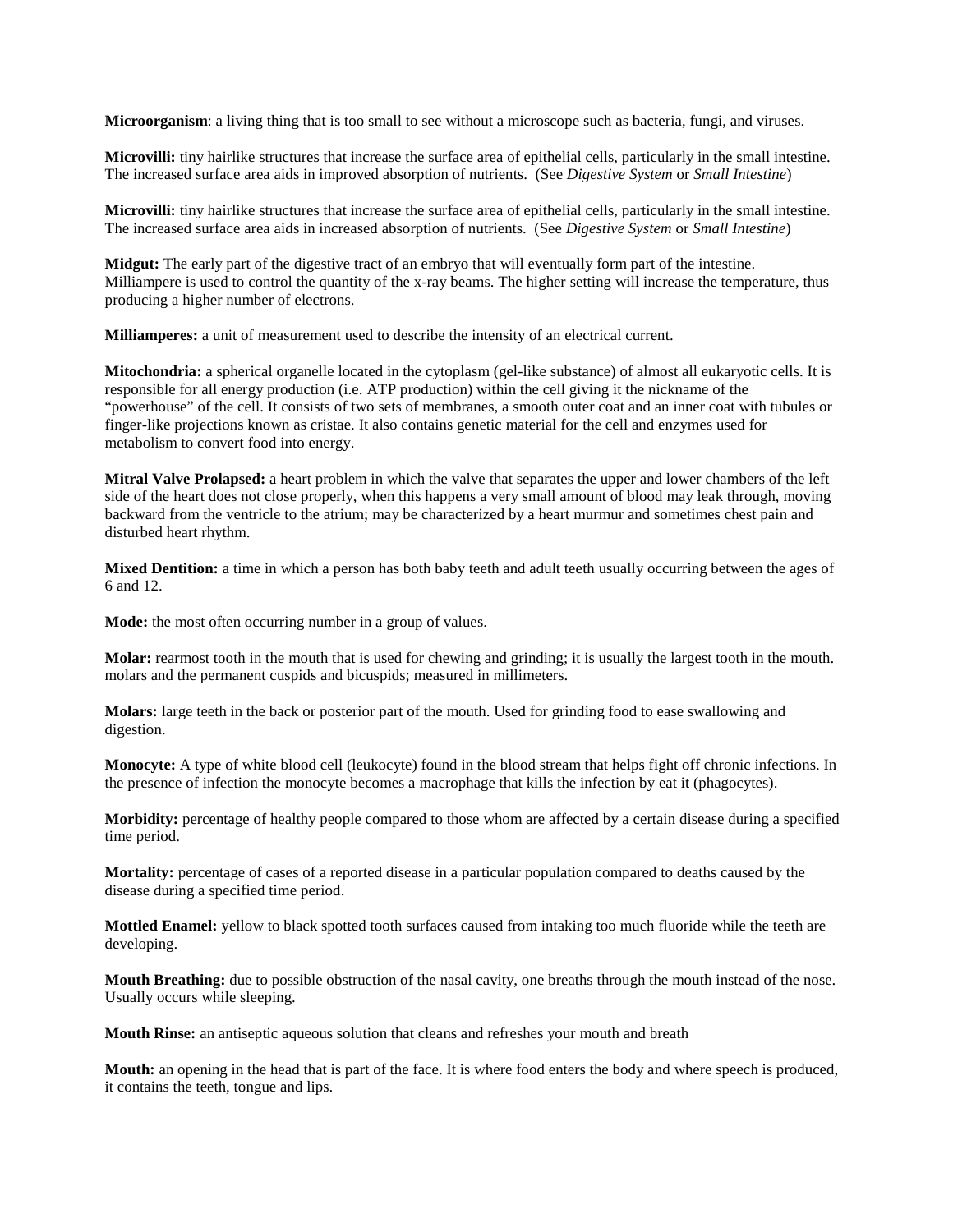**Mouthwash:** a flavored, liquid solution that is gargled to cleanse the mouth and freshen breath by killing bacteria.

**Mucocele:** a cyst in the mouth produced by a ruptured salivary gland that fills with

**Mucogingival Junction**: the point at which the loose alveolar mucosa and the attached gingiva of the alveolar bone join together.

**Mucosa:** musous tissue that lines cavities or organs. Also see *mucous membrane.*

**Mucous Membrane**: thin sheets of tissue that produce mucous and line structures in the body that open up to the outside, such as the mouth.

**Mucus:** thick, gel-like fluid produced by the mucous membrane that is used for lubrication of the mouth and protection of other organs

**Muscular Trismus:** a condition in which of the muscles of the jaw contract and result in painful and involuntarily opening and closing.

**Mycosis:** a disease or infection that occurs in the body due to fungus invasion.

**Myeline Sheath:** A covering of a nerve that helps speed up the time in which

**Myeloblast:** an immature *myelocyte* found in bone-marrow, not normally found in the blood, which develops into certain white blood cells (*neutrophils, eosinophils, and basophils*).

**Myopathy:** any disease or abnormal condition of the muscular tissues. Can be inherited or acquired; often involves the skeletal muscle.

**Myxedma:** a medical condition occurring in adults that results in the malfunction of the thyroid gland in which it produces insufficient amounts of Thyroid hormone. This condition is also called hypothyroidism.

**Naris:** the opening of the nose that allows air to flow in and out. See *nostril.*

**Natural Killer Cell:** a white blood cell (*lymphocyte*) that recognizes infected cells or tumor cells as "foreign," without requiring prior exposure to them, and destroy them. Also called *NK cell*.

**Natural Wrist Position**: the pose in which the wrist and hand are in a state of rest. This includes a straight wrist, relaxed rotation of wrist, fingers slightly curled with the thumbs relaxed and straight.

**Necrosis:** tissue death, caused by disease, injury or restriction of blood supply*.*

**Necrotizing Ulcerative Periodontitis (NUP):** a very painful infection that includes ulcerated bleeding gums, destruction of the ligament that holds the tooth in the jaw bone (periodontal ligament) and dying of the bone itself. NUP is a rapid and destructive form of periodontitis and is also known as trench mouth. See *trench mouth and periodontal ligament.*

**Neuron:** the basic unit of the nervous system. The neuron is an electrically excitable cell which receives, processes, then transmits impulses or information away via synapses. See *Synapse.*

**Neurosis:** mental disorder that is characterized by avoidance and anxiety. Person is intact with reality and is socially normal but can be triggered to have anxiety and avoidance.

**Neurotransmitter:** chemicals which relay messages that permit nerve cells to communicate.

**Neutroclusion:** an occlusion in which the top mesiobuccal cusp of the first permanent molar properly aligns with the groove of the lower first permanent molar with abnormalities involving individual teeth. *See mesiobuccal cusp.*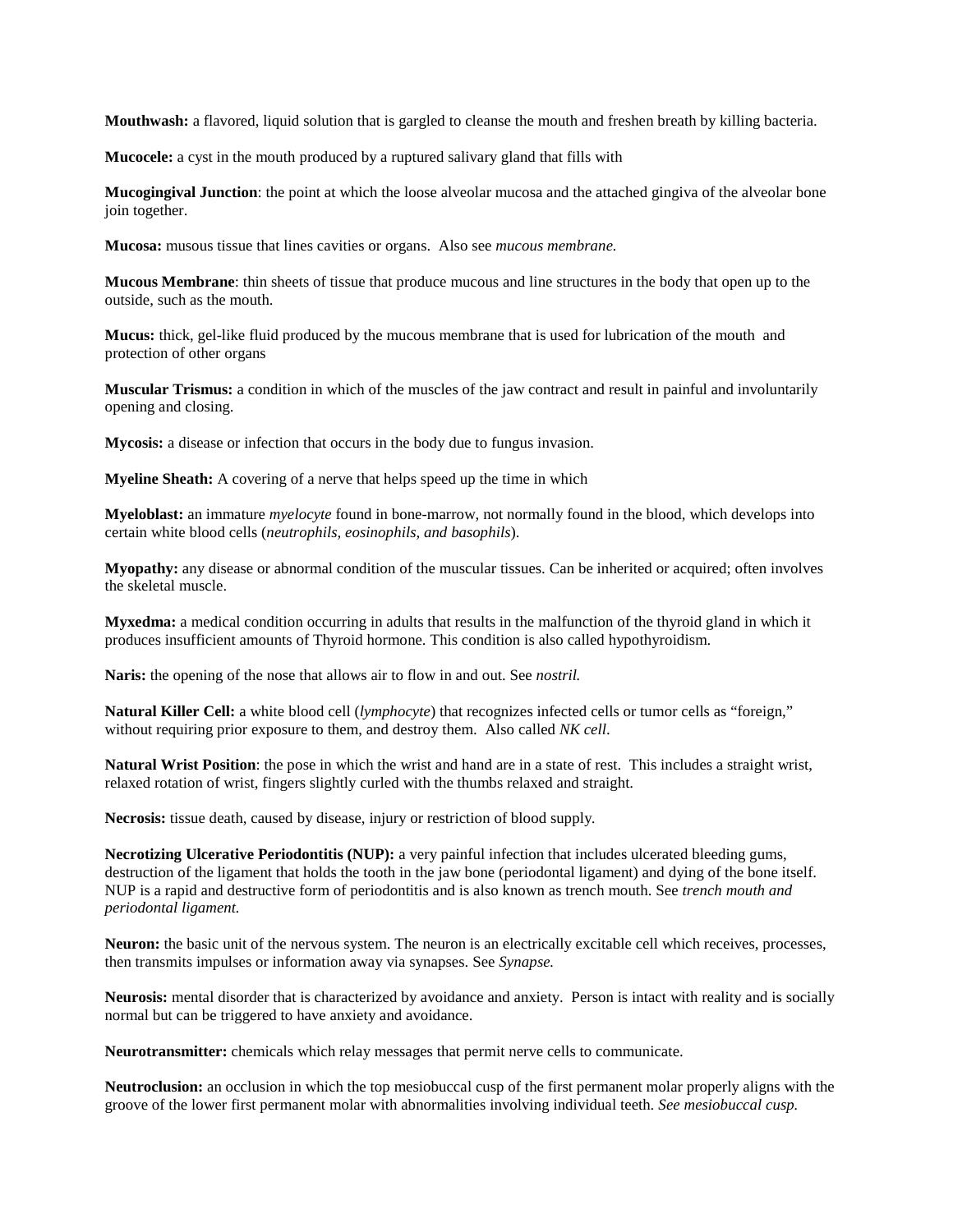**Neutrophil:** a white blood cell that is readily stainable by neutral dyes. Neutrophils are the first to arrive at a site of infection to kill and digest invading bacteria. See *phagocyte*.

**Nodes of Ranvier:** small gaps that occur along the myelin sheath that surround the axon of the nerve cell. See *myelin sheath; axon.*

**Nodule:** elevated solid tissue mass that is smaller than 1 cm in diameter.

**Nonblisterform:** hard, solid lesion containing no fluid

**Normal Flora:** bacteria and fungi found in the healthy human body that acts as a natural immunity against diseaseproducing microorganisms.

**Nuclear Envelope:** a small fluid filled cavity within the cytoplasm (gel-like substance) of a cell that separates the nuclear from the cytoplasm. It is bound within a single membrane and contains water, food, air or metabolic waste. It aids in cell secretion, excretion, storage and digestion.

**Nucleus:** the inner part of a living cell which carries the genetic code, controlling metabolism, growth, and reproduction.

**Nutrient Density:** method used to assess the quality of a food based on the amount of nutrients it contains compared to the total amount of food energy contained within it.

**Occlusal:** the portion of teeth that come in contact for the action of chewing.

**Oculomotor Nerve:** is the third of twelve paired cranial nerves, which supplies most of the eye muscles to control eye movement, pupil constriction, and opening of the eyelid.

**Odontoblast:** a cell that is found on the surface of the dental pulp (the center of the tooth) that functions in producing dentin. Dentin is the substance of tooth that is found under the tooth enamel (the outermost layer of tooth).

**Olfactory Nerve:** the first of the twelve cranial nerves. This cranial nerve has sensory function in which the nerve carries information relating to smell to the brain.

**Oligodontia:** a congenital condition characterized by the absence of more than six permanent teeth. See *anodontia, hypodontia.*

**Operculum:** a flap or lid of gum tissue partially covering the top of an erupting tooth, specifically the  $3<sup>rd</sup>$  molar in pericornitis*.* See *pericornitis.*

**Opioid:** any morphine-like synthetic narcotic that produces the same effects as drugs derived from the opium poppy (opiates), such as pain relief, sedation, constipation and respiratory depression**.** The chemical works by binding to opioid receptors. Physical [dependence](http://en.wikipedia.org/wiki/Dependence) can develop with ongoing administration of opioids, leading to a [withdrawal](http://en.wikipedia.org/wiki/Withdrawal_syndrome)  [syndrome](http://en.wikipedia.org/wiki/Withdrawal_syndrome) with abrupt discontinuation. Opioids can produce a feeling of euphoria, and this effect, coupled with physical dependence, can lead to [recreational use](http://en.wikipedia.org/wiki/Recreational_drug_use) of opioids by many individuals. The most common opioid agonists are morphine and oxycodone.

**Optic Nerve:** is the second pair of cranial nerves, they are also called cranial nerve II. The optic nerve sends visual information from the retina to parts of the brain.

**Oral Cancer:** most often similar to squamous cell carcinoma but rapidly spreading and originating in the tissues that line the mouth and lips but most commonly involves the tissue of the lips or the tongue; may also occur on the floor of the mouth, cheek lining, gums, or roof of the mouth.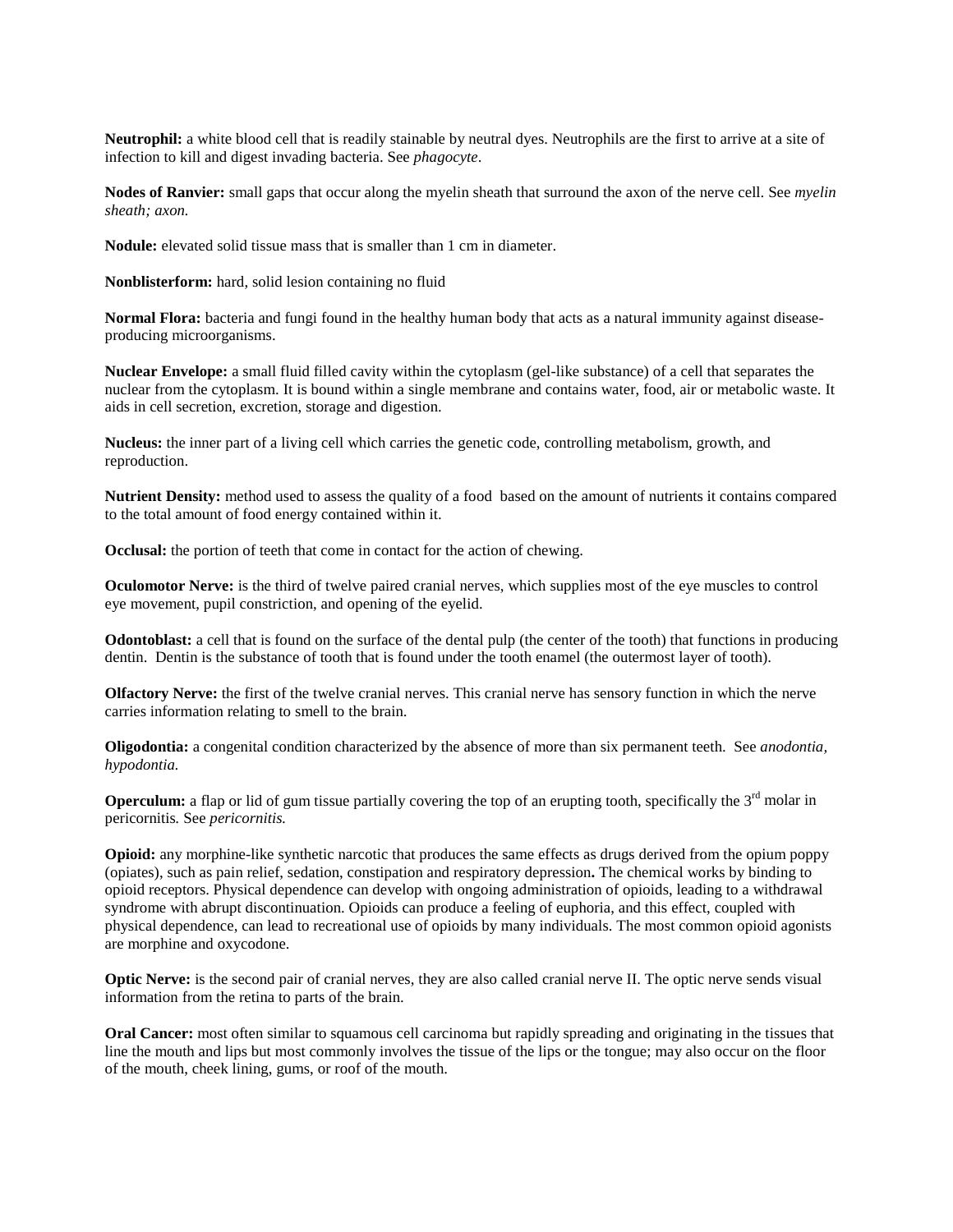**Oral Cavity Proper:** the inside space of the mouth surrounded by the teeth and/or arches. Consists of everything from the roof of the mouth (hard and soft palate) down to the floor of the mouth (where the tongue connects).

**Oral Cavity:** the cavity of the mouth which begins at the teeth and cheeks and extends to the tonsils, including everything in between; beginning of the digestive system.

**Oral Epithelium:** the tissue that lines the oral cavity. It is composed of stratified squamous epithelium of varying thickness and degrees of keratinization. See *keratinization* and *squamous*.

**Oral Mucosa:** the membrane that lines the interior of the mouth.

**Oral Pathology:** the branch of dentistry concerned with the cause and origin of disease of oral structures, as well as structures surrounding the mouth, including oral soft tissues, mucous membranes, teeth, jaws, and salivary glands.

**Orthodontist:** a dentist specializing in correcting poor positioning of the teeth and jaw. Aesthetics is of concern to them along with correcting irregularities.

**Osteoblast:** a type of cell which builds up bone.

**Osteoclast:** a type of cell which breaks down bone.

**Osteon:** the basic unit of dense bone. It includes rings of tissue that encompasses a central canal where blood vessels, lymphatic vessels, and nerves pass through. See *Haversian System*.

**Osteoporosis:** a disease in which the bones become extremely porous, brittle, and weak. Osteoporosis is due to the loss of calcium from the bone matrix (or the framework of the bone). It occurs most commonly in postmenopausal women; as a result of the hormone estrogen being deficient.

**Overbite:** is the vertical distance by which the maxillary incisors ( upper front teeth) overlap the mandibular incisors ( lower front teeth).

**Overdose:** to take more than the prescribed amount of a drug.

**Overjet:** the horizontal forward projection of the upper teeth beyond the lower teeth. The distance is measured between the front surfaces of the anterior lower teeth and the inside surfaces of the anterior upper teeth. See *horizontal overlap.* 

**Overlapping:** a term used to refer to a distortion of the tooth image in which the structures of one tooth are superimposed over the structures of the adjacent tooth resulting in overlapped, or unopened, contact areas. This is most often caused by incorrect horizontal angulation of the x-ray equipment cone.

**Oxalate:** a naturally occurring salt which when combined with calcium in the outer tooth's structure will decrease the size of the exposed tiny holes in the dentin which in return will decrease tooth sensitivity.

**Oxalate:** is a salt that occurs naturally in plants and is excreted by the urine. It helps in blocking the open dentinal tubules by creating calcium oxalate crystals which makes the dentinal tubules smaller, therefore decreasing the tooth sensitivity.

Pacemaker: an electronic device surgically placed in a patients chest to control heartbeats that may be too slow or too fast.

**Pain**: an unpleasant experience or suffering ranging from mild to excruciating, due to nerve stimulation. This could possibly be due to tissue damage or potential tissue damage, injury or illness.

**Pandemic:** a disease that not only affects people in one area, but in many different countries or even across the world. See *epidemic*.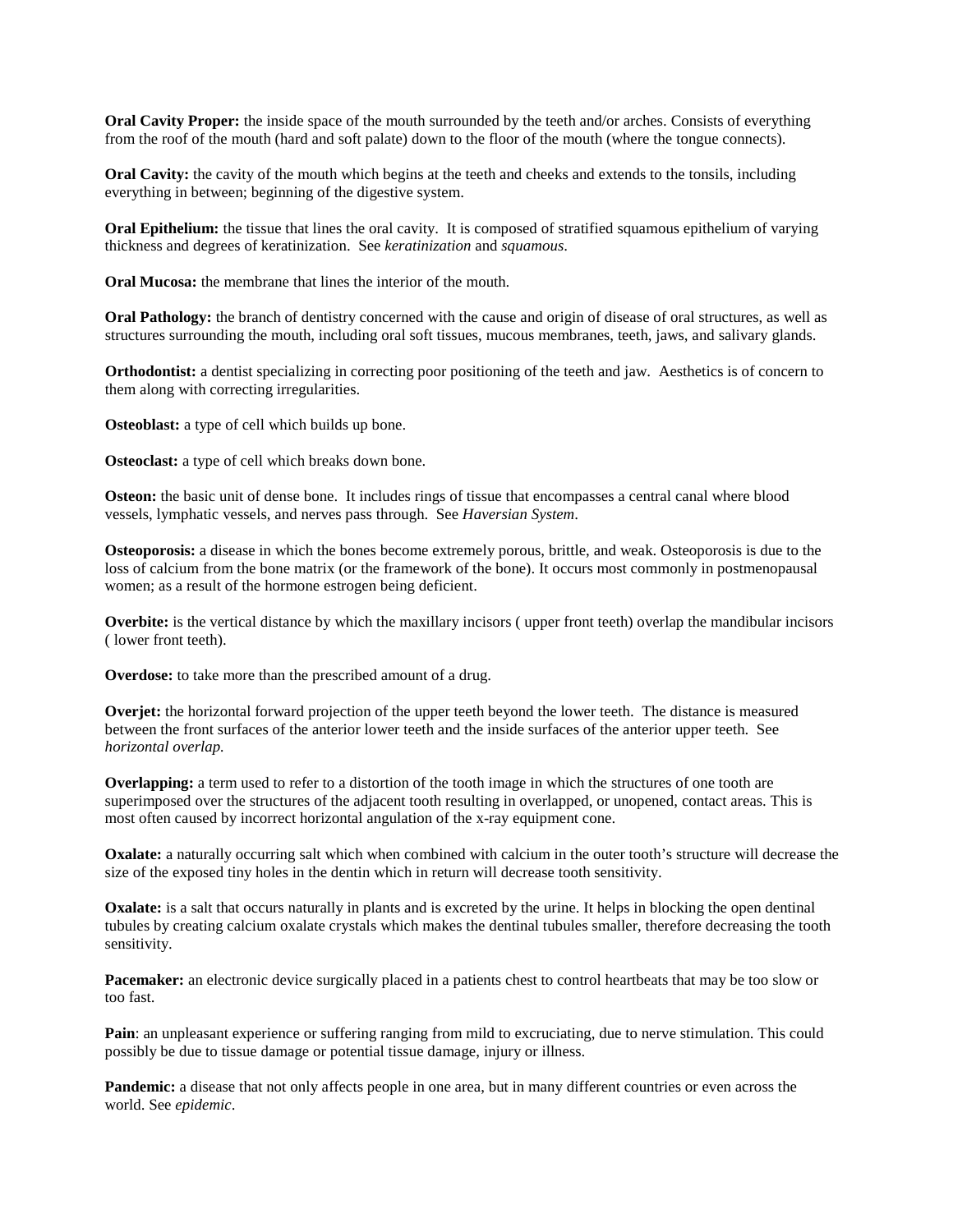**Panoramic Radiography**: a type of extraoral radiograph that shows both upper and lower arches on one film. This technique is used for detection of abnormalities, impacted teeth, infections, and solid growths.

**Papilla:** a small, nipple-like projection or elevation found in various parts of the body. It can be a pimple or pustule and is often found on the top of the tongue containing taste buds.

Papule: small solid lesion, 5 mm in diameter, that doesn't contain fluid.

Parafunction: persistent forces that occur other than normal tooth-to-tooth contact;

**Parasympathetic Nervous System:** a division of the autonomic nervous system that is responsible for a decrease heart rate and respiration, increased gland activity, and lowered blood pressure.

**Parotid Gland:** the largest of the [salivary glands,](http://en.wikipedia.org/wiki/Salivary_gland) it is located below and in front of each ear. It secretes saliva through the Stenson's Duct into the oral cavity. See salivary glands.

**Parotid:** largest of the salivary glands, it is located near the base of the ear and produces 25% of the total salivary secretions.

**Pathogen:** a means of causing a disease or sickness.

Pathogenic: the capability of a microbe to cause disease or an infectious disease.

Pathologic: related to or caused by disease.

**Pathology:** the science or study of the origin, nature, and course of a disease; the study of structural and functional changes caused by a disease.

**Patient Education:** customized instruction provided by health professionals to impart information to their patient in order to alter their health behavior and improve their health. Education enhances understanding and can motivate patients to comply.

**Pediatric Dentistry:** a dental specialty focusing on treating children, teens and people with special needs.

**Pediatric:** the physical and emotional health treatment and care of children.

**Pellicle:** a thin protective covering or skin.

**Penicillin:** a powerful antibiotic derived from mold that has the ability to destroy or kill certain kinds of bacteria. Most active against gram-positive bacteria (a certain type of bacteria)

**Periapical Abscess**: an infection characterized by a collection of pus around the apex of a tooth root resulting from pulp death.

**Pericornitis:** gingival inflammation around the crown of an incompletely erupted tooth. Pericornitis is most common on the mandibular third molars, and biofilm and debris can build up in area if not treated.

**Perimylolysis**: the wearing down of enamel through chemical or mechanical means, seen mainly on the lingual surface of anterior teeth. Most likely due to repeated vomiting in persons with an eating disorder.

**Periodontal Abscess:** infection and inflammation that is localized and very deep within the gum tissue; also called *lateral abscess, periapical abscess or pyorrhea.*

**Periodontal Debridement:** The processes of removing nonliving tissue around the tooth and or underneath the gums*.* This process promotes healing and prevents a worsened state of disease.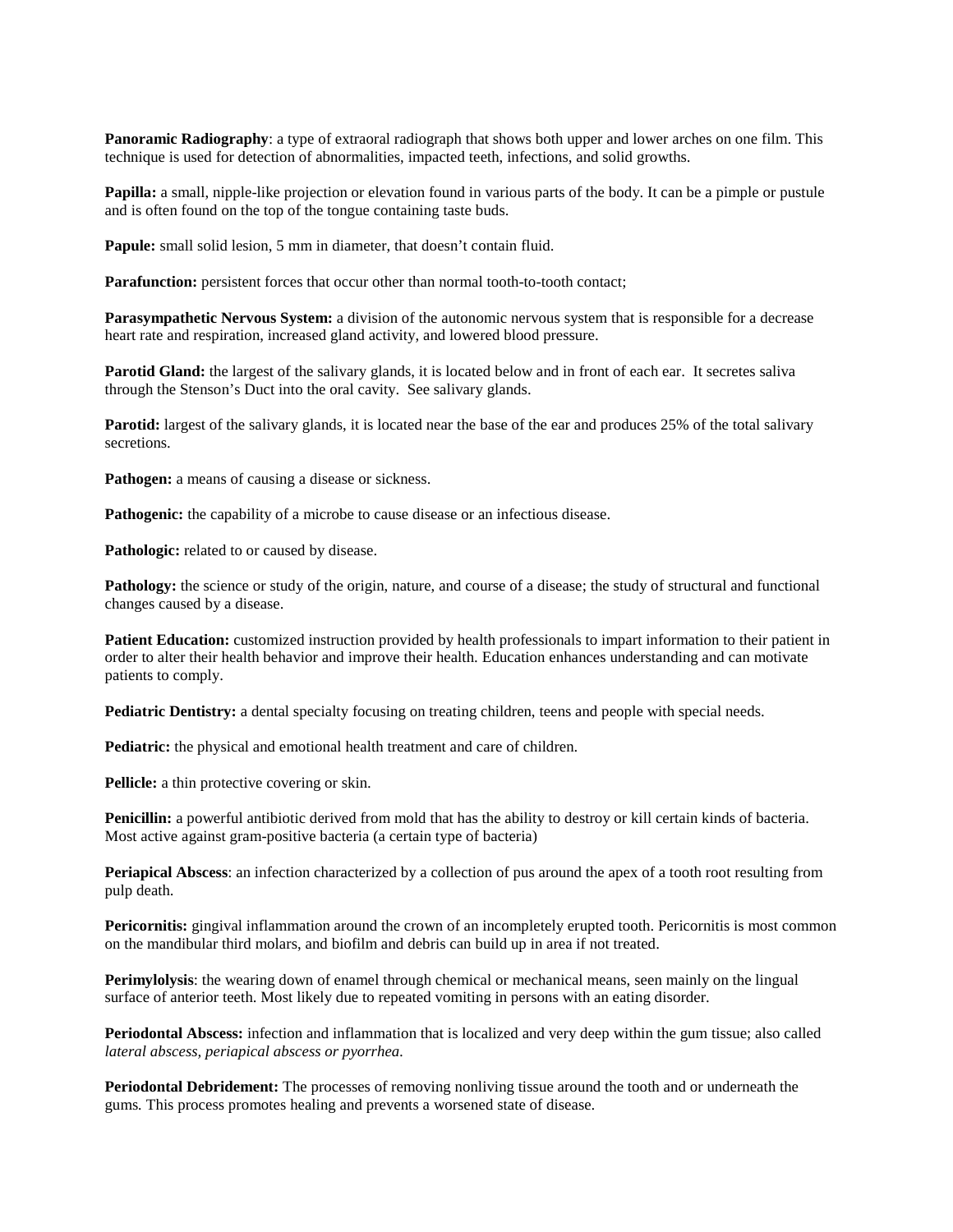**Periodontal Disease:** a bacterial disease caused by multiple types of bacteria which affect the gums around the tooth, and in more extreme cases, can cause bone loss leading to tooth loss.

**Periodontal Ligament**: a network of collagen fibers that attach the roots of teeth to the alveolar bone. There are four groups of fibers; alveolar crestal, horizontal, oblique and apical, all of which help keep the tooth in place. Specific fibers attached at one end into cementum and at the other end into alveolar bone are called Sharpey's fibers. The periodontal ligament also contains lymph vessels, blood vessels and nerves which provide sensation and stimuli. See *periodontal membrane*.

**Periodontal Membrane**: a network of collagen fibers that attach the roots of teeth to the alveolar bone. There are four groups of fibers; alveolar crestal, horizontal, oblique and apical, all of which help keep the tooth in place. Specific fibers attached at one end into cementum and at the other end into alveolar bone are called Sharpey's fibers. The periodontal ligament also contains lymph vessels, blood vessels and nerves which provide sensation and stimuli. See *periodontal ligament*.

**Periodontal Screening and Recording (PSR):** a simple standardized system used to screen for gum disease by briefly examining in between and by the tongue of all of the patients teeth separated in six areas with a blunt tipped probe instrument. *See* periodontal probe.

**Periodontal:** relates to the area around a tooth.

**Periodontitis:** inflammation of periodontium around the tooth resulting in bone loss, pus formation, bleeding and possible tooth loss.

**Periodontium:** functional supporting tissues surrounding the teeth such as the gingiva, cementum, periodontal ligament and alveolar bone.

**Periosteum:** a material that covers bone surface containing blood vessels and nerves. It can allow for attachment for muscles and tendons to the bone.

**Phagocyte:** a cell that is able to surround, engulf and digest harmful microorganisms or other foreign bodies in the bloodstream and tissues.

**Pharmacokinetics:** a branch of pharmacology dedicated to the fate of a substance administered externally. The rate at which drugs are absorbed, distributed, metabolized, and eliminated by the body.

**Pharmacology:** the study of drugs and their actions on the body. The science of the properties, use, and effects of medicinal drugs.

**Phobia:** an illogical and unrealistic fear connected to a particular object or event. The phobia can cause a person to avoid situations or events that can trigger the fear.

**Phosphoric Acid:** a clear, colorless, odorless acid formed by oxidation of phosphorus, is part of acid etchant.

**Photon:** a particle with energy that travels at the speed of light in a straight line.

**Pinocytosis :** when a cell ingests small particles, fluid from outside the cell or other materials through its membrane into its cell body.

**Placebo:** An inactive substance with no value and containing no medication used as a control in an experiment with a medicinal drug to compare its effects with those of a real drug or treatment, but sometimes is given to the patient through his believing that he will get well.

**Platelet:** A small colorless disk-shaped particle found in the blood of mammals, which plays an important role in the formation of blood clots.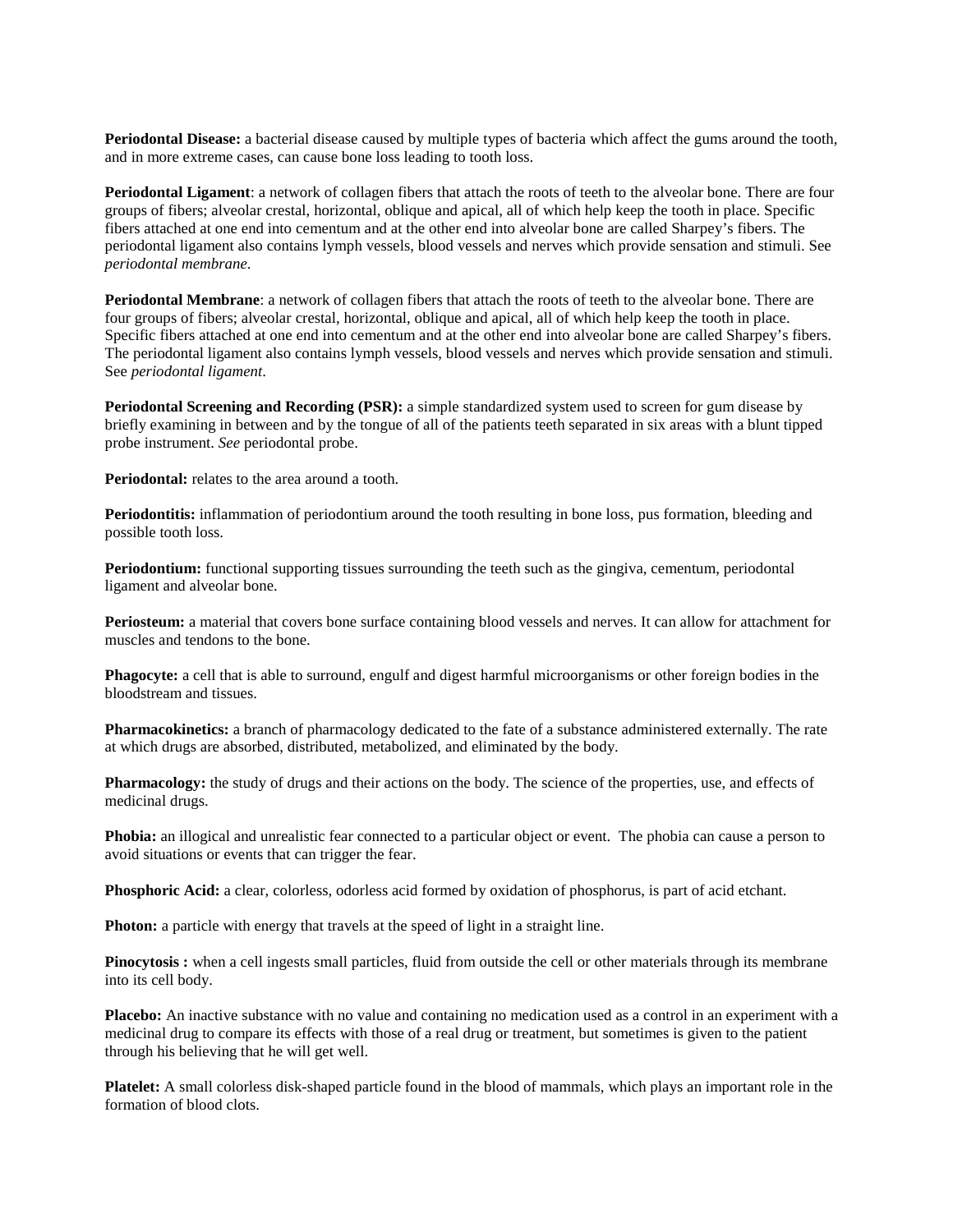**Polishing:** to make smooth by abrasion or rubbing; to remove outer or extrinsic stain on teeth.

**Polydipsia:** an extreme need for liquids, which can occur in poorly controlled diabetes mellitus.

**Polymorphonuclear Leukocyte**: a white blood cell used in the first line of defense in fighting bacterial infections that play a role in periodontal disease, also called neutrophils or granulocyte.

**Polyphagia:** the excessive desire to eat, which can occur in poorly controlled diabetes mellitus.

**Polyuria:** frequent, excessive urination (at least 2.5 liters per day for an adult), which can be a result of poorly controlled diabetes mellitus.

**Porcelain:** a ceramic transparent material used for dental restorations such as crowns, inlays, and veneers. Made from a mixture of particles of feldspar, kaolin, and quartz, and fired at high temperatures.

**Porphyromonas Gingivalis:** a gram-negative, anaerobic, rod-shaped bacterium found in the oral cavity. It works with other bacteria to cause disease in the gums called periodontal disease. It can attach to the tooth surface below the gum line and replace the gram-positive bacteria that are normally there. This causes swelling of the gum tissue, which will loosen the gums from the teeth and begin the process of disease.

**Posterior Superior Alveolar Artery:** a branch of the maxillary artery that supplies the upper molars and bicuspid teeth. The PSA continues forward through the alveolar process to supply the gums. See *maxillary artery, alveolar process.*

**Posterior:** the location of a structure or part of the human body that is situated toward the back or behind.

**Potassium Nitrate:** is a white crystalline chemical compound that is found in toothpaste that blocks nerve transmissions in order to relive sensitivity pain.

**Prediabetes:** a state in which blood sugar levels are above normal, but not high enough to be considered diabetes mellitus. It indicates an increased risk of developing diabetes mellitus.

**Pregnancy Category B:** a safety class for pregnant woman, which indicates no fetal risk or adverse effects on the fetus.

**Premedication:** drugs administered to depress the central nervous system for sedation to help reduce anxiety and calm the patient down before anesthesia.

**Premolar**: one of eight teeth, four per arch, that replace the primary or deciduous molars. Located between the permanent first molar and canine. See *bicuspid*. present in the urine. Occurs when diabetes is uncontrolled or body is starving.

**Prevalence:** the amount of people with a current case of a disease during a specific time period.

**Preventive**: to prevent illness or disease through a preventive measures and/or agents rather than to treat a disease after it occurs. The ideas behind these measures are to prolong the life of the patient and the community.

**Primary teeth:** the first teeth in a child's mouth which are temporary and later replaced with permanent or adult teeth.

P**robe:** a slim dental instrument with a round tip used for measuring pocket depths in the

**Prognathic:** a condition of the maxilla (upper jaw) in which it projects forward beyond centric relation.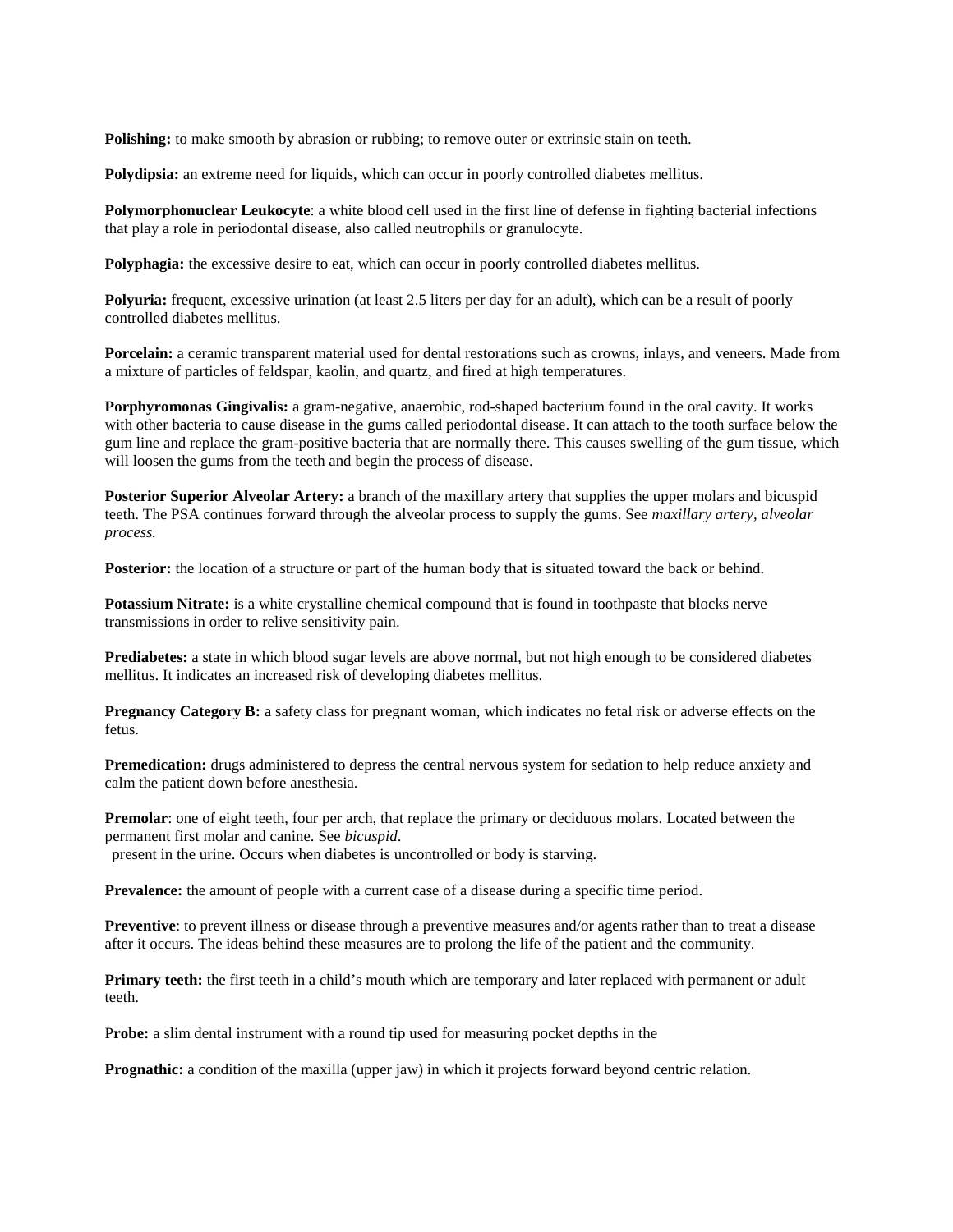**Prognosis:** a forecast of the probable course and/or outcome of a disease; a prediction of the outcome: the prospects of recovery as expected by the nature of the specific condition and the symptoms of the case.

**Prognosis:** the prediction of the probable course of a disease and the chances of recovery.

**Prophylaxis:** prevention and protection against, rather than treatment of a disease. Preventive measures most commonly involve mechanical, biologic or chemical agents which fight off infectious organisms. Within the definition of prophylaxis are two divisions: primary prophylaxis prevents disease development while secondary prophylaxis helps a previously infected patient's condition from becoming worse.

**Prostaglandin:** a group of hormone like substances that help in natural body functions such as metabolism, control of blood pressure, and contraction of smooth muscle. Prostaglandins also play an important role in bone destruction seen in disease.

**Prostaglandin:** a hormone-like substance produced in various tissues that regulates many body functions such as controlling blood pressure, smooth muscle contraction and plays a role in the inflammatory response.

**Prosthesis:** an artificial replacement of one or more natural teeth or tissues or a therapeutic device to improve and alter function.

**Proximal Contact Area:** the surface where neighboring teeth touch, each tooth has two.

**Pseudostratified Epithelial Tissue:** epithelium that appears as more than one layer due to the positioning of its cell nuclei. The cells are tightly packed together and nuclei appear to be at different levels, suggesting more than one row. See *pseudostratified columnar epithelium.*

**Psuedomembrane**: a gray, loose layer of tissue that covers necrotic gingiva that develops occasionally during infection and inflammation commonly seen in necrotizing periodontal diseases. The membrane looks like real tissue, but it is composed of leukocytes, erythrocytes, bacteria, fibrin and mucous. Also called a false membrane.

**Public Health:** the science of community health that is concerned with the mental, physical, and emotional states of individuals throughout a community; how through organized society efforts to promote, protect and restore individuals health is achieved.

**Pulp Cavity:** a cavity in the central part of the crown of a tooth that contains pulp chambers, pulp canals, blood vessels, connective tissue, nerves, and lymphatic's.

**Pulp Stone**: calcified masses of dentin that appear to be small and circular in shape lying inside the dental pulp.

**Pulp:** living tissue of the tooth that is made up of blood vessels, lymph vessels and nerves that serve to communicate with their related systems.

**Pulpitis:** infection in the innermost part of the tooth involving blood vessels and nerves, caused by cavity or other trauma, indicated by a painful toothache**.**

**Pulse:** the regular beat of the heart caused by dilation of an artery that is filling with blood

Punctuate: appears as tiny spots, points, or depressions that have a different color and look than the surrounding skin.

Pus: a yellow-white fluid accumulation near an infection site, made mostly of white blood cells, cellular debris, and dead tissue.

**Pustule:** small elevation on the top surface of the skin or the inside of the mouth that contains fluid.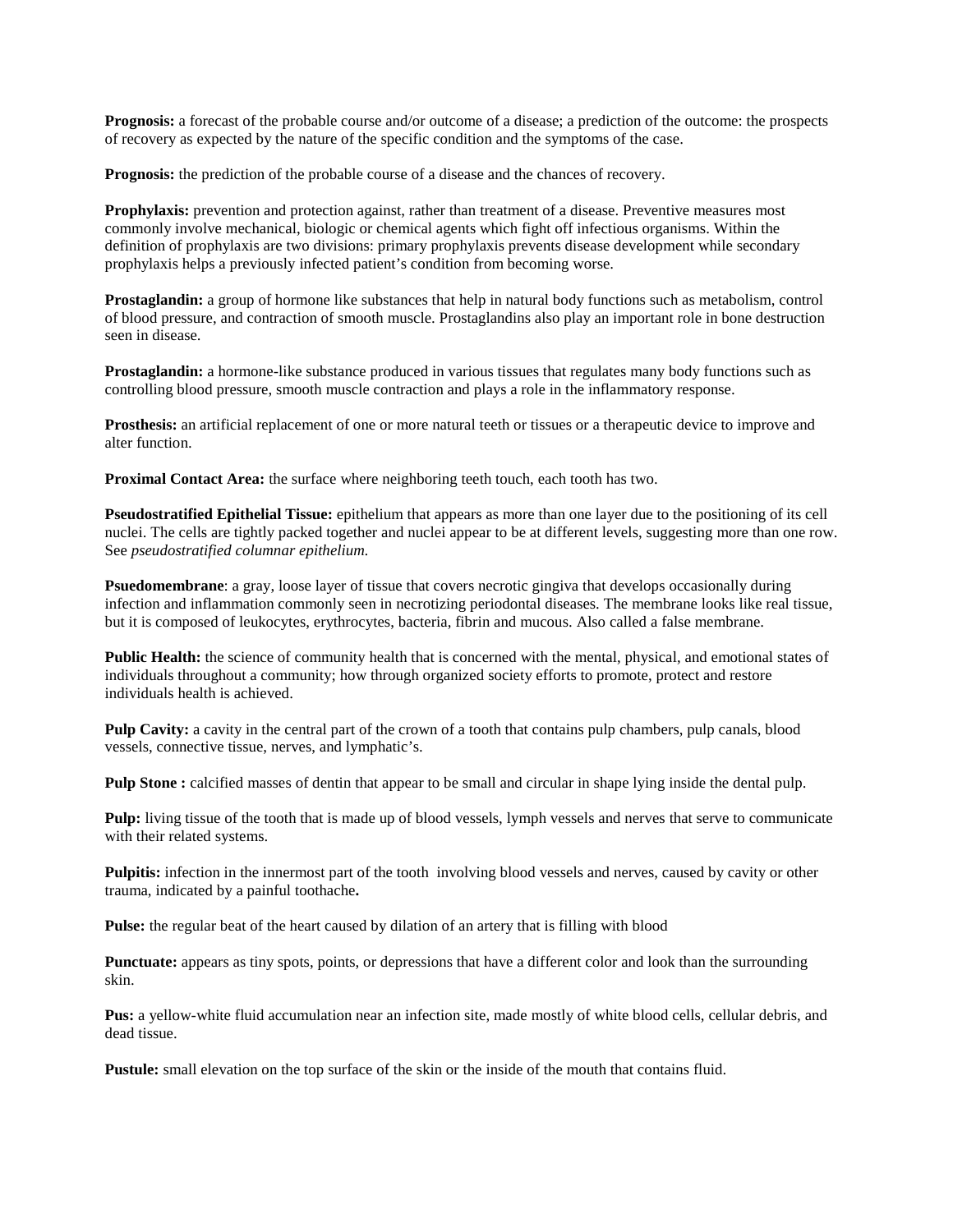**Quadrant:** an equal division of the mouth by four, divide each *arch* directly by the *mid-line*; teeth numbers 1-8 is called quadrant 1, teeth number 9-16 is called quadrant 2, teeth numbers  $17-24$  is quadrant 3, teeth numbers  $25-32$  is quadrant 4 in an adult mouth with *wisdom teeth*.

**Radiation Scatter:** the radiation that is deflected from its path once it comes in contact with matter. This radiation is scattered in all directions except for the direction it came from.

**Radiographs:** an image produced on a photographic film by radiation other than visible light, especially x-rays which have a shorter wavelength and are capable of passing through an object.

**Radiology:** the branch of medicine that uses radiation for medical diagnosis and treatment of disease

**Radiology:** the degree of opacity of a material that transmits light.

**Radiology:** the medical branch dealing with radiation in the form of x-rays for the use of diagnosis and treatment plans of disease in bones, organs, etc. See *radiation.*

**Radiolucent**: dark or black areas on a radiograph. Structures permit the passage of the x-ray beam.

**Radiopaque**: whitish areas on the radiograph. Structures resist the passage of x-ray beams.

**Rampant:** growing unrestrained and very widespread, such as cavities spreading through the mouth quickly.

**Recall:** an appointment or series of appointments that are used as "check up" appointments to review the health of a patient's mouth after initial treatment and plan more treatment accordingly.

**Recession:** loss of the gingival margin away from the crown of the tooth. Can cause an increase in sensitivity due to the exposure of the root surface.

**Recurrent Caries:** decay that occurs under an existing restoration. Can be the result of insufficient removal of decay before the restoration was placed, or poor oral hygiene that increases chance of decay returning to the area.

**Red Blood Cell:** free-floating blood cell that carries oxygen and nutrients around the body. Also called *erythrocyte, red blood corpuscle, red cell, red corpuscle, RBC.*

**Remineralization:** restoring minerals into the enamel of the teeth where decay has caused the enamel to break down. It can reverse the decay process with the help of fluoride treatments.

**Reparative Dentin**: irregular dentin formed in response to trauma, irritation, and decay.

**Repolarization:** when a cell is relieved of a current electrical potential that restores it to a resting state. The repolarization resting state follows immediately after an action potential is created. See *action potential*.

**Research:** diligent scholarly or scientific inquiry with the intent to find truth.

**Resin:** is used to cover the newly etched (when acid eats away the surface) surface of the tooth**.**

**Resorption:** gradual loss of mineralized tissue. This is often the result of shedding primary teeth, or a cyst. Can be observed radiographically.

**Rete Pegs:** epithelial extensions that project into the underlying connective tissue; also known as interpapilary ridges. See *epithelium* and *connective tissue*.

**Rete Pegs:** thickened extensions of the epithelium that project down into underlying connective tissue. See *epithelial ridges.*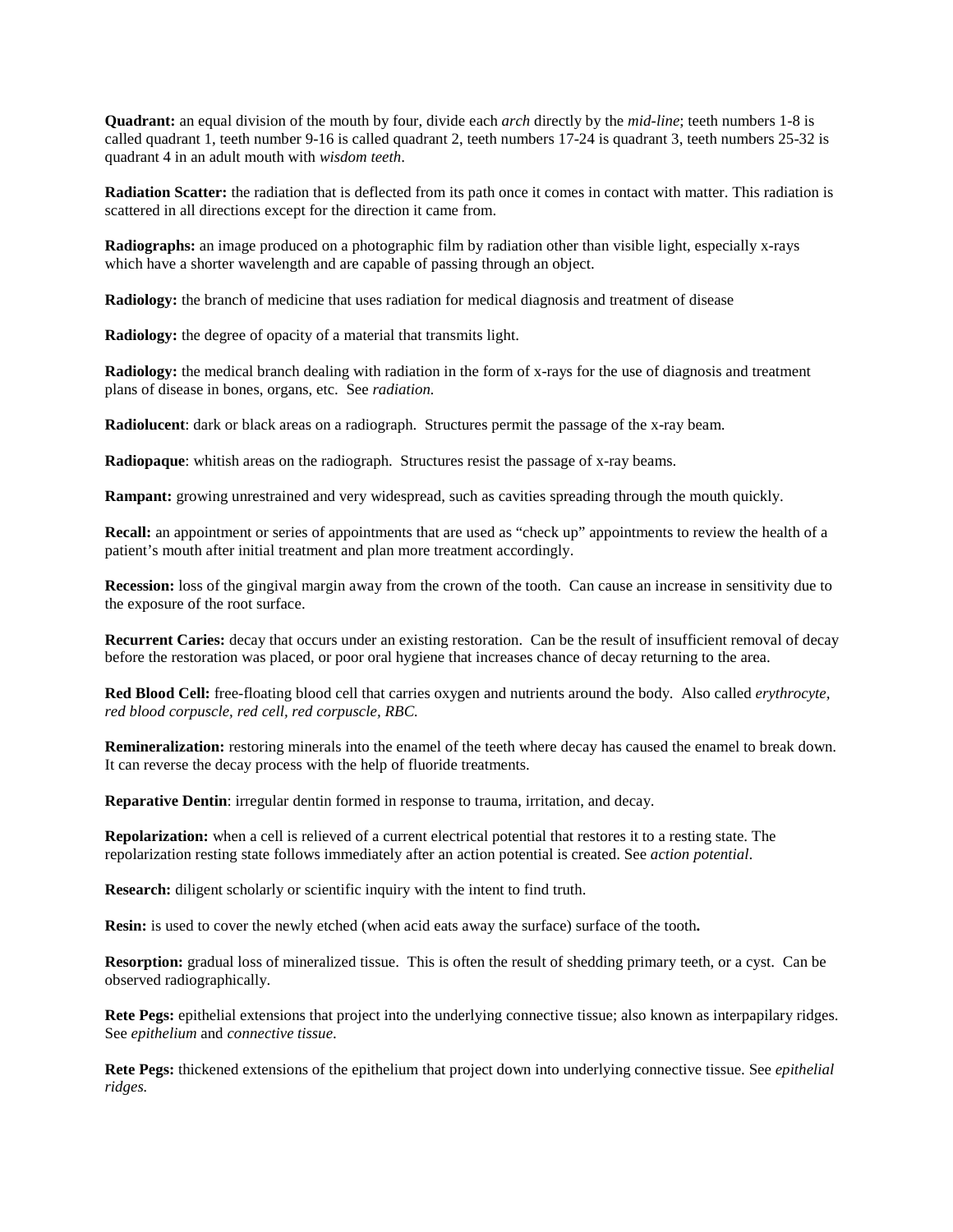**Retinopathy:** a noninflammatory disease of the retina (the thin light-sensitive membrane that covers the back of the eye) that can lead to blindness. In diabetics, this is caused when the blood vessels in the retina are affected*.*

**Retrognathic:** having the upper jaw extend farther out than the lower law creating a convex profile.

**Retrognathic:** refers to having a prominent maxilla (upper jaw) and a mandible (lower jaw) positioned posterior to its centric relationship. It can be characterized by recession of both of the jaws. See *distal occlusion.*

**Retromolar Pad**: cushion of tissue just behind the last molar in the lower arch.

**Ribosome:** a small organelle within the cytoplasm composed of RNA. Translates the mRNA (messenger RNA) to protein used in the cell.

**Rickets:** a bone disease seen in children that results from a deficiency of vitamin D. The vitamin deficiency is caused by poor nutrition or lack of exposure to sunlight. Characteristics include: soft bones, bow legs, and slow growth.

**Risk Factor:** a characteristic of a person, including age, race, gender, environment, or situation, that increases their chances of developing a disease or disorder.

**Risk:** increased probability of an adverse event, and its consequences.

**Rugae:** small ridges of soft tissue across the anterior of the hard palate.

**Saliva Substitute:** a mixture with physical and chemical properties similar to saliva used to treat dry mouth. See *artificial saliva* 

**Saliva:** clear, watery, liquid secreted in the mouth by the salivary glands and mucous glands, which moistens the mouth.

**Salivary Glands:** the mouths organ that secretes or produces a fluid called saliva, which helps with the processes of swallowing and speech.

Sanitization: a cleaning process which reduces microbial contaminants to insignificant levels to what is considered a "safe" level

**Sarcoma:** a cancerous tumor that arises from connective tissue such as muscle, fat, and bone.

**Sarcomere:** the smallest functional unit of a muscle fiber. It is made up of filaments that form light and dark regions referred to as 'bands.' Filaments are anchored to Z discs which are found at both ends of a sarcomere.

**Scaling:** the instrumentation of the crown and root surfaces of the teeth in order to remove plaque, calculus (hardened plaque) and stains thus assisting to prevent periodontal diseases and uphold a healthy periodontium.

**Scatter Radiation:** radiation that has been deflected from its path by the interaction with matter. This form of secondary radiation is scattered in all directions by the tissues of the patient's head during exposure to x-radiation. See *secondary radiation*

**Schizophrenia:** a long lasting mental disorder. A patient with schizophrenia may experience symptoms of delusions, hallucinations, and disturbances. These disturbances can be in the form of thought, mood, sense of self, sense of relationship to the external world, and in behavior. There can also be a splitting of the personality.

**Screening:** an initial systematic examination or assessment to identify or detect an unsuspected disease.

**Scurvy:** a disease caused by a deficiency of vitamin C, characterized by weakness, spongy bleeding gums, loosening of the teeth, bleeding beneath the skin and mucous membrane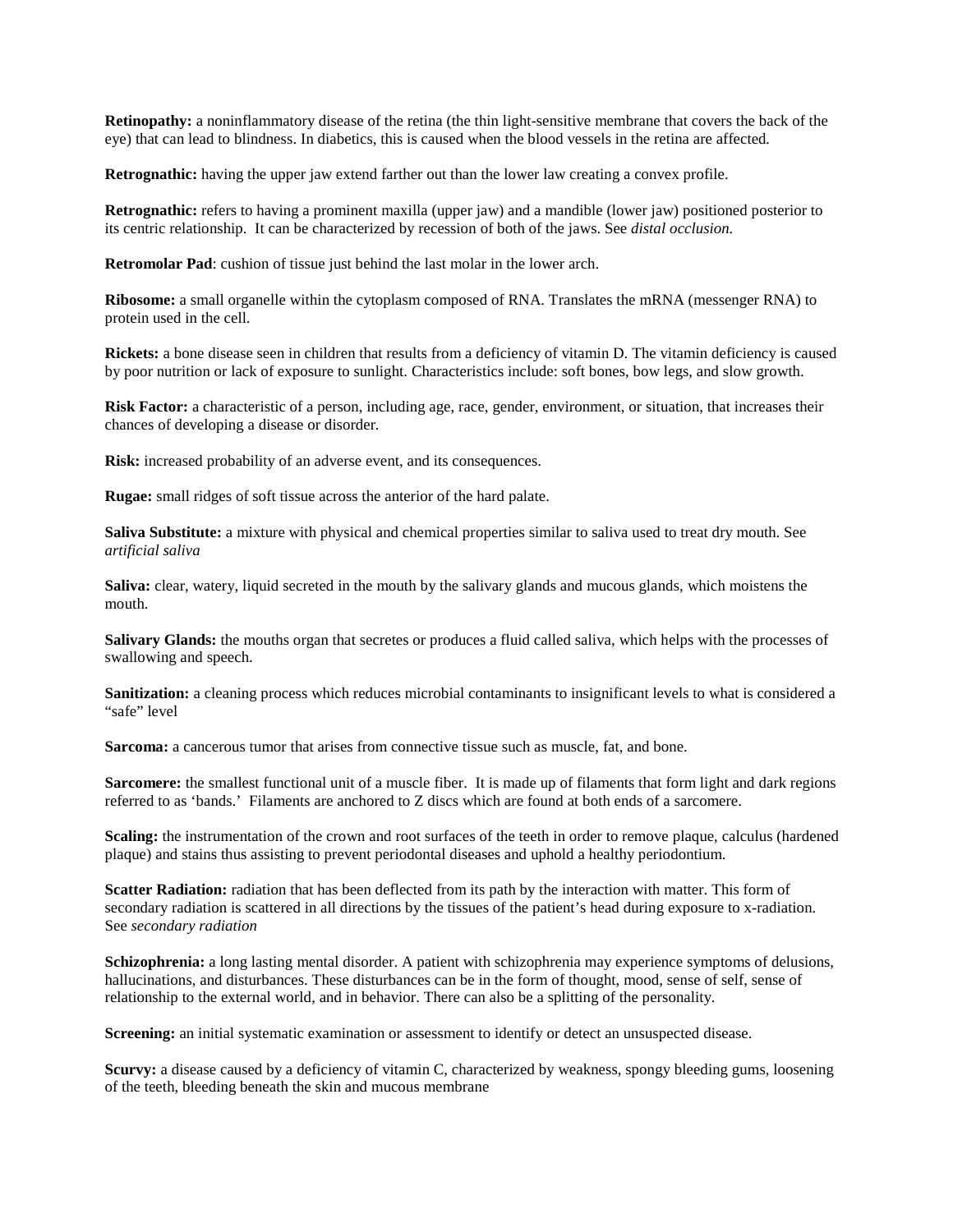Sealant: a plastic material used to cover the grooves on the biting surface of a tooth to prevent cavities.

**Secondary Radiation:** the less penetrating radiation given off by any matter irradiated with x-rays. This form of radiation is created at the instant the primary beam interacts with matter and gives off some of its energy, forming new and less powerful wavelengths. This is often referred to as scatter radiation. See *scatter radiation*

**Sedation:** the reduction of anxiety, stress, mental excitement and irritability by the administration of a depressant drug, it is generally given before a medical procedure is performed.

**Sedation:** the use of medication (sedative) to produce a state of reduced agitation or anxiety in a patient.

**Selective Serotonin Reuptake Inhibitors (SSRI's):** a popular class of antidepressant medications used to treat psychological conditions including depression and anxiety disorders. This class of drug includes such popular medications as Prozac, Celexa, Paxil, Luvox, and Zoloft.

**Self care:** the ability of a person to take care of their own healthcare needs and the ability to cope with an illness or disability on one's own.

**Self-angulated Curet:** an instrument that is tilted at the tip creating a cutting edge and a working edge that are correctly angulated to the tooth surface. The lower facing edge is placed against the tooth and removes hardened deposits.

**Semi Supine:** posture located between mid position, which is sitting up right, and *supine* position, which is lying down.

**Sequence:** a method of organizing all of the steps of a patient's dental treatment into the most logical and effective order for the patient.

**Sessile:** a wide and flat based abnormal tissue that is stuck directly onto the skin surface.

**Sextant:** the three divisions of the maxillary and mandibular jaws which divide and group the teeth into six groups as follows; 1-5; 6-11; 12-16; 17-21; 22-27; 28-32.

**Shank:** length of metal located between the handle and working end of a dental instrument.

**Sharpening:** the process of creating or refining a sharp edge while preserving the original shape of the instrument.

**Sharpey's Fibers:** connective tissue fibers that connect the cementum of the tooth to the alveolar bone.

**Sialadenitis:** the swelling of one or more salivary glands. This is most commonly related to infection. See *salivary gland*

**Sinus:** an air filled pouch or cavity within the facial bones, lined by mucous membranes

**Sjogren's Syndrome:** chronic lifelong disorder that causes dry eyes and dry mouth, by attacking and destroying the exocrine glands.

**Smear Layer:** a thin layer of debris produced from different dental instrument techniques. It protects the exposed nerves by providing a protective layer over the tiny holes in the dentin; can only be removed by acid etching. See *etching.*

**Smoking Cessation:** to stop the habit of smoking, scheduled activities and meetings are designed to help others stop smoking.

**Smooth Muscle:** a type of muscle that does not have and lines and can not be voluntarily controlled; found in the throat, digestive tract, and blood vessel walls.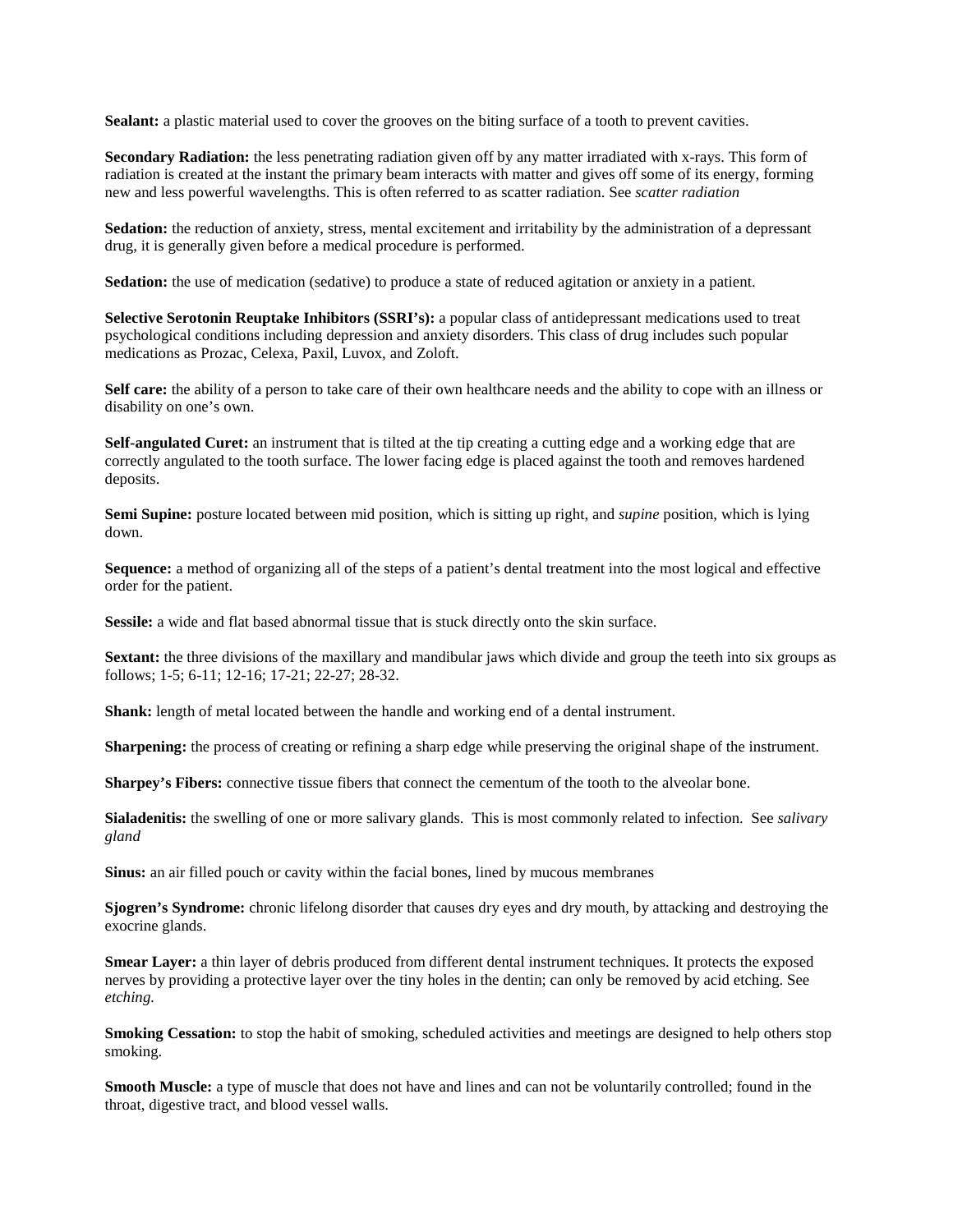**Sodium Bicarbonate:** a white, crystalline, water-soluble solid with cleansing power seen in powder or granules that is used in effervescent beverages, toothpaste, fire extinguishers, and medicines as an antacids. Also called *baking soda*.

**Sodium Lauryl Sulfate:** a chemical compound that is a mixture of sulfates of sodium that is used in removing grease but is found in many shampoos, toothpastes, household, and industrial products for its lathering effects.

**Soft Palate:** the posterior portion of the roof of the mouth made of muscular tissue and surrounded in mucous membrane, separates the mouth/throat region from the nose when swallowing or sucking.

**Soft Tissue:** any noncalcified tissue of the body that does not contain minerals such as bone. Soft tissue connect, and support other structures of the body. This includes muscle, tendons, ligaments, and fascia. Not all soft tissues are a type of connective tissue, ex. nerves and blood vessels.

**Somatic:** any type of cell pertaining to the body that does not produce egg or sperm.

**Sonic Scaler:** a mechanical scaler device that uses energy to vibrate the tip and spray water which in turn breaks up the hard deposits on the tooth surface. *See ultrasonic*

**Space Maintainer:** a fixed dental appliance worn to prevent the drifting of teeth into the space left by prematurely lost deciduous teeth due to accident and/or decay. It is intended to maintain the space in order for the eruption of the permanent successors.

**Spatter**: a splash of liquid or particles that are suspended in the air that are sometimes large enough to be visible to the human eye and may cause contamination.

**Specialized Mucosa:** located on the dorsum (top) of the tongue made up of keratinzed and nonkeratinized epithelium. Contain taste buds such as filiform, fungiform, circumvallate (vallate) and foliate.

**Sphenopalatine Artery:** a branch of the *maxillary artery* that passes through the *sphenopalatine foramen* and supplies blood to the nasal wall and septum. It ends on the nasal septum as the *posterior septal branches*.

**Sphygmomanometer:** an instrument with an inflatable band that is used to measure blood pressure by restricting blood flow to upper arm.

**Spicule:** a somewhat larger piece of mineralized plaque found on the tooth.

**Spores:** a reproductive structure in fungi, bacteria and cryptigans that is a thick, resistant particle produced by a bacterium or protist to survive in harsh or unfavorable conditions.

**Squamous:** an epithelial cell with a flattened shape. These are tissue cells usually found on the surface.

**Staining**: discoloration of teeth or restorations due to intrinsic or extrinsic factors, may or may not be permanent. See *intrinsic* and *extrinsic*

**Standard Deviation:** a statistic that measures the amount of deviation from an average. The more spread apart the data is, the higher the deviation.

**Standard Precautions:** measures that are taken to make sure every patient and caretaker is protected against harmful disease. Blood and body fluids (except sweat) are treated as infectious regardless of whether or not it is. These standards are implemented and monitored by the CDC (Center for Disease Control) and OSHA (Occupational Safety and Health Administration).

**Statutory Laws:** written law in a country created and changed by the legislature. See *legislature.*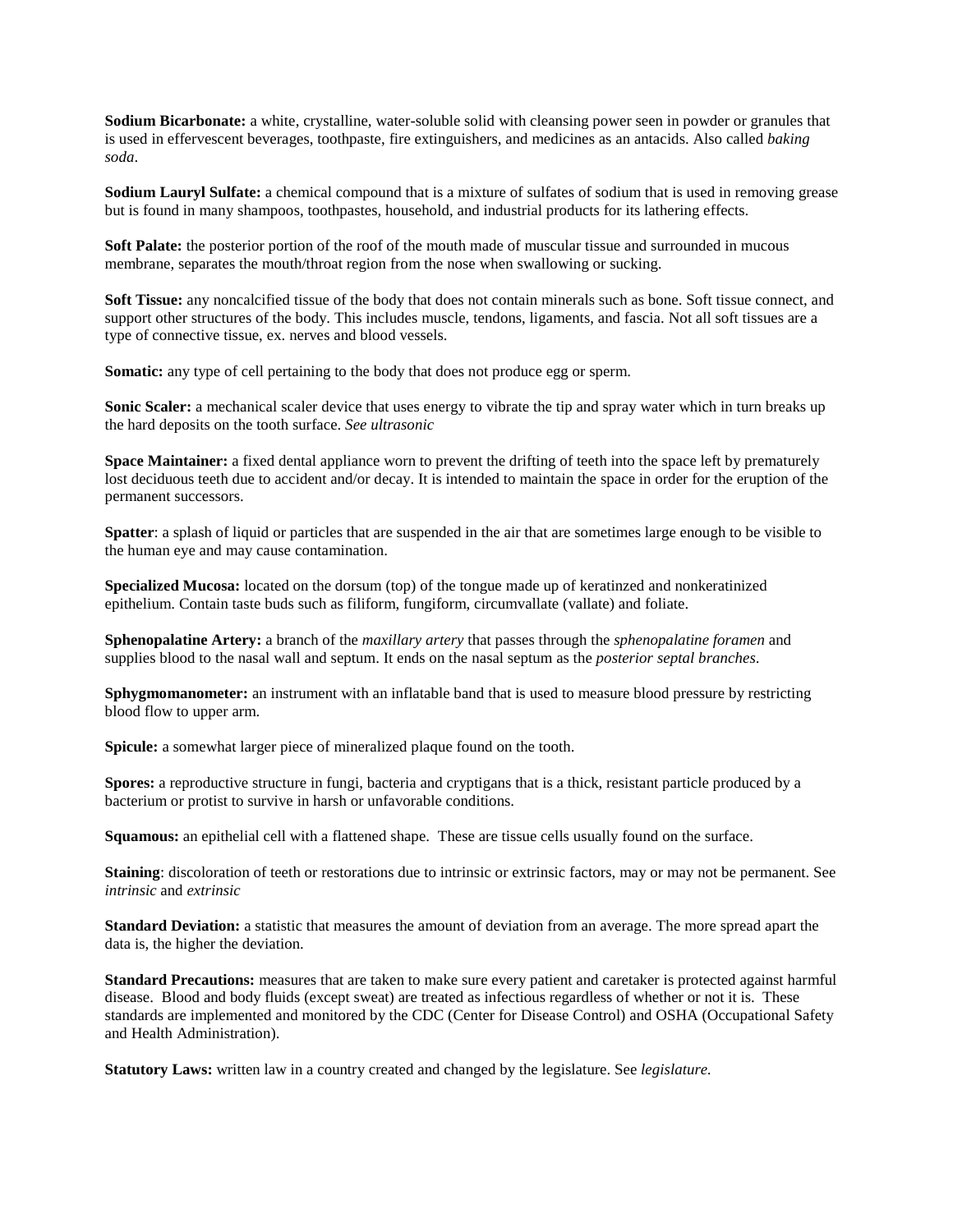**Stem Cell:** found in the *bone marrow* and is capable of reproducing and making a variety of mature cells (*white blood cells, red blood cells* and *platelets*). All blood cells come from this single type of cell.

Sterilization: process that removes or destroys all forms of microbial life and bacterial spores.

**Steroid:** natural or synthetic fat soluble compounds made of similar basic structures making up hormones, body constituents, and drugs.

**Stippling:** the orange peel appearance of normal gums. When present it is a sign of health, but must not always be present to indicate health status of the gums.

**Stomatitis:** an irritation or inflammation of the oral mucosa (tissue in the mouth). It is often brought upon by dentures, allergies, and other irritants. Sometimes resembles ulcers in the mouth.

**Stomatitis:** inflammation of the tissues within the mouth resulting from various factors including dentures, medications, poor oral care, infections, allergic reactions, or trauma.

**Streptococci:** a gram positive, often pathogenic bacterium that occurs in pairs or chains. They cause various diseases in humans including endocarditis, scarlet fever, and strep throat.

**Streptomycin:** used in medicine in the form of its white, water-soluble sulfate salt, in the treatment of tuberculosis and bacterial infections.

**Stretching:** is a form of exercise in which muscles are elongated to the fullest extent to increase their elasticity.

**Striae of Retzius:** incremental brown growth lines seen microscopically in tooth enamel

**Stroke:** cerebrovascular accident (CVA) caused by blood clots in the blood vessels that inhibit the blood supply to the brain and therefore block nutrients and oxygen from getting to the brain. The result is abnormal brain function and can result in temporary or

**Subgingival:** a level below the margin of the gums (gingiva).

**Sublingual Gland:** a small salivary gland located on both sides of the mouth under the tongue. It secretes mucin (the viscous part of saliva). See *salivary gland.*

**Subluxation:** where there is a slight displacement or movement of a joint that may pop out but will then pop back into place, may lead to a dislocation.

**Submandibular Gland:** a salivary gland located inside the lower jaw beneath the floor of the mouth. It produces 70% of the total amount of saliva.

Submandibular: the area beneath the lower jaw. Also an area for certain salivary glands.

**Submucosa:** a layer of tissue found beneath the mucosa (or lining layer) of an organ that provides necessary blood and nutrient supply.

**Succedaneous Teeth:** the permanent teeth that erupt in the location of the previous primary teeth, these do not include the permanent molars.

**Sugar-Free:** without sugar, or less than 0.5 grams of sugar.

**Sulcular Epithelium:** the tissue that lines the inner aspect of the soft tissue wall of the gingival sulcus. It is found sandwiched between the junctional epithelium at the base of the gingival sulcus and the oral cavity epithelium at the height of the free gingival margin.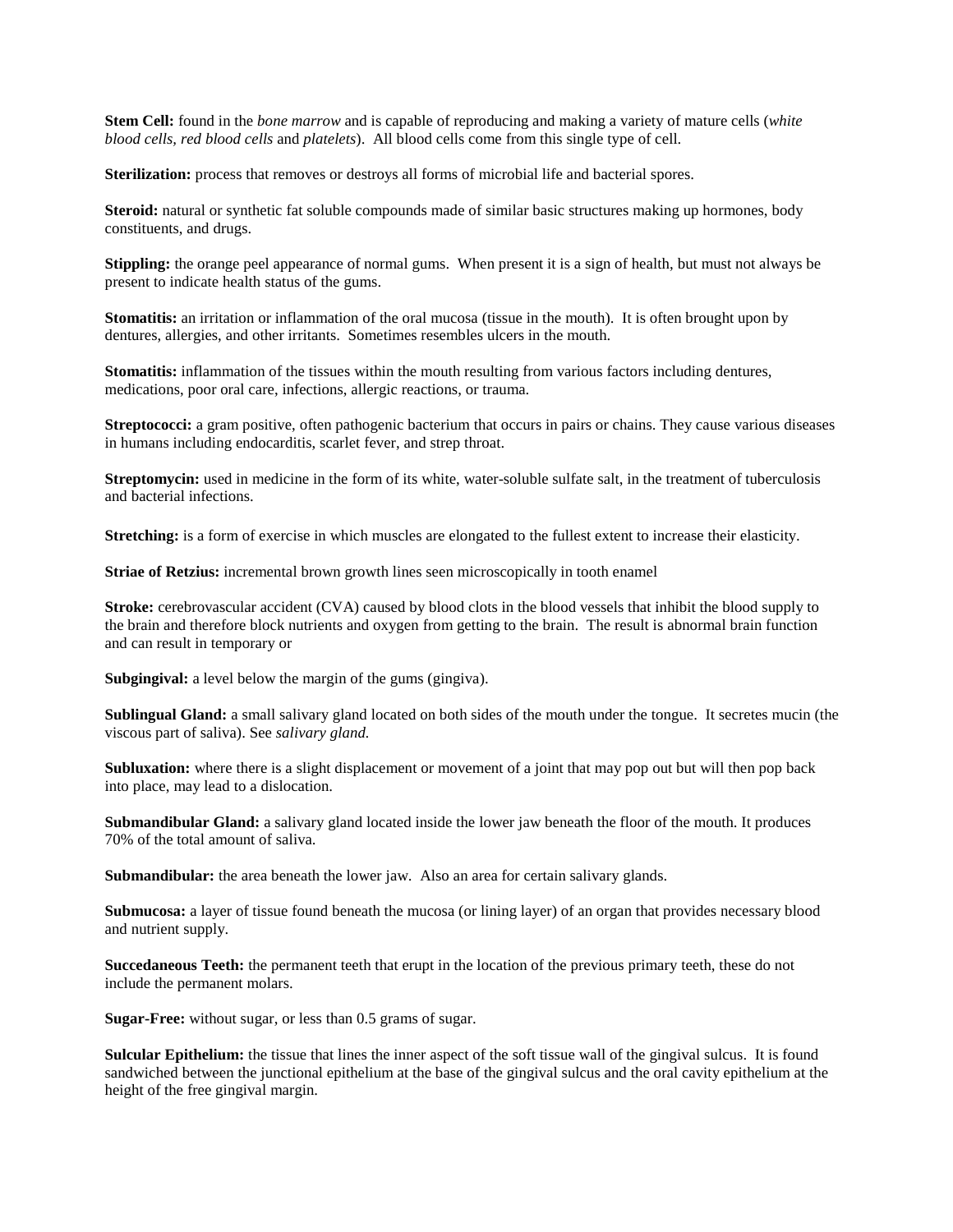**Sulcus**: a shallow crevice or groove between the free gingiva and tooth surface extending around its circumference.

**Summative Evaluation:** the gathering of information and/or data used to form a conclusion on a study conducted on a group of learners. It is a summary that explains and evaluates all parts of an implemented program. It is helpful in determining whether the implemented program should be retained, altered, or eliminated.

**Supereruption:** a tooth rising above the normal occlusal plane due to lack of opposing tooth. See *overeruption*

**Supernumerary Teeth:** teeth which appear in addition to the regular number of teeth in the mouth. They can be located anywhere, however they are generally located in the center of the mouth or in the molar regions.

**Supine:** lying on your back with your face, abdomen, and toes pointing up.

**Suppuration:** formation or discharge of pus that is a result of inflammation. *See pus.*

**Supragingival**: matter located above the gum line on the surface of a tooth.

**Supraversion:** the condition in which the tooth extends beyond the normal occlusal line.

**Surveillance:** careful observation of a group used to monitor disease and death in a specific group of people over a period of time.

**Susceptible Host:** a person, environment or object that does not have a defense against specific germs or a disease.

**Suture:** a stitch used to unite the tissue of a wound, tear, or incision.

**Swallowing:** the act of forcing food or liquid in the mouth to move into the stomach by the use of muscles in the throat.

**Sympathetic Nervous System:** a part of the autonomic nervous system that is automatic (not consciously controlled) involved in preparing the body for states of stress and action or. Signs include increased heart rate and respiration, cold and pale skin, dilated pupils, and raised blood pressure.

**Synapse:** a junction formed between two nerve cells that creates an impulse which passes from the nerve axon to the dendrite causing stimulation to a surrounding neuron, muscle, or gland cell. See *axon; dendrite.*

**Syncope:** another word for fainting that is commonly used by healthcare professionals. It is caused by a lack of blood flow to the brain and results in temporary loss of consciousness.

**Synergism:** by acting together, the sum of two different elements working together have a greater effect then if each element worked separately.

**Systole:** the contraction, or period of contraction, of the heart. The period specifically during which the left ventricle of the heart contracts to drive blood into the aorta and pulmonary artery; systolic pressure is the highest or greatest pressure within the heart.

**Tachycardia:** an excessively rapid action of the heart above normal.

**Tachyphylaxis:** due to overexposure of a drug, the body rapidly becomes tolerant of the drug's affect. Repeated administration of the minimum dosage could still cause a tachyphylaxis reaction.

**Taste Buds**: little bunches of cells located on the dorsal surface of the tongue that provide the recognition of taste.

**Temporalmandibular Disorder:** problems associated with the temporomandibular joint (TMJ) which connects the lower jaw with the skull and commonly associated with pops and pain in the joint.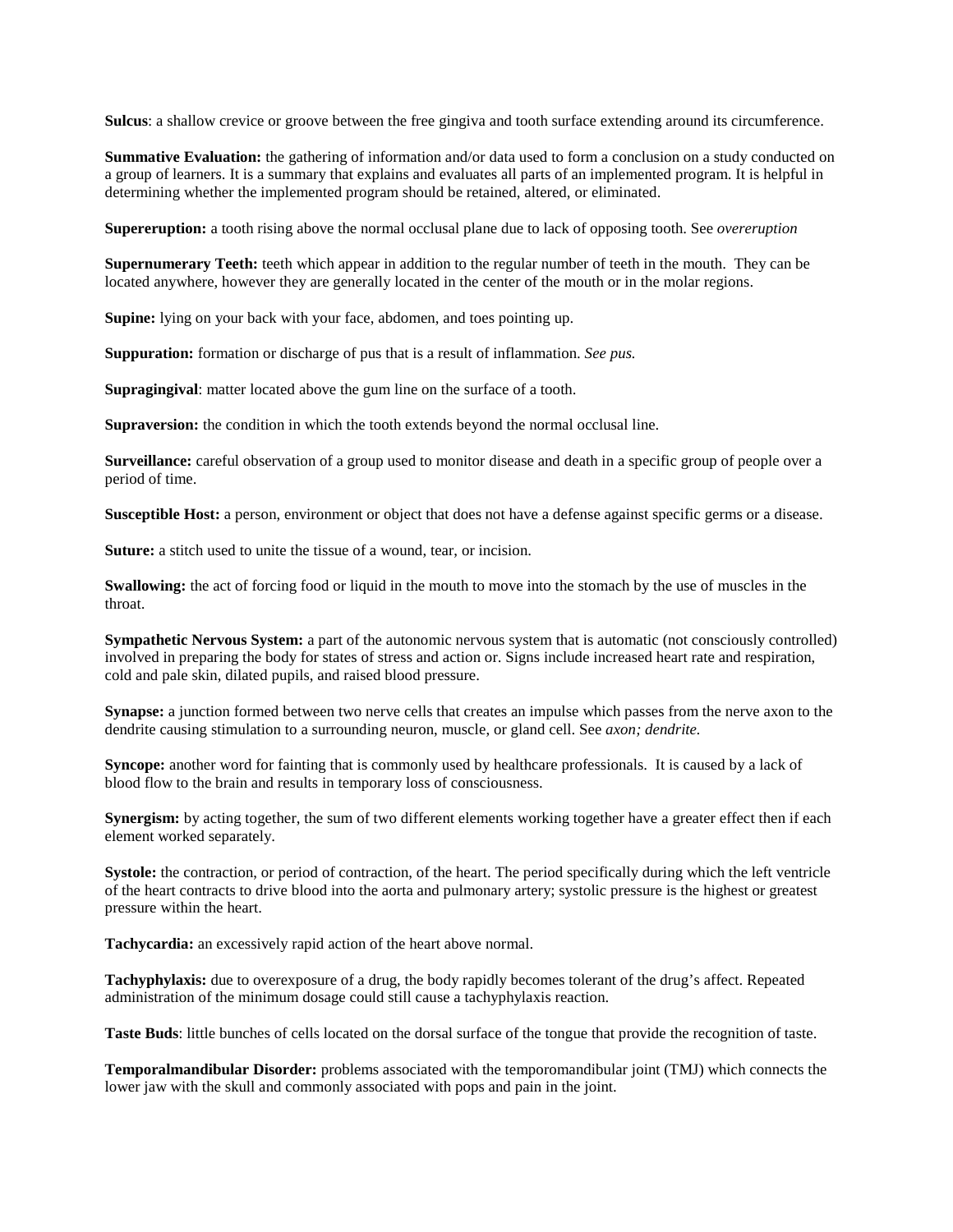**Temporomandibular Joint**: The articulation in the skull that connects the mandible and the temporal bone that creates a joint.

**Tetany:** contractions of in the muscles of the mouth or jaw produced when the levels of calcium and or production of parathyroid hormone (PTH) fall below normal.

**Tic:** a repeated contraction of muscles that cause an involuntary twitching movement; especially prominent when a person is under stress. tissues.

**T-Lymphocyte:** a cell that matures in the thymus and attacks cells that have been previously marked as invaders. Tlymphocytes intensify the immune response by making these invading cells secrete proteins which attracts nearby macrophages to kill and ingest them.

**Tolerance:** the natural or developed ability of an organism to resist continued or increasing use of a drug; physiological resistance or unresponsiveness to an antigen that normally produces a reaction.

**Tomography**: is a method or process of producing a two- or three-dimensional radiograph from inside the body.

**Tooth and Nail Syndrome (TNS):** is an uncommon inherited disorder that affects the nails and teeth. The nails may be thin and spoon shaped. Whereas, several baby and/or permanent teeth may be missing. The teeth present may have a pointed or a narrow shape. See *witkop syndrome.*

**Tooth Bud:** the first stage in the development of a tooth. Part of a three series sequence; bud, cap and bell.

**Tooth Whitening**: a treatment that is intended for individuals with yellow or stained teeth that want to make their smile whiter and brighter.

**Toothbrush**: a handheld stick with a brush on the end that is used to clean your teeth.

**Toothpaste**: a powder, liquid, or gel dentifrice that is put on your toothbrush and used to clean your teeth.

**Topical**: a gel that is applied to the skin or mucous membrane to make the surface numb.

**Torsiversion:** a malposition of a tooth that is turned along its long axis.

**Torus:** a bony growth appearing as a rounded projection in the oral cavity.

**Transmission:** the passing of a disease from one person or group who has it to a person or group of people that have not had the disease before.

**Transseptal Fibers:** periodontal fibers that continue from the mesial cementum of one tooth over to the distal cementum of the neighboring tooth.

**Transverse Ridge:** an elevated ridge on the chewing surface of a premolar or molar tooth joining two triangular ridges, labial and lingual. See *labial, lingual.*

**Trauma**: mental, emotional, or physical damage or injury.

**Treatment Plan:** the schedule made of each procedure and appointment that will be performed to eliminate disease from a patient's mouth.

**Trench Mouth:** A rapid, painful infection of the gums that is not contagious. It has a very bad odor and is painful with bleeding of the mouth and gums. It can cause pain, fever, and sometimes cause tiredness. See *Vincent's angina* or *Necrotizing Ulcerative Gingivitis.*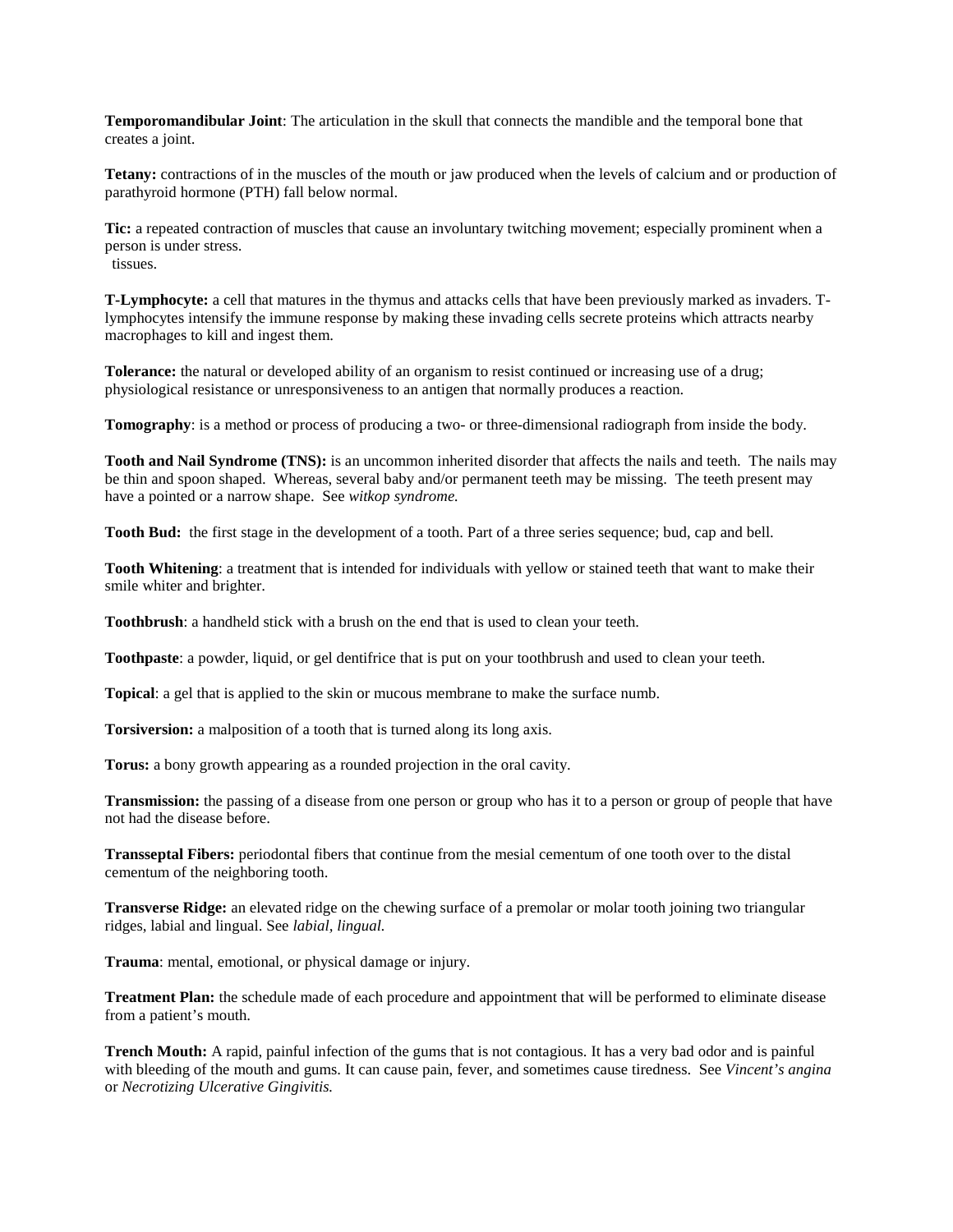**Triangular Ridge:** triangular surface that slopes from tip of tooth down ward toward the center of the tooth on the chewing surface. This ridge is seen on molars and premolars.

**Trifurcation**: an object that is separated into three roots or branches.

**Trigeminal Nerve:** the fifth cranial nerve which is responsible for sensations of the face, and also supplies the muscles of mastication.

**Trismus:** after a long dental procedure, one may experience painful muscle spasms and will not be able to open their mouth to a normal width.

**Trochlear Nerve:** the fourth cranial nerve which controls the superior oblique muscles of the eyeballs.

**Tubehead:** the heart of the x-ray processing system. It is a tightly sealed heavy metal housing that contains the x-ray tube which helps produce the dental x-rays.

**Tubercle:** a thickened area of elevated enamel on the surface of the tooth. See *enamel.*

**Tumor:** any type of abnormal mass that swells within tissue and has no function. Can be potentially life threatening.

**Tungsten Filament:** a hard, heavy, gray-white, metallic filament found in electric contact points and is the source of electrons in electron tubes. It produces an intense light when an electric current is passed through it. This is the basic artificial light source used in photography.

**Ulcer:** open sore inside the mouth that is painful and appears white with a red, inflamed border.

**Vaccination:** an injection or shot given to help protect a person from a specific disease.

**Vacuole:** a small fluid filled cavity within the cytoplasm (gel-like substance) of a cell. It is bound within a single membrane and contains water, food, air or metabolic waste. It aids in cell secretion, excretion, storage and digestion.

**Vacuum Tube:** a sealed glass tube where most of the air is absent. This is a device used to switch or modify electrical signals by controlling how the electrons move in a low-pressure space. See: electrons

**Vagus Nerve:** longest nerve in the body. It is the only cranial nerve that originates in the brain, which then extends down to the colon. It controls parts of the heart, stomach, and throat region.

**Validity:** the extent to which the process or experiment measures what it was supposed to measure.

**Vallate Papillae:** 10-12 large circular projections on the back of your tongue. They form a v-shape which separates the front of the tongue from the back of the tongue. Vallate

**Varnish:** a smooth, glossy, transparent solution that is painted on the surface of a tooth to protect the dentin and pulp from temperature changes. It can be made of fluoride to prevent cavities and reduce sensitivity.

**Vasoconstrictor:** a reaction, substance, and condition that will cause your blood vessels to shrink in size.

**Velocity:** the speed that something happens, such as the speed of a wave in dental radiography. S*ee radiography.*

**Veneer:** a tooth covering bonded to the facing of a tooth to improve the appearance of one's tooth and/or to protect a damaged tooth.

**Ventral:** pertaining to the front or directed toward the belly surface. Compare *dorsal.*

**Vermilion Zone:** a darker-colored border that outlines the upper and lower lips.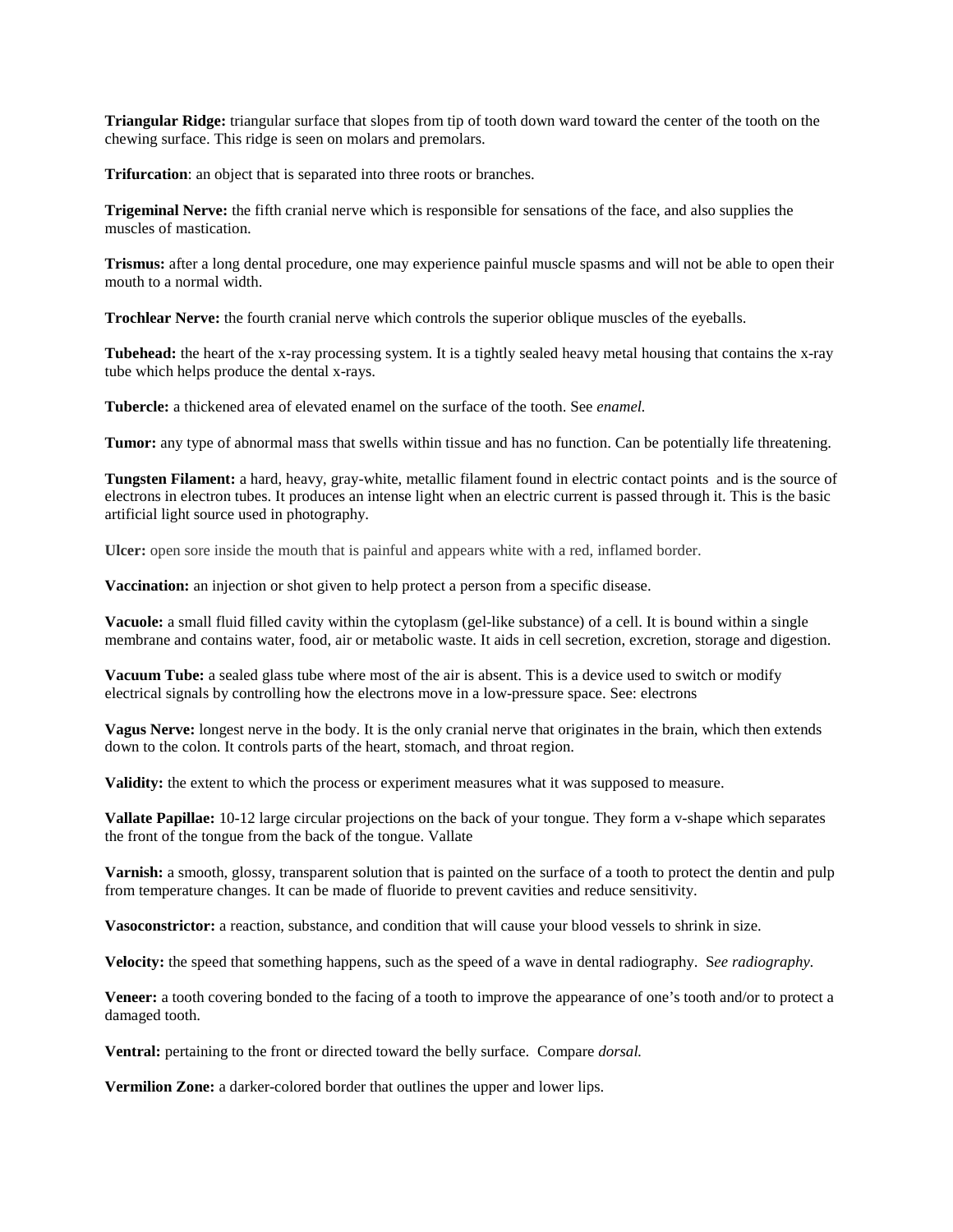**Vertical Bone Loss:** bone loss that does not occur parallel to the teeth.

**Vertical Tooth Mobility:** depression of the tooth into the jaw.

**Vesicle:** a small elevation on the inside of the mouth resembling a blister and containing fluids.

**Vestibule:** the area of the mouth between the cheeks and the teeth and/or gums.

**Virulence Factors:** ability of a microorganism to produce a disease.

**Vital Signs:** signs that determine if a person is alive. These include pulse, respiratory rate, temperature, and blood pressure.

**Vitamin:** any group of organic compounds which are essential for normal nutrition and have to be supplied in the diet because they cannot be synthesized by the body. They act as coenzymes and precursors of coenzymes in the regulation of metabolic processes but do not provide energy or serve as building units.

**Volatile Sulfur Compounds:** microorganisms that when metabolized cause bad breath. Found on the surface of the tongue.

**Voltage:** the measurement of the electrical force that determines the speed of the electrons that move from negative

Waiting Room: an area in the Dental Office that people sit or stand while they await the attention of the dental professionals.

**Walking Stroke:** an up and down movement made with a dental instrument that is well controlled on the tooth surface during an examination.

**Wandering Rash Tongue:** a noncancerous disorder where the thread-like raised bumps on the top of the tongue may disappear and re-grow. It is characterized by a red portion with a thick white border. In the red areas, the bumps are missing. Whereas, in the white border there are an abundance of bumps. It usually occurs on the tip, sides, and surface of the tongue, can occur and reoccur in different areas of the tongue, and has a map-like appearance. See *geographic tongue*

**Warfarin:** a drug that prevents blood clots from forming. A common trade name is Coumadin.

**Washing Process:** a step in x-ray film processing that removes excess chemicals and halts the action of the developer.

**Water Fluoridation:** the act or process of adding fluoride to a drinking water supply with the purpose of reducing dental caries.

**Water-Cooled Instrument Tips:** electronically powered devices use these, and water constantly exits the tip to cool the friction between the instrument and the tooth.

**Wavelength:** the distance between two points in the same phase.

**Wavy Tissue Boundary:** the boundary where two tissues of the body meet, such as the epithelium and connective tissue, which has a wavy appearance.

Wax: a clear thick substance used to prevent metal braces from causing discomfort.

**Well Controlled Diabetes:** a condition or disease that is maintained and is the desired state that a patient with diabetes should be for dental work. HBA1C should be between 6-8% and blood glucose should be at 126- 160.

**Whartons Duct**: a long salivary duct located under the tongue that is commonly involved with salivary formation.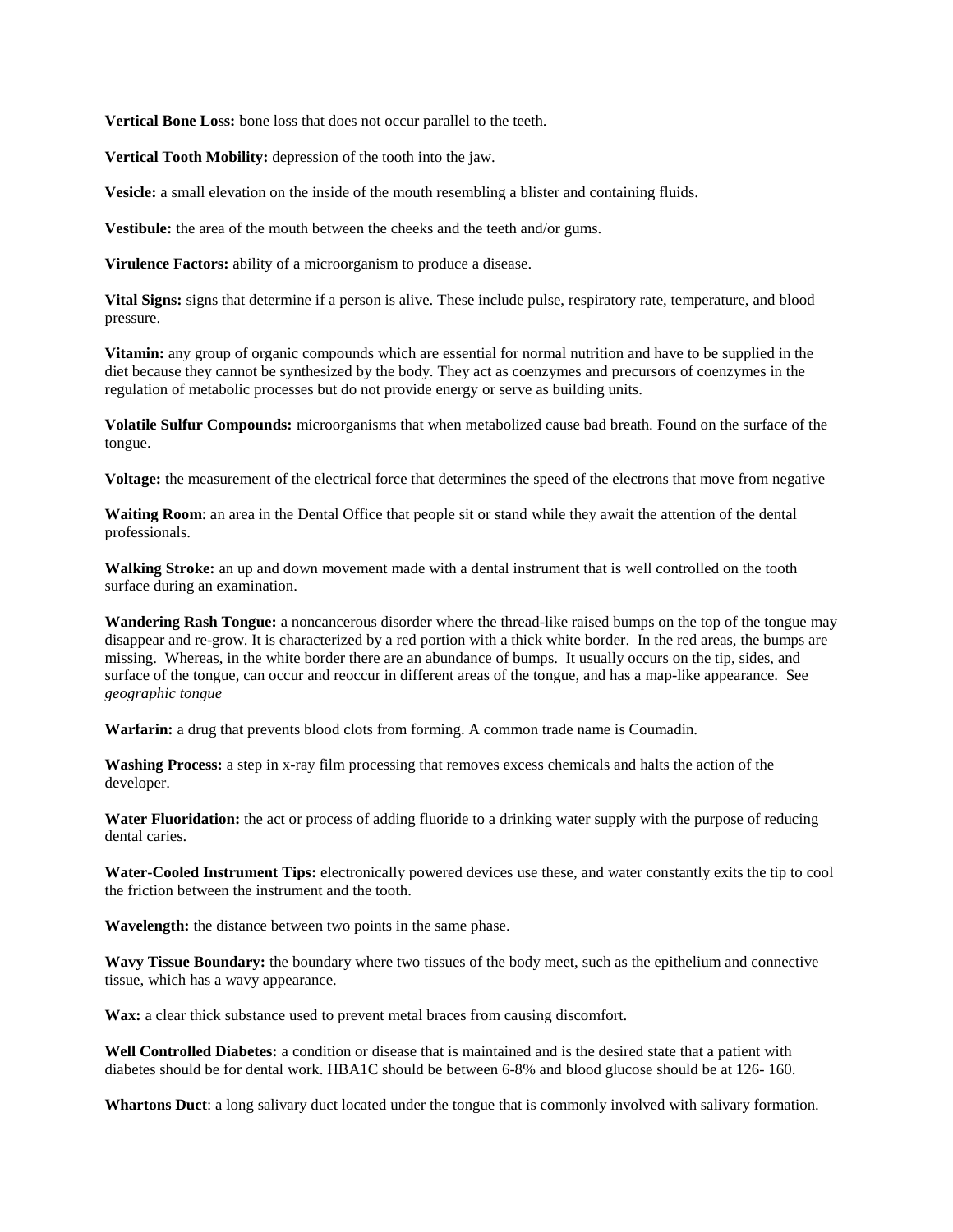**Wheal: a**n area of skin where fluid is trapped in the tissues causing the tissue to swell. It may be either red or pale. Itching is often present and may be a sign of an allergic reaction.

**Wheezing**: difficulty breathing due to the constriction of the throat, resulting in a hoarse whistling sound.

**White Blood Cell**: a blood cell that forms the basis of our immune system. These cells

**White Corpuscle:** a white blood cell *(leukocyte)* that protects the body by surrounding and eating bacteria. This is an important part of the body's defense system.

**White Spots**: a condition which may be caused by poor oral hygiene or poor enamel formation.

**Whitening**: a process that uses an agent (usually hydrogen peroxide) to change the teeth to a lighter shade.

**Whitlow:** also known as Felon, is an infection on the finger caused by contact of the herpes simplex virus.

**Whooping Cough**: aka Pertussis; is caused by Bordetella pertussis and is a disease of the respiratory mucous membrane that causes severe coughing that ends in a "whooping" sound. This condition is highly contagious and most common in children.

**Width of Attached Gingival: t**he distance between the mucogingival junction and the bottom of the gingival sulcus or the periodontal pocket.

Wilkins, Esther M.: a dental hygienist who also went to dental school, who is a mentor and icon in dental hygiene, who is also a founding Director of the Dental Hygiene Department at the University of Washington.

**Wilms Tumor**: the most common malignant tumor of the kidneys in children. It is caused by the inactivation of a tumor suppressing gene.

Wisdom Tooth: the eighth tooth from the center of the mouth to the back of the mouth. Also known as a third molar, and usually erupts lasts, if it even erupts at all.

**Withdrawal:** physical and mental signs and symptoms following the discontinuance of a substance they were physically dependent upon.

**Witkop Syndrome:** is an uncommon inherited disorder that affects the nails and teeth. The nails may be thin and spoon shaped. Whereas, several baby and/or permanent teeth may be missing. The teeth present may have a pointed or a narrow shape. See *tooth and nail syndrome (TNS).*

**Witness:** someone who can report first hand on something they have seen, heard or experienced.

**Work Related Disorders:** a disorder caused by repetitive movements that result in muscle pain such a carpel tunnel; often work related.

**Work Space:** the area allocated in a dark room for unwrapping films before processing.

**Working End**: the part of the dental instrument that is angled on the tooth and does the work; as opposed to the non working end which is not used to work on the tooth.

**World Health Organization:** a group within the United Nations. Their main focus is on promoting and increasing public and international health. They do this by supporting health services, aiding in emergencies, preventing and controlling diseases, and advertising food and medical standards

**Written Consent**: patient signs a document giving the healthcare provider permission to perform the tasks and treatment needed.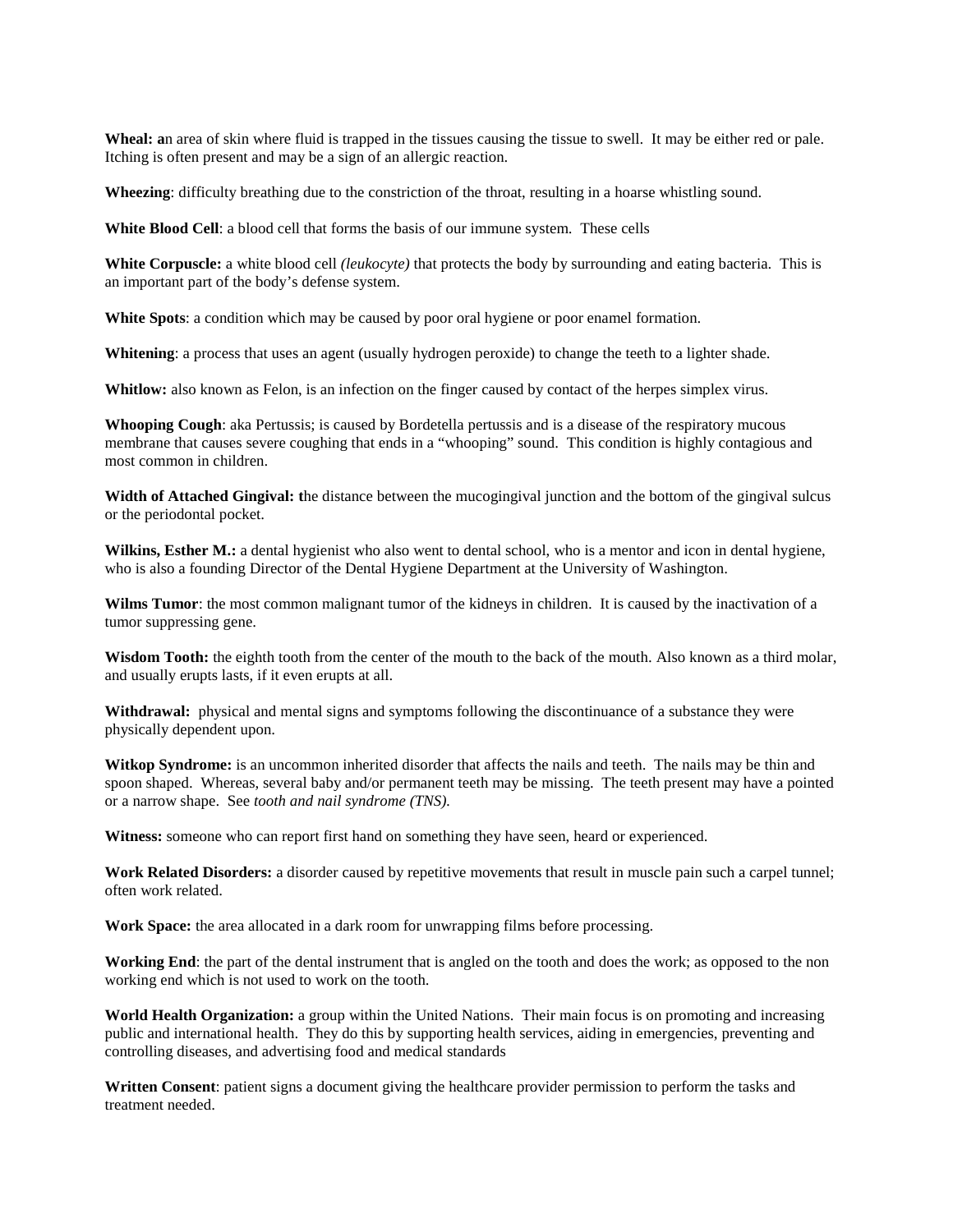**X-Ray Tube:** an electronic tube located in the x-ray tubehead that generates x-rays; includes a leaded-glass vacuum tube, cathode, and anode. See *anode, cathode*

**X-Ray:** a picture used in medicine and dentistry to determine any abnormal areas in the body. Waves travel at a certain frequency through the body, and penetrate tissues at various degrees to show different shades of gray, showing more solid substances as more opaque (white)

Yaws: A common chronic infectious, contagious disease which is known by red bumps or lesions on the skin of the face, bones, and joints (look similar to syphilis), which usually occurs in warm humid regions of the tropics.

Yeast: an asexual, single-celled fungus which converts carbohydrates to alcohol and is used to raise the dough when making bread, can also be found in other moist or humid environments.

**Yellow Bile:** was inspired by a ballet from 1946; it is a supposed biological substance that influences different personalities in people; including sanguine, which stands for light hearted, fun loving, leader yet can be cocky, arrogant and indulgent; choleric, meaning mean spirited, suspicious and angry; melancholic, which is a deep ponderer, often kind, considerate, and creative yet can be dramatic and depressed; phlegmatic, are self-content, kind, and shy yet can be lazy and resistant to change.

**Yellow Fever:** a potentially deadly viral disease, caused by a flavivirus, originated in South America and Africa which is spread by the Aedes aegypti mosquito; its symptoms include, fever, chills, headache, nausea, black vomit and the absence of urination, as well as jaundice.

**Yellow Marrow:** a yellow, specialized lipid storage found with in bone cavities at the ends of long bones in adults.

**Yield point:** the point at which a material (plastic or metal) is stressed so much that it is now permanently distorted and has a decrease in strength.

Yin-Yang: the Chinese principle of opposition in the universe; opposing forces although opposite, complete one another.

Yohimine: a derivative of the African yohimbe tree containing adrenergic-blocking agents used for arteriosclerosis and angina pectoralis, also said to have an aphrodisiac agent used for erectile dysfunction.

Yoke: a wooden beam used to join a pair of oxen to assist in a heavy load; sweater design; television cable network; a clamp used in scuba gear.

Yolk: the inner portion of an egg which serves as the food source for an embryo.

**Zero Order Kinetics:** a state where the enzyme reaction is independent of the reactant concentration; increasing or decreasing the reactant concentration does not affect the reaction rate.

**Zero:** is the lowest position in an angle without reaching the negative numbers; a neutral position.

**Zinc Oxide Eugenol**: is the combination of zinc oxide and the liquid eugenol, creating a powder that is used as a dental material such as cement, base, etc.

**Zithromax:** also known as z-pack, is an antibiotic medication in the macrolide group, used to treat infections such as middle ear infection or pneumonia. It is bacteriostatic and bactericidal, fighting bacteria in the body. **Zolpidem:** is a non-benzodiazepine used for insomnia, muscle relaxation, and anti-convulsants.

**Zone (neutral):** is the area between the cheeks and surrounding the tongue in which denture impressions are taken.

**Zonography**: is an x-ray imagining technique, similar to tomography, producing films of body sections with a relatively thick plane of focus. See *tomography*.